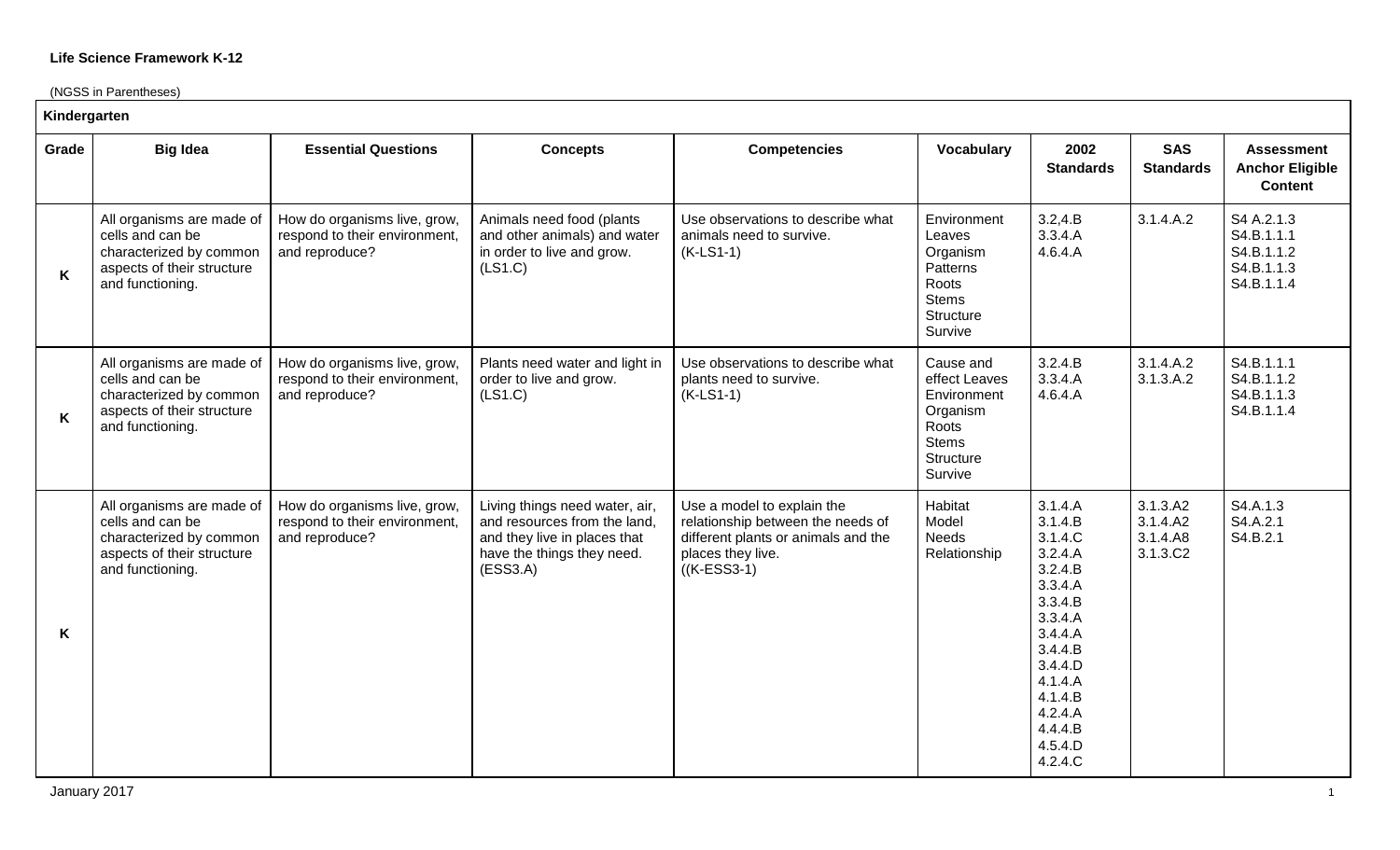|                         |                                                                                                                                                                                                                                       |                                                                                                                                                                            |                                                                                                                                      |                                                                                                      |                                   | 4.5.3.A<br>4.5.4.D                                                                   |                                     |                                                                    |
|-------------------------|---------------------------------------------------------------------------------------------------------------------------------------------------------------------------------------------------------------------------------------|----------------------------------------------------------------------------------------------------------------------------------------------------------------------------|--------------------------------------------------------------------------------------------------------------------------------------|------------------------------------------------------------------------------------------------------|-----------------------------------|--------------------------------------------------------------------------------------|-------------------------------------|--------------------------------------------------------------------|
| K                       | All organisms are made of<br>cells and can be<br>characterized by common<br>aspects of their structure<br>and functioning.                                                                                                            | How do organisms live, grow,<br>respond to their environment,<br>and reproduce?                                                                                            | Animals have identifiable<br>structures and behaviors.                                                                               | Observe and describe structures of<br>organisms and functions of the<br>structures.                  | Function<br>Patterns<br>Structure | 3.3.4.A                                                                              | 3.1.3.A.5<br>3.1.k.A.5<br>3.1.1.A.5 | S4.B.1.1.2                                                         |
| K                       | Heredity refers to specific<br>mechanisms by which<br>characteristics or traits<br>are passed from one<br>generation to the next via<br>genes, and explains why<br>offspring resemble, but<br>are not identical to, their<br>parents. | How are the characteristics of<br>one generation passed to the<br>next? How can individuals of<br>the same species and even<br>siblings have different<br>characteristics? | N/A                                                                                                                                  | N/A                                                                                                  | N/A                               | N/A                                                                                  | N/A                                 | N/A                                                                |
| K                       | <b>Biological evolution</b><br>explains both the unity<br>and diversity of species<br>and provides a unifying<br>principle for the history<br>and diversity of life on<br>Earth.                                                      | How can there be so many<br>similarities among organisms<br>yet so many different kinds of<br>plants, animals, and<br>microorganisms?                                      | N/A                                                                                                                                  | N/A                                                                                                  | N/A                               | N/A                                                                                  | N/A                                 | N/A                                                                |
| <b>First Grade</b>      |                                                                                                                                                                                                                                       |                                                                                                                                                                            |                                                                                                                                      |                                                                                                      |                                   |                                                                                      |                                     |                                                                    |
| Grade                   | <b>Big Idea</b>                                                                                                                                                                                                                       | <b>Essential Questions</b>                                                                                                                                                 | <b>Concepts</b>                                                                                                                      | <b>Competencies</b>                                                                                  | Vocabulary                        | 2002<br><b>Standards</b>                                                             | <b>SAS</b><br><b>Standards</b>      | <b>Assessment</b><br><b>Anchor Eligible</b><br><b>Content</b>      |
| $\overline{\mathbf{1}}$ | All organisms are made of<br>cells and can be<br>characterized by common<br>aspects of their structure<br>and functioning.                                                                                                            | How do organisms live, grow,<br>respond to their environment,<br>and reproduce?                                                                                            | Organisms have external<br>structures that serve various<br>functions in growth, survival,<br>behavior, and reproduction.<br>(LS1.A) | Observe and categorize living and<br>nonliving things by external<br>characteristics.<br>$(1-LS1-1)$ | Organism<br><b>Structures</b>     | 3.3.4.A<br>3.3.4.B<br>3.1.4.A<br>3.2.4.A<br>3.2.4.B<br>3.2.4.C<br>4.7.4.A<br>4.7.4.B | 3.1.4.A<br>3.1.4.B                  | S4.B.1.1.2<br>S4.B.1.1.3<br>S4.B.1.1.4<br>S4.B.1.1.1<br>S4.B.1.1.2 |
| -1                      | All organisms are made of                                                                                                                                                                                                             | How do organisms live, grow,                                                                                                                                               | Organisms have external                                                                                                              | Make observations and describe the                                                                   | Grow                              | 3.3.4.A                                                                              | 3.1.2.C                             | S4.A.3.1.1                                                         |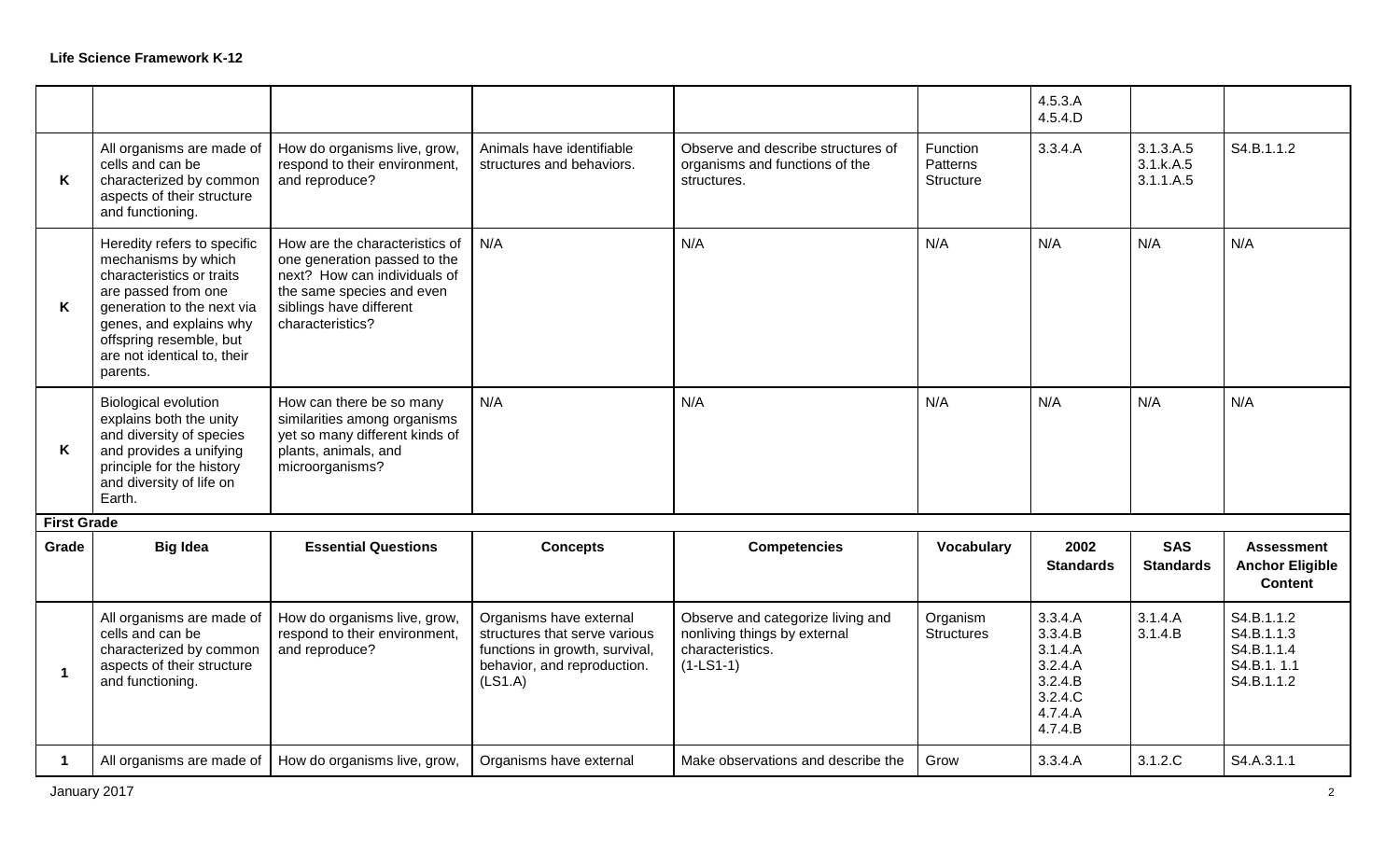|                      | cells and can be<br>characterized by common<br>aspects of their structure<br>and functioning.                              | respond to their environment,<br>and reproduce?                                                | structures that help them<br>survive, grow and meet their<br>needs.<br>(LS1.A)                                                                   | different parts of organisms that help<br>them survive, grow, and meet their<br>needs.<br>$(1-LS1-2)$                                                                                        | Movement<br>Observations<br>Parts (roots,<br>leaves, flowers,<br>stems, fruit)<br>Reproduce<br>Survival<br>Survive | 3.3.4.B<br>3.1.4.A<br>3.2.4.A<br>3.2.4.B<br>3.2.4.C<br>4.7.4.A<br>4.7.4.B            |                    | S4.B.1.1.1<br>S4.B.1.1.3                             |
|----------------------|----------------------------------------------------------------------------------------------------------------------------|------------------------------------------------------------------------------------------------|--------------------------------------------------------------------------------------------------------------------------------------------------|----------------------------------------------------------------------------------------------------------------------------------------------------------------------------------------------|--------------------------------------------------------------------------------------------------------------------|--------------------------------------------------------------------------------------|--------------------|------------------------------------------------------|
| $\blacktriangleleft$ | All organisms are made of<br>cells and can be<br>characterized by common<br>aspects of their structure<br>and functioning. | How do organisms live, grow,<br>respond to their environment,<br>and reproduce?                | Organisms have external<br>structures that help them<br>survive, grow and meet their<br>needs.<br>(LS1.A)                                        | Design a model that replicates the<br>function of an organism's structure.<br>$(1-LS1-1)$                                                                                                    | Behavior<br>Model                                                                                                  | 3.3.4.C<br>3.1.7.C<br>3.2.4.A<br>3.2.4.B<br>3.2.4.C<br>4.7.4.A<br>4.7.4.B            | 3.1.4.A            | S4.B.1.1.1<br>S4.B.1.1.3<br>S4.B.1.1.4<br>S4.A.2.1.1 |
| $\blacktriangleleft$ | All organisms are made of<br>cells and can be<br>characterized by common<br>aspects of their structure<br>and functioning. | How do organisms live, grow,<br>respond to their environment,<br>and reproduce?                | Parents and offspring engage<br>in behaviors that help the<br>offspring to survive.<br>(LS1.B)                                                   | Observe and determine patterns in<br>behavior of parents and offspring<br>that help offspring survive.<br>$(1-LS1-2)$                                                                        | Behavior<br>Observe<br>Offspring<br>Patterns                                                                       | 3.3.4.A<br>3.3.4.B<br>3.1.4.A<br>3.2.4.A<br>3.2.4.B<br>3.2.4.C<br>4.7.4.A<br>4.7.4.B | 3.1.2.C            | S4.A.3.1.1<br>S4.B.1.1.1<br>S4.B.1.1.3               |
| -1                   | Organisms have external<br>structures that help them<br>survive, grow and meet<br>their needs.                             | Organisms have external<br>structures that help them<br>survive, grow and meet their<br>needs. | Organisms have external<br>structures that help them<br>survive, grow and meet their<br>needs.<br>(LS1.A)                                        | Classify plants and animals<br>according to physical characteristics<br>they share.<br>$(1-LS1-1)$                                                                                           | Classify<br>Physical<br>characteristic                                                                             | 3.3.4.C<br>3.1.7.C<br>3.2.4.A<br>3.2.4.B<br>3.2.4.C<br>4.7.4.A<br>4.7.4.B            | 3.1.4.A            | S4.B.1.1<br>S4.B.1.1.1<br>S4.B.1.1.3                 |
| 1                    | Organisms have external<br>structures that help them<br>survive, grow and meet<br>their needs.                             | Organisms have external<br>structures that help them<br>survive, grow and meet their<br>needs. | Every human made product is<br>designed by applying<br>knowledge of the natural<br>world and is built using<br>materials from nature.<br>(LS1.A) | Use materials to design a solution to<br>a human problem by mimicking how<br>plant or animals use their external<br>parts to help them survive, grow and<br>meet their needs.<br>$(1-LS3-1)$ | Mimic<br>Problem<br>Solution                                                                                       | $3.24.$ D                                                                            | 3.1.4.A<br>3.6.4.A | S.4.A.1.1.2<br>S4.B.1.1.3                            |
|                      | Organisms grow,                                                                                                            | How and why do organisms                                                                       | N/A                                                                                                                                              | N/A                                                                                                                                                                                          | N/A                                                                                                                | N/A                                                                                  | N/A                | N/A                                                  |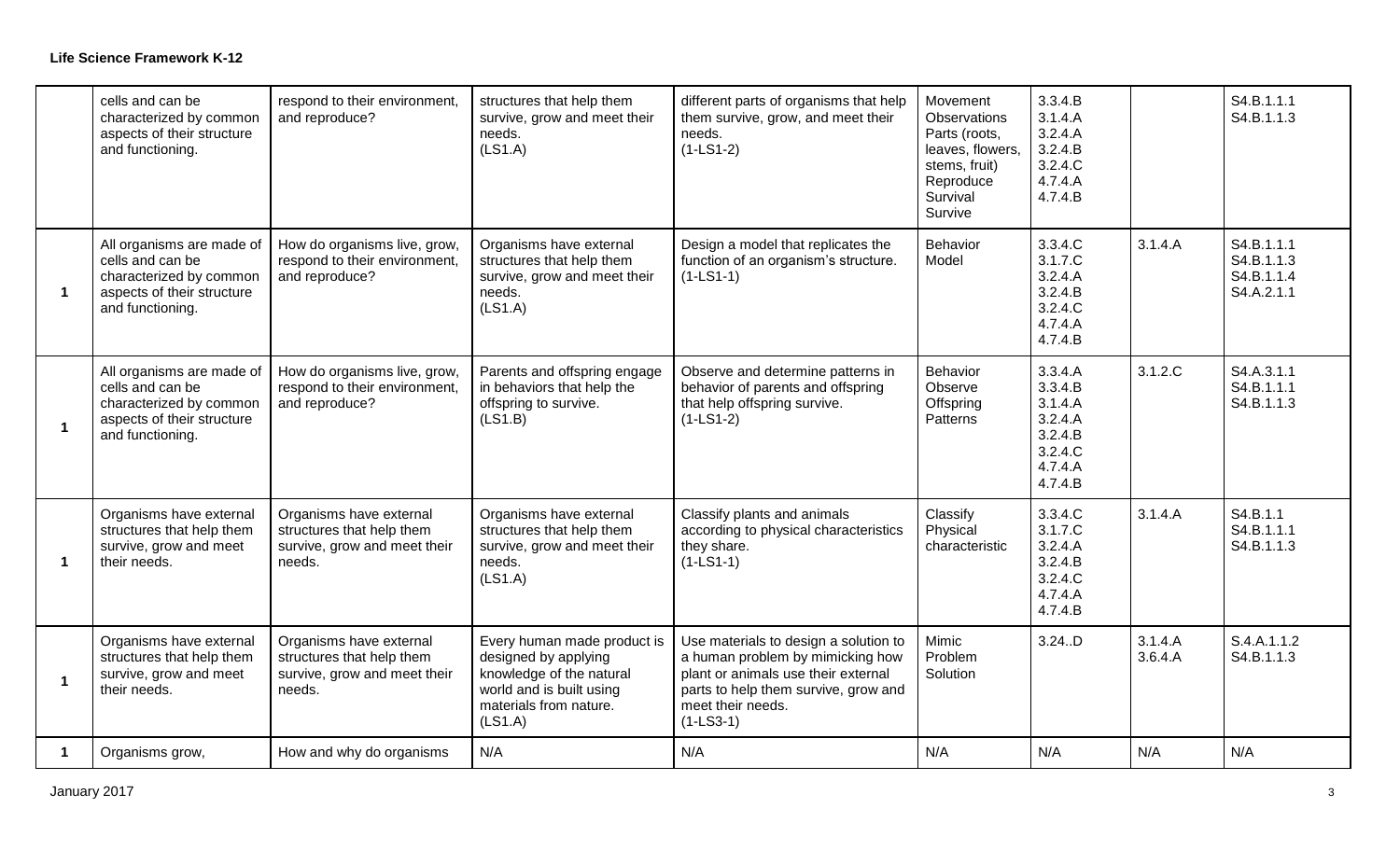|                      | reproduce, and<br>perpetuate their species<br>by obtaining necessary<br>resources through<br>interdependent<br>relationships with other<br>organisms and the<br>physical environment.                                                 | interact with their environment<br>and what are the effects of<br>these interactions?                                                                                      |                                                                                                                                                                            |                                                                                                                                                                  |                                                                |                                                                                      |                                |                                        |
|----------------------|---------------------------------------------------------------------------------------------------------------------------------------------------------------------------------------------------------------------------------------|----------------------------------------------------------------------------------------------------------------------------------------------------------------------------|----------------------------------------------------------------------------------------------------------------------------------------------------------------------------|------------------------------------------------------------------------------------------------------------------------------------------------------------------|----------------------------------------------------------------|--------------------------------------------------------------------------------------|--------------------------------|----------------------------------------|
| $\blacktriangleleft$ | Heredity refers to specific<br>mechanisms by which<br>characteristics or traits<br>are passed from one<br>generation to the next via<br>genes, and explains why<br>offspring resemble, but<br>are not identical to, their<br>parents. | How are the characteristics of<br>one generation passed to the<br>next? How can individuals of<br>the same species and even<br>siblings have different<br>characteristics? | Young animals are very much<br>but not exactly like their<br>parents. Plants also are very<br>much, but not exactly, like<br>their parents.<br>(LS3.A)                     | Make observations and to construct<br>an evidence-based account that<br>young plants and animals are alike<br>but not exactly like their parents.<br>$(1-LS3-1)$ | Similar<br>Vary                                                | 3.3.4.C<br>3.1.7.C<br>3.2.4.A<br>3.2.4.B<br>3.2.4.C<br>3.3.4.C<br>4.7.4.A            | 3.1.4.B<br>3.1.4.C<br>3.1.KB1  | S4.B.2.2.1                             |
| $\blacktriangleleft$ | Heredity refers to specific<br>mechanisms by which<br>characteristics or traits<br>are passed from one<br>generation to the next via<br>genes, and explains why<br>offspring resemble, but<br>are not identical to, their<br>parents. | How are the characteristics of<br>one generation passed to the<br>next? How can individuals of<br>the same species and even<br>siblings have different<br>characteristics? | Adult plants and animals have<br>young. In many kinds of<br>animals, parents and the<br>offspring engage in behaviors<br>that help the offspring to<br>survive.<br>(LS1.B) | Note patterns in characteristics or<br>behaviors that appear in adult and<br>offspring (e.g. hair color, eye color,).<br>$(1-LS1-2)$                             | Offspring<br>Patterns                                          | 3.3.4.C<br>3.1.7.C<br>3.2.4.A<br>3.2.4.B<br>3.2.4.C<br>3.3.4.C<br>4.7.4.A<br>4.7.4.B | 3.1.B.5<br>3.1.4.B.1<br>3.1.B5 | S4.A.3.3.1<br>S4.B.2.1.2<br>S4.B.2.2.1 |
| $\blacktriangleleft$ | Heredity refers to specific<br>mechanisms by which<br>characteristics or traits<br>are passed from one<br>generation to the next via<br>genes, and explains why<br>offspring resemble, but<br>are not identical to, their<br>parents. | How are the characteristics of<br>one generation passed to the<br>next? How can individuals of<br>the same species and even<br>siblings have different<br>characteristics? | Offspring resemble their<br>parents, but can also vary in<br>many ways.<br>(LS3.A)                                                                                         | Conduct an investigation (e.g. plant<br>seeds, eggs) and cite evidence of<br>change from young to adult.<br>$(1-LS3-1)$                                          | Characteristics<br>Evidence<br>Inherit<br>Offspring<br>Parents | 3.3.4.C<br>3.1.7.C<br>3.2.4.A<br>3.2.4.B<br>3.2.4.C<br>3.3.4.C<br>4.7.4.A<br>4.7.4.B | 3.1.4.B<br>3.1.4.C<br>3.1.K.A3 | S4.B.2.2.1                             |
| $\blacktriangleleft$ | Heredity refers to specific<br>mechanisms by which<br>characteristics or traits                                                                                                                                                       | How are the characteristics of<br>one generation passed to the<br>next? How can individuals of                                                                             | Plants and animals have a life<br>cycle.                                                                                                                                   | Observe and compare the stages of<br>life cycles of organisms (plants &<br>animals).                                                                             | Plants<br>Animals<br>Life cycles                               | 3.1.4.C<br>3.1.4.E<br>3.3.4.A                                                        | 3.1.K.A.3                      | S4.A.3.3.1<br>S4.B.1.1.5               |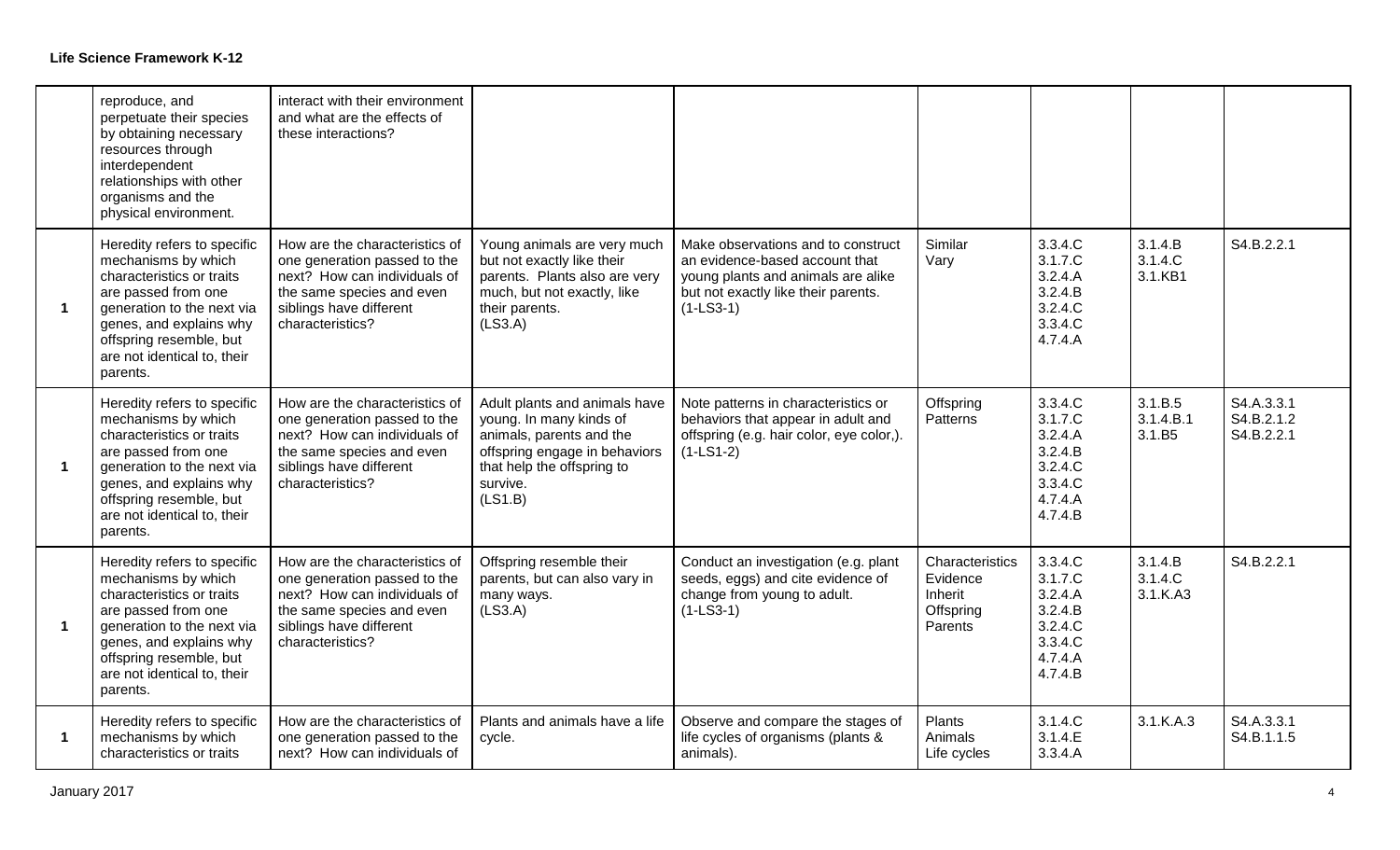|                      | are passed from one<br>generation to the next via<br>genes, and explains why<br>offspring resemble, but<br>are not identical to, their<br>parents.                                                       | the same species and even<br>siblings have different<br>characteristics?                                                              |                                                                                                                                             |                                                                                                                                                                      |                                              |                          |                                                                      |                                                               |
|----------------------|----------------------------------------------------------------------------------------------------------------------------------------------------------------------------------------------------------|---------------------------------------------------------------------------------------------------------------------------------------|---------------------------------------------------------------------------------------------------------------------------------------------|----------------------------------------------------------------------------------------------------------------------------------------------------------------------|----------------------------------------------|--------------------------|----------------------------------------------------------------------|---------------------------------------------------------------|
| $\blacktriangleleft$ | <b>Biological evolution</b><br>explains both the unity<br>and diversity of species<br>and provides a unifying<br>principle for the history<br>and diversity of life on<br>Earth.                         | How can there be so many<br>similarities among organisms<br>yet so many different kinds of<br>plants, animals, and<br>microorganisms? | N/A                                                                                                                                         | N/A                                                                                                                                                                  | N/A                                          | N/A                      | N/A                                                                  | N/A                                                           |
| <b>Second Grade</b>  |                                                                                                                                                                                                          |                                                                                                                                       |                                                                                                                                             |                                                                                                                                                                      |                                              |                          |                                                                      |                                                               |
| Grade                | <b>Big Idea</b>                                                                                                                                                                                          | <b>Essential Questions</b>                                                                                                            | <b>Concepts</b>                                                                                                                             | <b>Competencies</b>                                                                                                                                                  | <b>Vocabulary</b>                            | 2002<br><b>Standards</b> | <b>SAS</b><br><b>Standards</b>                                       | <b>Assessment</b><br><b>Anchor Eligible</b><br><b>Content</b> |
| $\overline{2}$       | All organisms are made of<br>cells and can be<br>characterized by common<br>aspects of their structure<br>and functioning.                                                                               | How do organisms live, grow,<br>respond to their environment,<br>and reproduce?                                                       | N/A                                                                                                                                         | N/A                                                                                                                                                                  | N/A                                          | N/A                      | N/A                                                                  | N/A                                                           |
| $\overline{2}$       | Organisms grow,<br>reproduce, and<br>perpetuate their species<br>by obtaining necessary<br>resources through<br>interdependent<br>relationships with other<br>organisms and the<br>physical environment. | How and why do organisms<br>interact with their environment<br>and what are the effects of<br>these interactions?                     | Animals can move around,<br>but plants cannot, and they<br>often depend on animals for<br>pollination or seed dispersal.<br>(LS2.A)         | Develop a model to demonstrate<br>different modes of seed dispersal.<br>Plan and investigate effectiveness of<br>different types of seed dispersal.<br>$(2-LS2-2)$   | Pollination<br>Seed dispersal                | 3.3.4A                   | 3.1.4.A<br>3.1.4.B<br>3.1.4.C<br>4.1.4.A<br>4.5.4.D<br>4.2.4.C       | S4.B.1.1.1<br>S4.B.1.1.5<br>S4.B.2.1.1                        |
| $\overline{2}$       | Organisms grow,<br>reproduce, and<br>perpetuate their species<br>by obtaining necessary<br>resources through<br>interdependent                                                                           | How and why do organisms<br>interact with their environment<br>and what are the effects of<br>these interactions?                     | Different plants survive better<br>in different settings because<br>they have varied needs for<br>water, minerals, and sunlight.<br>(LS2.A) | Plan and carry out investigations to<br>test whether plants from different<br>settings have different needs for<br>water, sunlight, and type of soil.<br>$(2-LS2-1)$ | Soil<br>Sunlight<br><b>Minerals</b><br>Water | 3.3.4A                   | 3.1.4.A.2<br>3.1.4.B.5<br>3.1.4.C.1<br>4.1.4.A<br>4.5.4.D<br>4.2.4.C | S4.B.2.1.1<br>S4.B.2.1.2                                      |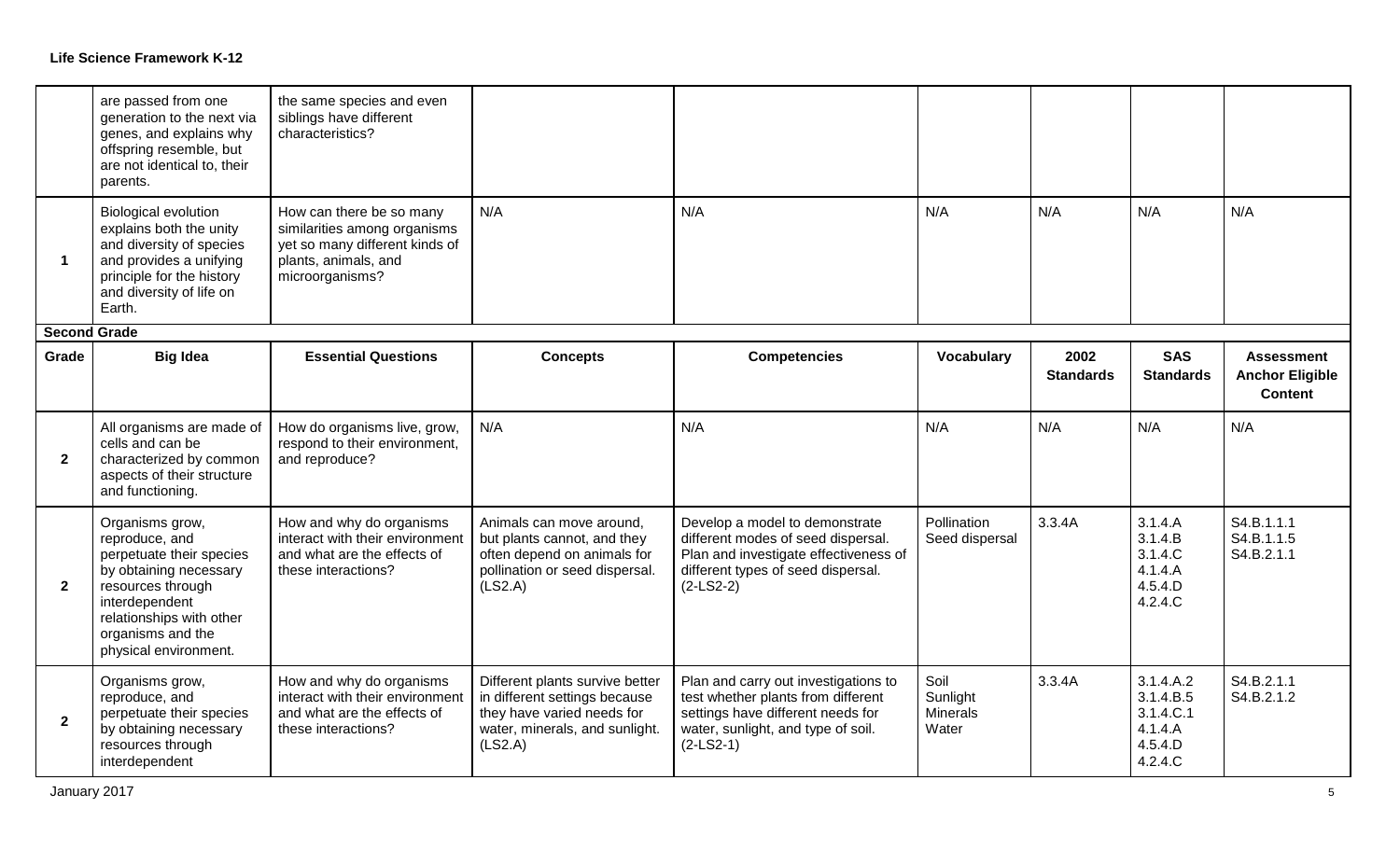|                | relationships with other<br>organisms and the<br>physical environment.                                                                                                                                                                |                                                                                                                                                                            |                                                                                                          |                                                                                                                                                                    |                                                                           |                  | 3.1.5.C.1                                                                         |                          |
|----------------|---------------------------------------------------------------------------------------------------------------------------------------------------------------------------------------------------------------------------------------|----------------------------------------------------------------------------------------------------------------------------------------------------------------------------|----------------------------------------------------------------------------------------------------------|--------------------------------------------------------------------------------------------------------------------------------------------------------------------|---------------------------------------------------------------------------|------------------|-----------------------------------------------------------------------------------|--------------------------|
| $\overline{2}$ | Organisms grow,<br>reproduce, and<br>perpetuate their species<br>by obtaining necessary<br>resources through<br>interdependent<br>relationships with other<br>organisms and the<br>physical environment.                              | How and why do organisms<br>interact with their environment<br>and what are the effects of<br>these interactions?                                                          | Organisms obtain the<br>materials they need to grow<br>and survive from their<br>environment.<br>(LS2.A) | Obtain, evaluate, and communicate<br>information that in any particular<br>environment, some kinds of<br>organisms survive well and some do<br>not.<br>$(2-LS2-2)$ | Environment<br>Survive                                                    | 4.6.4A           | 3.1.4.A.2<br>3.1.4.C.1<br>4.5.4.D.<br>4.2.4.C<br>3.1.5.C.1                        | S4.B.2.1.1<br>S4.B.2.1.2 |
| $\mathbf{2}$   | Organisms grow,<br>reproduce, and<br>perpetuate their species<br>by obtaining necessary<br>resources through<br>interdependent<br>relationships with other<br>organisms and the<br>physical environment.                              | How and why do organisms<br>interact with their environment<br>and what are the effects of<br>these interactions?                                                          | Plants depend on water and<br>light to grow.<br>LS2.A                                                    | Plan and conduct an investigation to<br>determine if plants need sunlight and<br>water to grow.<br>$(2-LS2-2)$                                                     | <b>Minerals</b><br>Soil<br>Sunlight<br>Water                              | 3.3.4A           | 3.1.4.A.2<br>3.1.4.B.5<br>3.1.4.C.1<br>4.1.4.A<br>4.5.4.D<br>4.2.4.C<br>3.1.5.C.1 | S4.B.2.1.1<br>S4.B.2.1.2 |
| $\mathbf{2}$   | Heredity refers to specific<br>mechanisms by which<br>characteristics or traits<br>are passed from one<br>generation to the next via<br>genes, and explains why<br>offspring resemble, but<br>are not identical to, their<br>parents. | How are the characteristics of<br>one generation passed to the<br>next? How can individuals of<br>the same species and even<br>siblings have different<br>characteristics? | N/A                                                                                                      | N/A                                                                                                                                                                | N/A                                                                       | N/A              | N/A                                                                               | N/A                      |
| $\mathbf{2}$   | <b>Biological evolution</b><br>explains both the unity<br>and diversity of species<br>and provides a unifying<br>principle for the history<br>and diversity of life on<br>Earth.                                                      | How can there be so many<br>similarities among organisms<br>yet so many different kinds of<br>plants, animals, and<br>microorganisms?                                      | Living things can survive only<br>where their needs are met.<br>(LSA.D)                                  | Construct an explanation about why<br>living things can only survive where<br>their needs are met.<br>$(2-LS4-1)$                                                  | Biodiversity<br>Microorganism<br>s<br><b>Needs</b><br>Organism<br>Survive | 4.1.4C<br>4.1.4D | 3.1.4.A<br>3.1.4.C<br>4.5.4.D<br>4.2.4.C                                          | S4.B.2.1.2               |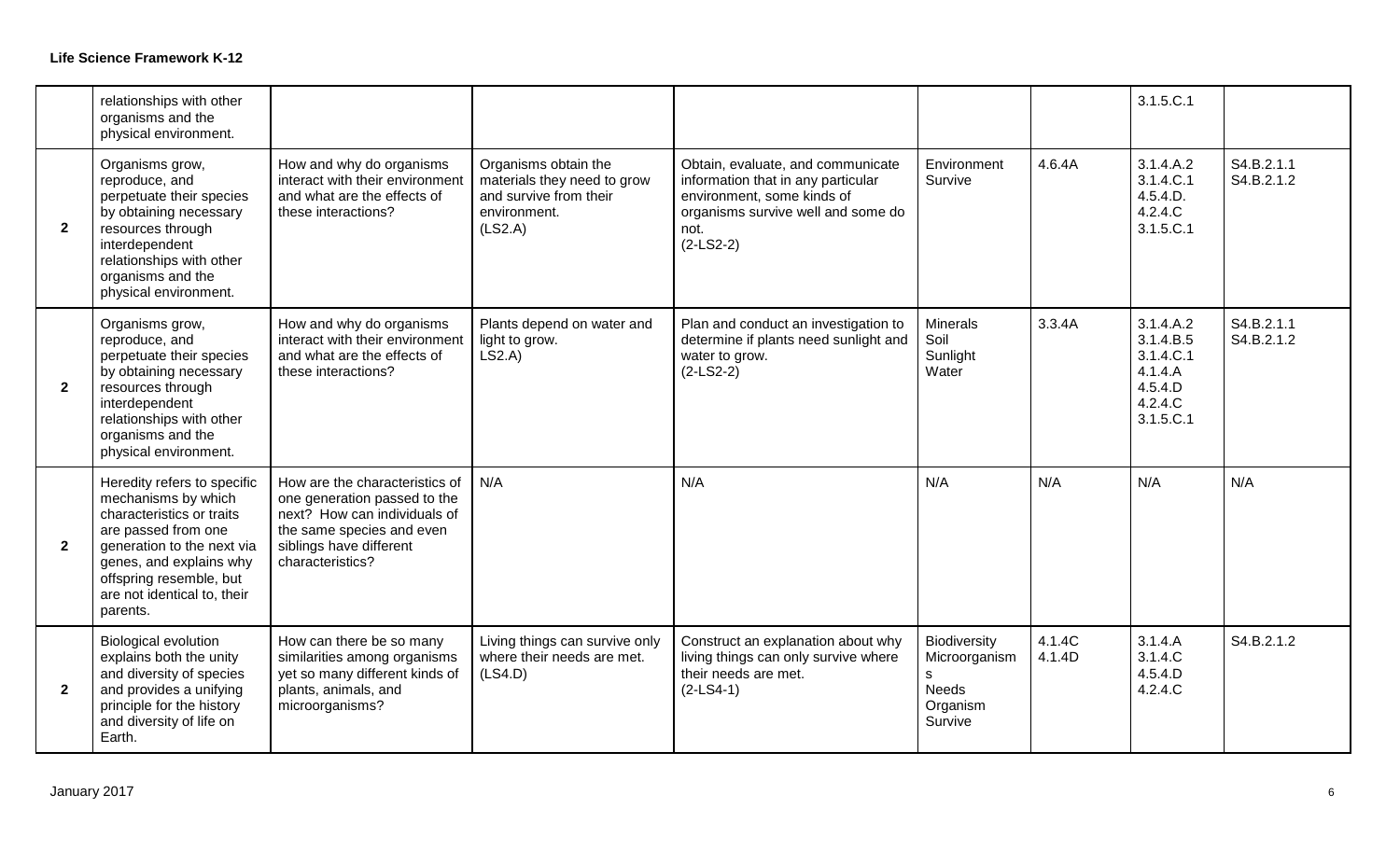| $\overline{2}$     | <b>Biological evolution</b><br>explains both the unity<br>and diversity of species<br>and provides a unifying<br>principle for the history<br>and diversity of life on<br>Earth.                         | How can there be so many<br>similarities among organisms<br>yet so many different kinds of<br>plants, animals, and<br>microorganisms? | There are many different<br>kinds of living things in any<br>area, and they exist in<br>different places on land and in<br>water.<br>(LSA.D)                                                                         | Observe and compare the different<br>kinds of living things that are found in<br>different habitats.<br>$(2-LS4-1)$        | Biodiversity<br>Exist<br>Habitats<br>Land<br>Living things<br>Water | 4.1.4C<br>4.1.4D              | 3.1.4.A<br>3.1.4.C<br>4.5.4.D<br>4.2.4.C                                                                                                                          | S4.B.2.1.1<br>S4.B.2.1.2                                      |
|--------------------|----------------------------------------------------------------------------------------------------------------------------------------------------------------------------------------------------------|---------------------------------------------------------------------------------------------------------------------------------------|----------------------------------------------------------------------------------------------------------------------------------------------------------------------------------------------------------------------|----------------------------------------------------------------------------------------------------------------------------|---------------------------------------------------------------------|-------------------------------|-------------------------------------------------------------------------------------------------------------------------------------------------------------------|---------------------------------------------------------------|
| <b>Third Grade</b> |                                                                                                                                                                                                          |                                                                                                                                       |                                                                                                                                                                                                                      |                                                                                                                            |                                                                     |                               |                                                                                                                                                                   |                                                               |
| Grade              | <b>Big Idea</b>                                                                                                                                                                                          | <b>Essential Questions</b>                                                                                                            | <b>Concepts</b>                                                                                                                                                                                                      | <b>Competencies</b>                                                                                                        | <b>Vocabulary</b>                                                   | 2002<br><b>Standards</b>      | <b>SAS</b><br><b>Standards</b>                                                                                                                                    | <b>Assessment</b><br><b>Anchor Eligible</b><br><b>Content</b> |
| $\mathbf{3}$       | All organisms are made of<br>cells and can be<br>characterized by common<br>aspects of their structure<br>and functioning.                                                                               | How do organisms live, grow,<br>respond to their environment,<br>and reproduce?                                                       | Reproduction is essential to<br>the continued existence of<br>every kind of organisms.<br>(LS1.B)                                                                                                                    | Use models to explain how<br>reproduction is essential for every<br>kind of organism.<br>$(3-LS1-1)$                       | Life cycle<br>Offspring<br>Parents<br>Reproduce<br>Survival         | 3.3.4.C<br>3.1.4.B            | 3.1.4.A<br>3.1.4.B<br>3.1.4.C<br>4.1.4.A<br>4.5.4.D<br>4.2.4.C                                                                                                    | S4.A.3.2<br>S4.B.1.1.5                                        |
| $\mathbf{3}$       | All organisms are made of<br>cells and can be<br>characterized by common<br>aspects of their structure<br>and functioning.                                                                               | How do organisms live, grow,<br>respond to their environment,<br>and reproduce?                                                       | Plants and animals have<br>unique and diverse life cycles<br>that include birth, growth,<br>reproduction, and death.<br>(LS1.B)                                                                                      | Develop a model to describe the<br>commonalities of life cycles of<br>different organisms.<br>$(3-LS2-1)$                  | Life cycle<br>Offspring<br>Parents<br>Reproduce<br>Survival         | 3.3.4.A<br>3.1.4.B            | 3.1.4.A<br>3.1.4.B<br>3.1.4.C<br>4.1.4.A<br>4.5.4.D<br>4.2.4.C                                                                                                    | S4.A.3.2.<br>S4.B.1.1.5                                       |
| $\mathbf{3}$       | Organisms grow,<br>reproduce, and<br>perpetuate their species<br>by obtaining necessary<br>resources through<br>interdependent<br>relationships with other<br>organisms and the<br>physical environment. | How and why do organisms<br>interact with their environment<br>and what are the effects of<br>these interactions?                     | Animals depend on each<br>other and their surroundings<br>to get what they need,<br>including food, water, shelter,<br>and a stable temperature.<br>Groups serve different<br>functions and vary in size.<br>(LS2.D) | Based on observations, construct an<br>argument that some animals form<br>groups that help members survive.<br>$(3-LS2-1)$ | Basic needs<br>Consumer<br>Heterotroph<br>Representation<br>Stable  | 3.2.4.A<br>3.3.4.A<br>4.6.4.A | 3.1.4.A<br>3.1.4.C<br>3.2.4.A<br>3.2.4.B<br>3.3.4.B<br>3.4.4.A<br>3.4.4.B<br>3.4.4.E<br>4.1.4.A<br>4.1.4.B<br>4.1.4.C<br>4.2.4.A<br>4.2.4.B<br>4.2.4.C<br>4.4.4.B | S4.A.3.1.2<br>S4.A.3.1.3<br>S4.B.2.1.1<br>S4.B.3.1.1          |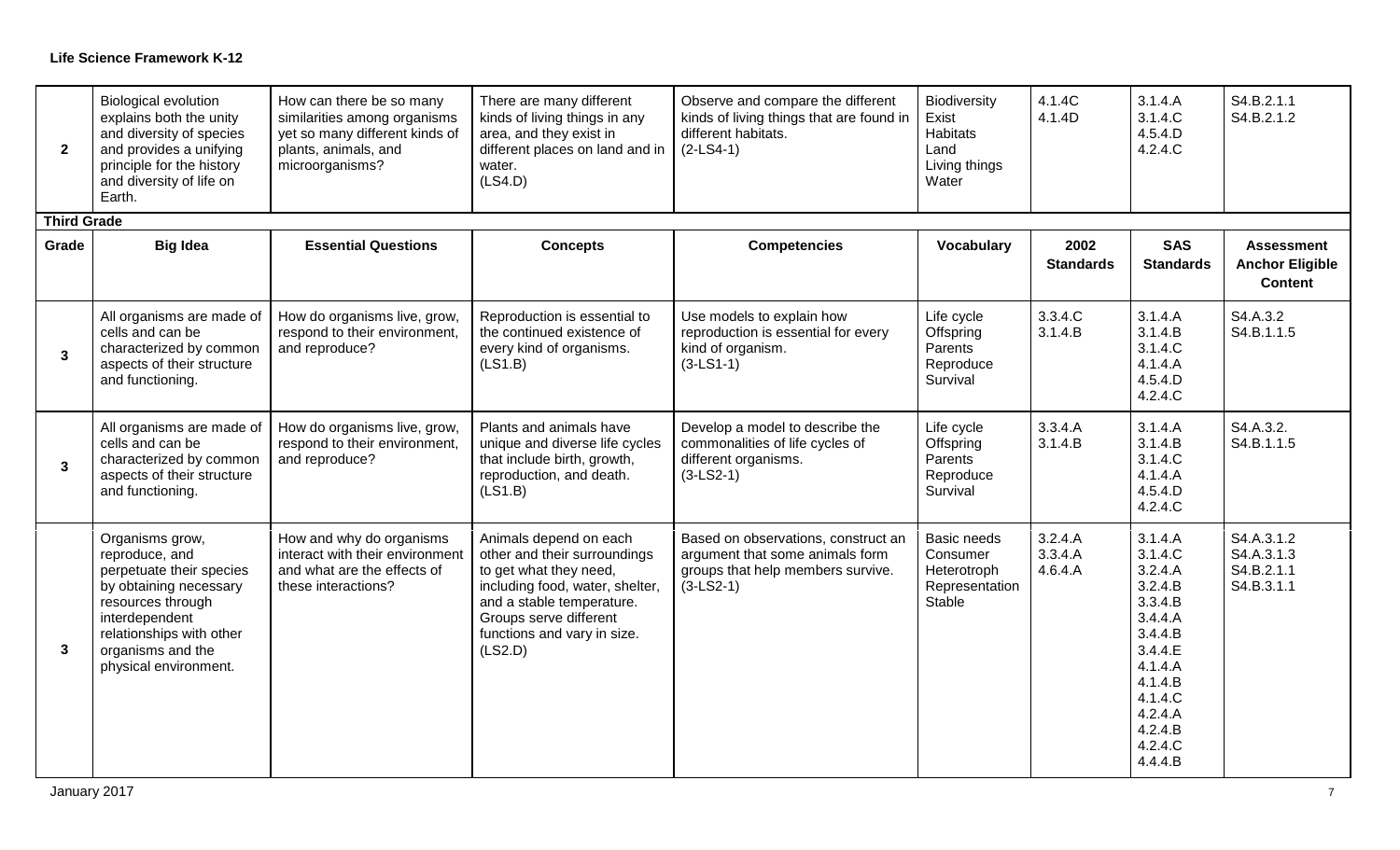|              |                                                                                                                                                                                                                                       |                                                                                                                                                                            |                                                                                                                                                                                      |                                                                                                                                                                                                                           |                                      |         | 4.5.4.D                                                                                                                                                                                 |                                                                                                               |
|--------------|---------------------------------------------------------------------------------------------------------------------------------------------------------------------------------------------------------------------------------------|----------------------------------------------------------------------------------------------------------------------------------------------------------------------------|--------------------------------------------------------------------------------------------------------------------------------------------------------------------------------------|---------------------------------------------------------------------------------------------------------------------------------------------------------------------------------------------------------------------------|--------------------------------------|---------|-----------------------------------------------------------------------------------------------------------------------------------------------------------------------------------------|---------------------------------------------------------------------------------------------------------------|
| $\mathbf{3}$ | Organisms grow,<br>reproduce, and<br>perpetuate their species<br>by obtaining necessary<br>resources through<br>interdependent<br>relationships with other<br>organisms and the<br>physical environment.                              | How and why do organisms<br>interact with their environment<br>and what are the effects of<br>these interactions?                                                          | When the environment<br>changes in physical<br>characteristics, temperature,<br>availability of resources, some<br>organisms survive, others<br>move, yet others may die.<br>(LS4.C) | Construct an argument with evidence<br>that within a specific habitat, some<br>organisms survive well, some not so<br>well, and others cannot survive at all.<br>$(3-LS4-3)$                                              |                                      | 3.3.4.D | 3.1.4.A<br>3.1.4.B<br>3.1.4.C<br>3.1.4.E<br>3.2.4.A<br>3.2.4.B<br>3.3.4.A<br>3.3.4.B<br>3.4.4.B<br>3.4.4.D<br>3.4.4.E<br>4.1.4.A<br>4.1.4.E<br>4.4.4.A<br>4.4.4.D<br>4.5.4.A<br>4.5.4.C | S4.B.3.2.1<br>S4.B.3.2.2<br>S4.B.3.2.3<br>S4.A.1.1.1<br>S4.A.1.3.2<br>S4.A.1.3.4<br>S.4.A.3.2.1<br>S4.A.3.3.2 |
| $\mathbf{3}$ | Heredity refers to specific<br>mechanisms by which<br>characteristics or traits<br>are passed from one<br>generation to the next via<br>genes, and explains why<br>offspring resemble, but<br>are not identical to, their<br>parents. | How are the characteristics of<br>one generation passed to the<br>next? How can individuals of<br>the same species and even<br>siblings have different<br>characteristics? | Different organisms vary in<br>how they look and function<br>because they have different<br>inherited information.<br>(LS3.B)                                                        | Analyze and interpret data to provide<br>evidence that plants and animals<br>have traits inherited from parents<br>and that variation of these traits<br>exists in a group of similar<br>organisms.<br>(3-LS3-1; 3-LS3-2) | Inheritance<br><b>Traits</b>         | 3.3.4.C | 3.1.3.B1                                                                                                                                                                                | S4.A.2.1.3<br>S4.B.2.2.                                                                                       |
| 3            | Heredity refers to specific<br>mechanisms by which<br>characteristics or traits<br>are passed from one<br>generation to the next via<br>genes, and explains why<br>offspring resemble, but<br>are not identical to, their<br>parents. | How are the characteristics of<br>one generation passed to the<br>next? How can individuals of<br>the same species and even<br>siblings have different<br>characteristics? | The environment also affects<br>the traits that an organism<br>develops.<br>(LS3.B)                                                                                                  | Use evidence to support an<br>explanation that the environment can<br>influence traits.<br>$(3-LS3-2)$                                                                                                                    | Environment<br>Evidence<br>Influence | 3.3.4.C | 3.1.3.B1                                                                                                                                                                                | S4.A.2.1.3<br>S4.B.2.2.                                                                                       |
| $\mathbf{3}$ | Heredity refers to specific<br>mechanisms by which                                                                                                                                                                                    | How are the characteristics of<br>one generation passed to the                                                                                                             | Many characteristics involve<br>both inherited traits and                                                                                                                            | Use evidence to compare<br>characteristics inherited from                                                                                                                                                                 | Characteristics<br>Environmental     | 3.3.4.C | 3.1.4.A<br>3.1.4.B                                                                                                                                                                      | S4.B.2.1.1<br>S4.B.2.2.1                                                                                      |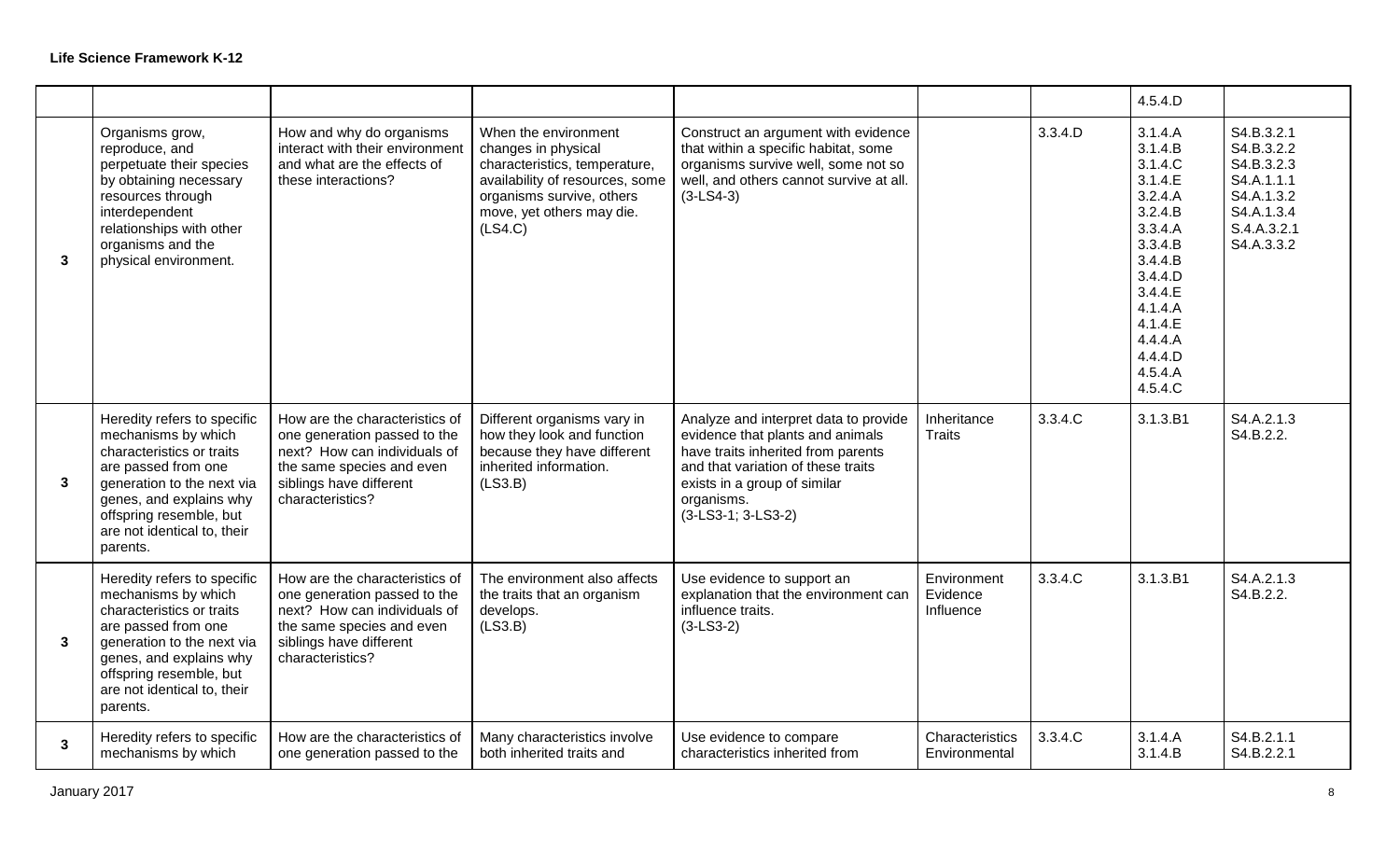|              | characteristics or traits<br>are passed from one<br>generation to the next via<br>genes, and explains why<br>offspring resemble, but<br>are not identical to, their<br>parents.  | next? How can individuals of<br>the same species and even<br>siblings have different<br>characteristics?                              | environmental factors.<br>(LS3.B)                                                                                                            | parents, characteristics caused by<br>the environment, and those resulting<br>from both.<br>(3-LS3-1; 3-LS3-2)                                                                                      | factors<br>Generation<br>Inherited<br>Siblings<br>Traits<br>Variation |                               | 3.1.4.C<br>4.5.4.D<br>4.2.4.C                                                                                                                                                           |                                                                                                               |
|--------------|----------------------------------------------------------------------------------------------------------------------------------------------------------------------------------|---------------------------------------------------------------------------------------------------------------------------------------|----------------------------------------------------------------------------------------------------------------------------------------------|-----------------------------------------------------------------------------------------------------------------------------------------------------------------------------------------------------|-----------------------------------------------------------------------|-------------------------------|-----------------------------------------------------------------------------------------------------------------------------------------------------------------------------------------|---------------------------------------------------------------------------------------------------------------|
| $\mathbf{3}$ | <b>Biological evolution</b><br>explains both the unity<br>and diversity of species<br>and provides a unifying<br>principle for the history<br>and diversity of life on<br>Earth. | How can there be so many<br>similarities among organisms<br>yet so many different kinds of<br>plants, animals, and<br>microorganisms? | Some plants and animals that<br>once lived on earth are no<br>longer found anywhere.<br>(LSA.A)                                              | Analyze and interpret data from<br>fossils to provide evidence of the<br>organisms and environments in<br>which they lived long ago.(3-LS4-1)                                                       | Extinct<br>Fossils                                                    | 4.7.4.C                       |                                                                                                                                                                                         | S.4.A.2.1.4                                                                                                   |
| $\mathbf{3}$ | <b>Biological evolution</b><br>explains both the unity<br>and diversity of species<br>and provides a unifying<br>principle for the history<br>and diversity of life on<br>Earth. | How can there be so many<br>similarities among organisms<br>yet so many different kinds of<br>plants, animals, and<br>microorganisms? | Fossils provide evidence<br>about types of organisms that<br>lived long ago as well as<br>about the nature of the<br>environment.<br>(LS4.A) | Analyze and interpret data from<br>fossils to provide evidence of the<br>organisms and environments in<br>which they lived long ago.<br>$(3-LS4-1)$                                                 | Extinct<br>Fossils                                                    | 4.7.4.C                       | 3.1.2.C <sub>3</sub><br>3.1.3.C <sub>3</sub>                                                                                                                                            | S.4.A.2.1.4                                                                                                   |
| $\mathbf{3}$ | <b>Biological evolution</b><br>explains both the unity<br>and diversity of species<br>and provides a unifying<br>principle for the history<br>and diversity of life on<br>Earth. | How can there be so many<br>similarities among organisms<br>yet so many different kinds of<br>plants, animals, and<br>microorganisms? | Changes in an organism's<br>habitat can be beneficial or<br>harmful to the organism.<br>(LSA.D)                                              | Use evidence to argue that when the<br>environment changes in ways that<br>affect a place's physical<br>characteristics, organisms may<br>survive, move to new locations, or<br>die.<br>$(3-LS4-3)$ | Adapt<br>Endangered<br>Habitat                                        | 3.3.4.D<br>4.7.4.A<br>4.7.4.B | 3.1.4.A<br>3.1.4.B<br>3.1.4.C<br>3.1.4.E<br>3.2.4.A<br>3.2.4.B<br>3.3.4.A<br>3.3.4.B<br>3.4.4.B<br>3.4.4.D<br>3.4.4.E<br>4.1.4.A<br>4.1.4.E<br>4.4.4.A<br>4.4.4.D<br>4.5.4.A<br>4.5.4.C | S4.B.3.2.1<br>S4.B.3.2.2<br>S4.B.3.2.3<br>S4.A.1.1.1<br>S4.A.1.3.2<br>S4.A.1.3.4<br>S.4.A.3.2.1<br>S4.A.3.3.2 |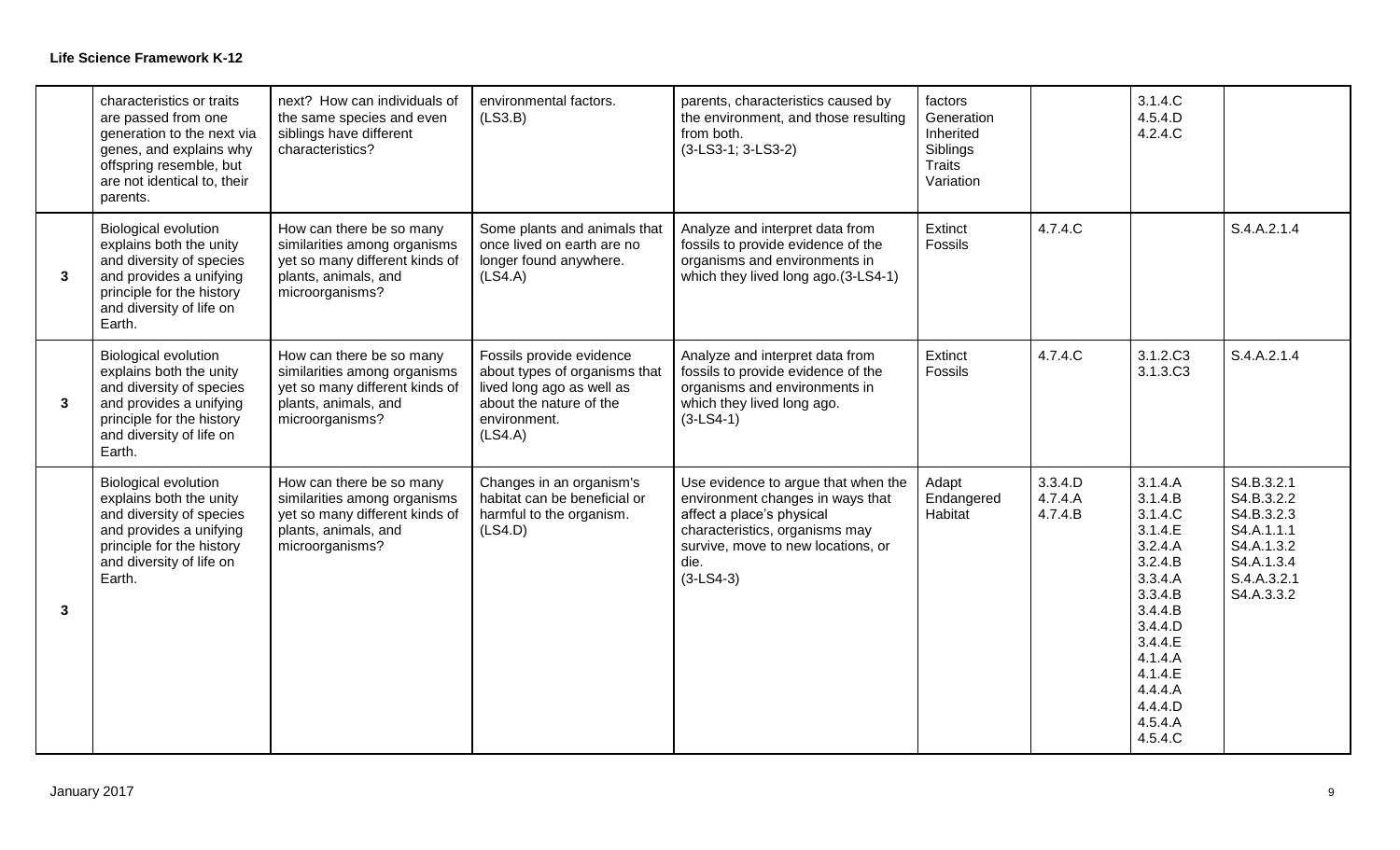| $\mathbf{3}$   | <b>Biological evolution</b><br>explains both the unity<br>and diversity of species<br>and provides a unifying<br>principle for the history<br>and diversity of life on<br>Earth. | How can there be so many<br>similarities among organisms<br>yet so many different kinds of<br>plants, animals, and<br>microorganisms? | Populations live in a variety of<br>habitats and changes in those<br>habitats impacts the<br>organisms living there.<br>(LS4.D)                                                     | Using evidence, make a claim about<br>merits of solutions to problems<br>caused when the environment<br>changes and types of animals and<br>plants that live there may change.<br>$(3-LS4-4)$                               | Habitats<br>Populations                                    | 3.3.4.D<br>4.8.4.C<br>3.3.4.D<br>4.7.4.A<br>4.7.4.B | 3.1.4.A<br>3.1.4.B<br>3.1.4.C<br>3.1.4.E<br>3.2.4.A<br>3.2.4.B<br>3.3.4.A<br>3.3.4.B<br>3.4.4.B<br>3.4.4.D<br>3.4.4.E<br>4.1.4.A<br>4.1.4.E<br>4.4.4.A<br>4.4.4.D<br>4.5.4.A<br>4.5.4.C | S4.B.3.2.1<br>S4.B.3.2.2<br>S4.B.3.2.3<br>S4.A.1.1.1<br>S4.A.1.3.2<br>S4.A.1.3.4<br>S.4.A.3.2.1<br>S4.A.3.3.2 |
|----------------|----------------------------------------------------------------------------------------------------------------------------------------------------------------------------------|---------------------------------------------------------------------------------------------------------------------------------------|-------------------------------------------------------------------------------------------------------------------------------------------------------------------------------------|-----------------------------------------------------------------------------------------------------------------------------------------------------------------------------------------------------------------------------|------------------------------------------------------------|-----------------------------------------------------|-----------------------------------------------------------------------------------------------------------------------------------------------------------------------------------------|---------------------------------------------------------------------------------------------------------------|
| $\overline{3}$ | <b>Biological evolution</b><br>explains both the unity<br>and diversity of species<br>and provides a unifying<br>principle for the history<br>and diversity of life on<br>Earth. | How can there be so many<br>similarities among organisms<br>yet so many different kinds of<br>plants, animals, and<br>microorganisms? | Sometimes differences in<br>characteristics between<br>individuals of the same<br>species provide advantages<br>in surviving, finding mates,<br>and reproducing.<br>(LS4.B)         | Use evidence to construct an<br>explanation for how the variations in<br>characteristics among individuals of<br>the same species may provide<br>advantages in surviving, finding<br>mates, and reproducing.<br>$(3-LS4-S)$ |                                                            | 4.7.4.A<br>4.7.4.B                                  |                                                                                                                                                                                         | S4.A.1.3.4                                                                                                    |
| $\mathbf{3}$   | <b>Biological evolution</b><br>explains both the unity<br>and diversity of species<br>and provides a unifying<br>principle for the history<br>and diversity of life on<br>Earth. | How can there be so many<br>similarities among organisms<br>yet so many different kinds of<br>plants, animals, and<br>microorganisms? | Fossils provide evidence<br>about the types of organisms<br>(both visible and microscopic)<br>that lived long ago and also<br>about the nature of their<br>environments.<br>(LS4.A) | Use evidence to construct an<br>explanation that some rocks and<br>minerals record the remains of<br>organisms.<br>$(3-LS4-1)$                                                                                              | Fossils<br>Microscopic                                     | 3.5.4.A<br>4.7.4.B                                  | 3.1.4.A<br>3.1.4.C<br>4.5.4.D<br>4.2.4.C                                                                                                                                                | S4.B.2.1.2                                                                                                    |
| $\overline{3}$ | <b>Biological evolution</b><br>explains both the unity<br>and diversity of species<br>and provides a unifying<br>principle for the history<br>and diversity of life on<br>Earth. | How can there be so many<br>similarities among organisms<br>yet so many different kinds of<br>plants, animals, and<br>microorganisms? | Fossils provide evidence<br>about the types of organisms<br>(both visible and microscopic)<br>that lived long ago and also<br>about the nature of their<br>environments.<br>(LS4.A) | Obtain and communicate information<br>that some organisms that once lived<br>on earth are no longer found<br>anywhere, although other organisms<br>now may resemble them.<br>$(3-LS4-1)$                                    | Microscopic<br>organism<br>Organism<br>Visible<br>organism | 3.5.4.A<br>3.3.4.D                                  | 3.1.4.A<br>3.1.4.C<br>4.5.4.D<br>4.2.4.C                                                                                                                                                | S4.B.2.1.2                                                                                                    |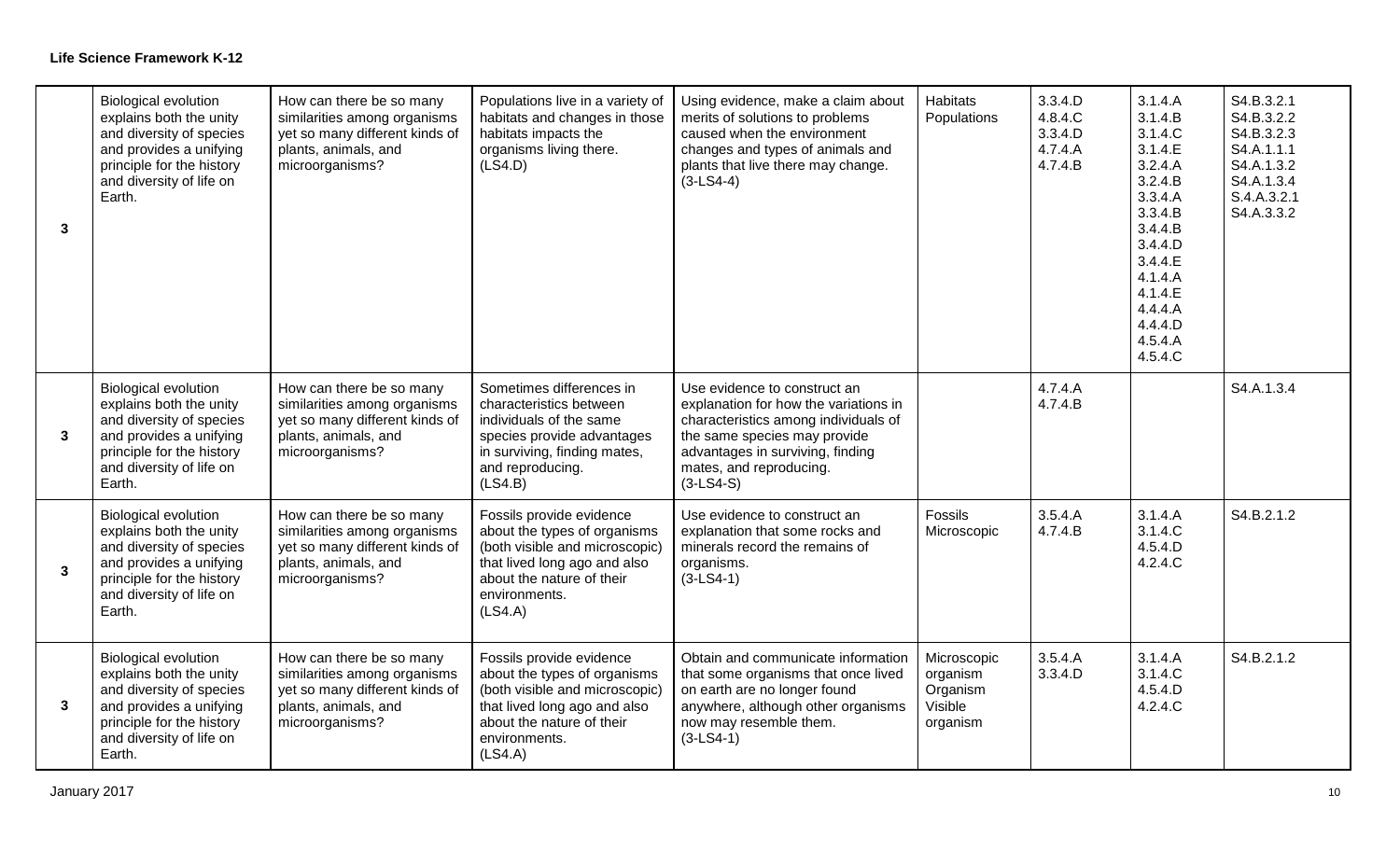| $\mathbf{3}$ | <b>Biological evolution</b><br>explains both the unity<br>and diversity of species<br>and provides a unifying<br>principle for the history<br>and diversity of life on<br>Earth. | How can there be so many<br>similarities among organisms<br>yet so many different kinds of<br>plants, animals, and<br>microorganisms? | Fossils can be compared with<br>one another and to living<br>organisms according to their<br>similarities and differences.<br>(LS4.A)                                           | Use evidence from fossil records to<br>construct an explanation of the<br>relationship between types of<br>organisms living today and types of<br>organisms that lived in the past.<br>$(3-LS4-4)$ | Explanation<br>Fossil record | 3.5.4.A<br>3.1.3C3 | 3.1.4.A<br>3.1.4.C<br>4.5.4.D<br>4.2.4.C                                                                                                                                                           | S4.B.2.1.2                                                                                                   |
|--------------|----------------------------------------------------------------------------------------------------------------------------------------------------------------------------------|---------------------------------------------------------------------------------------------------------------------------------------|---------------------------------------------------------------------------------------------------------------------------------------------------------------------------------|----------------------------------------------------------------------------------------------------------------------------------------------------------------------------------------------------|------------------------------|--------------------|----------------------------------------------------------------------------------------------------------------------------------------------------------------------------------------------------|--------------------------------------------------------------------------------------------------------------|
| 3            | <b>Biological evolution</b><br>explains both the unity<br>and diversity of species<br>and provides a unifying<br>principle for the history<br>and diversity of life on<br>Earth. | How can there be so many<br>similarities among organisms<br>yet so many different kinds of<br>plants, animals, and<br>microorganisms? | Fossils can be compared with<br>one another and to living<br>organisms according to their<br>similarities and differences.<br>(LSA.B)                                           | Use evidence to construct<br>explanations for how environments<br>today may be different from past<br>environments in which fossilized<br>organisms once lived.<br>$(3-LS4-4)$                     | Fossil                       | 3.5.4.A            | 3.1.4.A<br>3.1.4.C<br>4.5.4.D<br>4.2.4.C                                                                                                                                                           | S4.B.2.1.2                                                                                                   |
| $\mathbf{3}$ | <b>Biological evolution</b><br>explains both the unity<br>and diversity of species<br>and provides a unifying<br>principle for the history<br>and diversity of life on<br>Earth. | How can there be so many<br>similarities among organisms<br>yet so many different kinds of<br>plants, animals, and<br>microorganisms? | Sometimes the differences in<br>characteristics between<br>individuals of the same<br>species provide advantages<br>in surviving, finding mates,<br>and reproducing.<br>(LS4.B) | Use evidence to explain how some<br>characteristics that vary among<br>individuals of the same kind of<br>organism can provide advantages to<br>survive, find mates, and reproduce.<br>$(3-LS4-2)$ | Reproduce<br>Survive         | 3.3.4.A            | 3.1.3.C1<br>3.1.4.A<br>3.1.4.C<br>4.5.4.D<br>4.2.4.C                                                                                                                                               | S4.B.2.1.2                                                                                                   |
| $\mathbf{3}$ | <b>Biological evolution</b><br>explains both the unity<br>and diversity of species<br>and provides a unifying<br>principle for the history<br>and diversity of life on<br>Earth. | How can there be so many<br>similarities among organisms<br>yet so many different kinds of<br>plants, animals, and<br>microorganisms? | Humans, like all other<br>organisms, obtain living and<br>nonliving resources from their<br>environments.                                                                       | Use evidence to demonstrate how<br>humans, like all other organisms,<br>obtain living and non-living resources<br>from their environment.                                                          | Living<br>Non-Living         | 3.3.4.A            | 3.1.4.A<br>3.1.4.C<br>3.1.4.E<br>3.2.4.A<br>3.2.4.B<br>3.3.4.B<br>3.4.4.A<br>3.4.4.B<br>3.4.4.E<br>3.4.4.D<br>4.1.4.A<br>4.1.4.B<br>4.1.4.E<br>4.2.4.A<br>4.3.4.A<br>4.4.4.A<br>4.4.4.B<br>4.4.4.D | S4.B.3.3.1<br>S4.B.3.3.2<br>S4.B.3.3.3<br>S4.B.3.3.4<br>S4.B.3.3.5<br>S4.A.1.1.2<br>S4.A.1.3.5<br>S4.A.3.1.4 |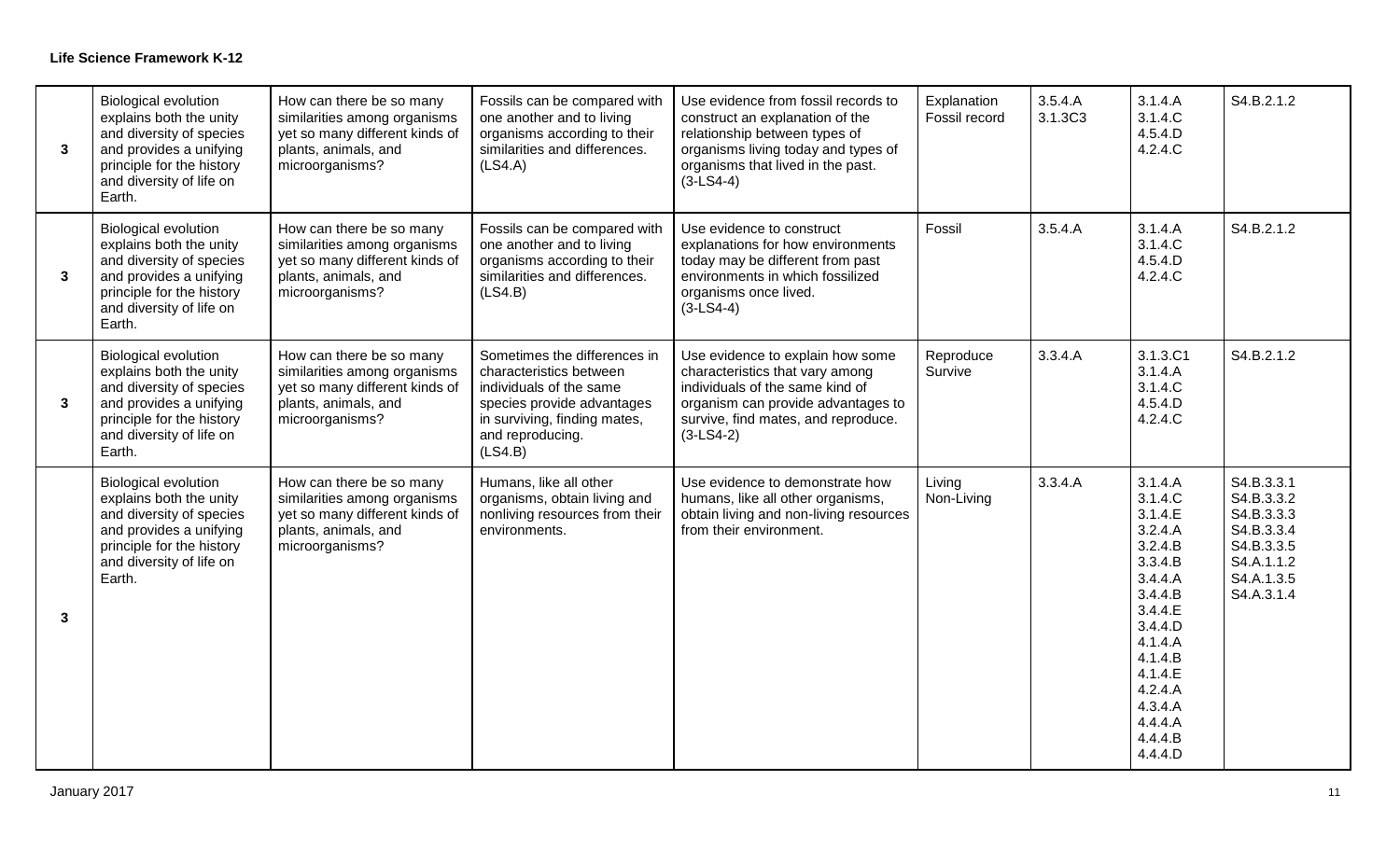|                         |                                                                                                                                                                                                          |                                                                                                                                       |                                                                                                                       |                                                                                                                                                                                       |                                                                                                                                   |                          | 4.5.4.A<br>4.5.4.C                                                          |                                                               |
|-------------------------|----------------------------------------------------------------------------------------------------------------------------------------------------------------------------------------------------------|---------------------------------------------------------------------------------------------------------------------------------------|-----------------------------------------------------------------------------------------------------------------------|---------------------------------------------------------------------------------------------------------------------------------------------------------------------------------------|-----------------------------------------------------------------------------------------------------------------------------------|--------------------------|-----------------------------------------------------------------------------|---------------------------------------------------------------|
| <b>Fourth Grade</b>     |                                                                                                                                                                                                          |                                                                                                                                       |                                                                                                                       |                                                                                                                                                                                       |                                                                                                                                   |                          |                                                                             |                                                               |
| Grade                   | <b>Big Idea</b>                                                                                                                                                                                          | <b>Essential Questions</b>                                                                                                            | <b>Concepts</b>                                                                                                       | <b>Competencies</b>                                                                                                                                                                   | Vocabulary                                                                                                                        | 2002<br><b>Standards</b> | <b>SAS</b><br><b>Standards</b>                                              | <b>Assessment</b><br><b>Anchor Eligible</b><br><b>Content</b> |
| $\boldsymbol{\Lambda}$  | All organisms are made of<br>cells and can be<br>characterized by common<br>aspects of their structure<br>and functioning.                                                                               | How do organisms live, grow,<br>respond to their environment,<br>and reproduce?                                                       | Plants and animals have<br>internal and external<br>structures that serve various<br>functions to survive.<br>(LS1.A) | Construct an argument that plants<br>and animals have internal and<br>external structures that function to<br>support survival, growth, behavior,<br>and reproduction.<br>$(4-LS1-1)$ | <b>Behaviors</b><br>Cause and<br>effect<br>Function<br>Offspring<br>Reproduce<br>Structure<br>Survival<br>System<br>System Models | 3.3.4 C                  | 3.1.4.A<br>3.1.4.B<br>3.1.4.C<br>4.1.4.A<br>4.5.4.C<br>4.2.4.C<br>3.1.3.A.1 | S4.B.1.1.5                                                    |
| 4                       | All organisms are made of<br>cells and can be<br>characterized by common<br>aspects of their structure<br>and functioning.                                                                               | How do organisms live, grow,<br>respond to their environment,<br>and reproduce?                                                       | N/A                                                                                                                   | N/A                                                                                                                                                                                   | N/A                                                                                                                               | N/A                      | N/A                                                                         | N/A                                                           |
| $\overline{\mathbf{4}}$ | Organisms grow,<br>reproduce, and<br>perpetuate their species<br>by obtaining necessary<br>resources through<br>interdependent<br>relationships with other<br>organisms and the<br>physical environment. | How and why do organisms<br>interact with their environment<br>and what are the effects of<br>these interactions?                     | N/A                                                                                                                   | N/A                                                                                                                                                                                   | N/A                                                                                                                               | N/A                      | N/A                                                                         | N/A                                                           |
| $\boldsymbol{4}$        | <b>Biological evolution</b><br>explains both the unity<br>and diversity of species<br>and provides a unifying<br>principle for the history<br>and diversity of life on                                   | How can there be so many<br>similarities among organisms<br>yet so many different kinds of<br>plants, animals, and<br>microorganisms? | N/A                                                                                                                   | N/A                                                                                                                                                                                   | N/A                                                                                                                               | N/A                      | N/A                                                                         | N/A                                                           |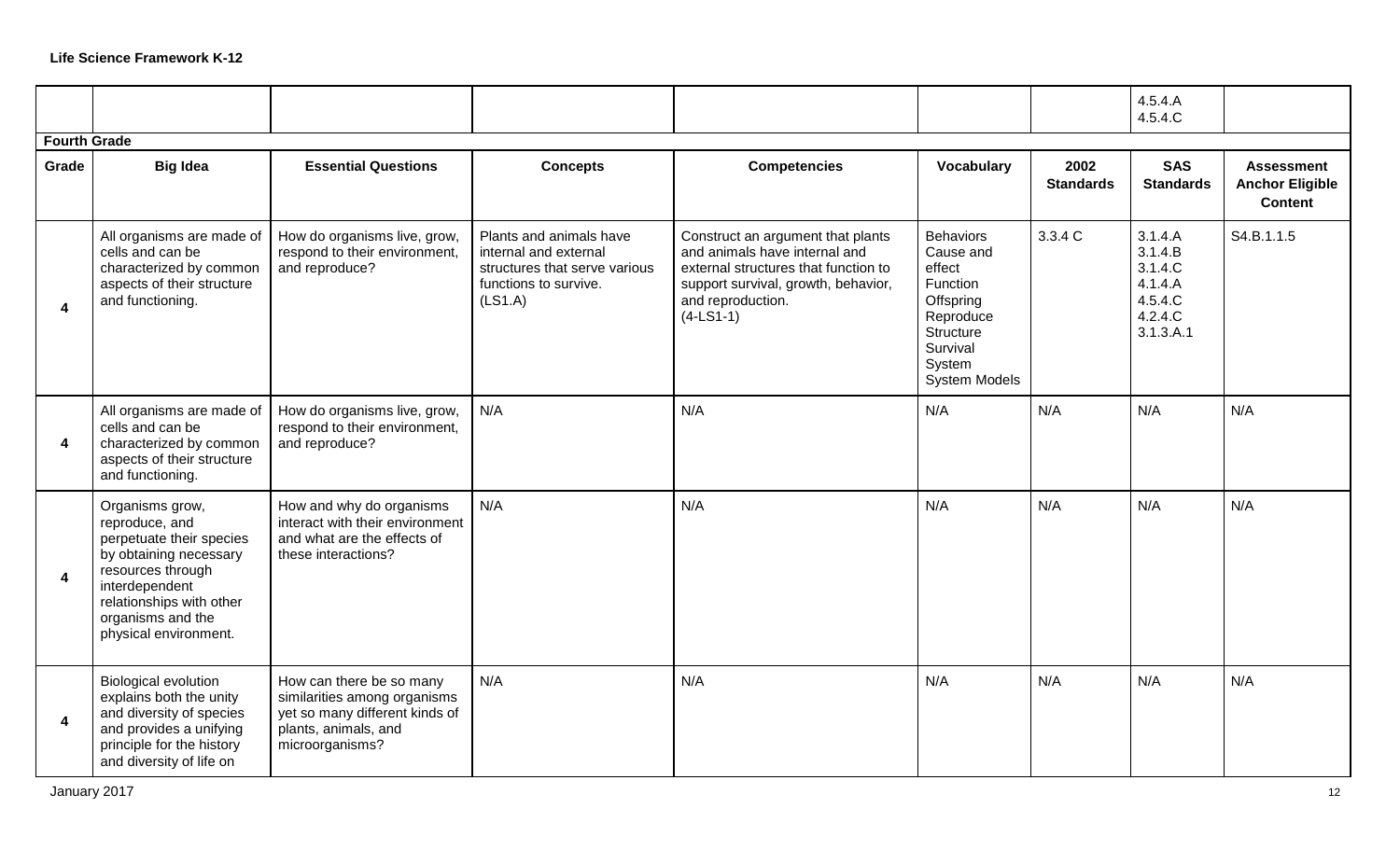|                    | Earth.                                                                                                                                                                          |                                                                                                                   |                                                                                                                                                                                          |                                                                                                                                                               |                                         |                                          |                                |                                                               |
|--------------------|---------------------------------------------------------------------------------------------------------------------------------------------------------------------------------|-------------------------------------------------------------------------------------------------------------------|------------------------------------------------------------------------------------------------------------------------------------------------------------------------------------------|---------------------------------------------------------------------------------------------------------------------------------------------------------------|-----------------------------------------|------------------------------------------|--------------------------------|---------------------------------------------------------------|
| <b>Fifth Grade</b> |                                                                                                                                                                                 |                                                                                                                   |                                                                                                                                                                                          |                                                                                                                                                               |                                         |                                          |                                |                                                               |
| Grade              | <b>Big Idea</b>                                                                                                                                                                 | <b>Essential Questions</b>                                                                                        | <b>Concepts</b>                                                                                                                                                                          | <b>Competencies</b>                                                                                                                                           | Vocabulary                              | 2002<br><b>Standards</b>                 | <b>SAS</b><br><b>Standards</b> | <b>Assessment</b><br><b>Anchor Eligible</b><br><b>Content</b> |
| 5                  | All organisms are made of<br>cells and can be<br>characterized by common<br>aspects of their structure<br>and functioning.                                                      | How do organisms live, grow,<br>respond to their environment,<br>and reproduce?                                   | Food provides animals with<br>materials needed for body<br>repair and growth.<br>(PS3.D)                                                                                                 | Use a model to describe that energy<br>in animal's food was once energy<br>from the sun.<br>$(5-PS3-1)$                                                       | Food chain<br>Food web                  | 3.3.7.A<br>3.2.7.B<br>3.1.7.A<br>3.1.7.C | 3.1.7.A8                       | S8.B.3.1.1<br>S8.B.3.1.3<br>S8.A.3.2.1<br>S8.A.3.2.3          |
| 5                  | All organisms are made of<br>cells and can be<br>characterized by common<br>aspects of their structure<br>and functioning.                                                      | How do organisms live, grow,<br>respond to their environment,<br>and reproduce?                                   | Food provides animals with<br>materials needed for energy<br>and to maintain body warmth<br>and for motion.<br>(LS1.C)                                                                   | Use a model to describe that energy<br>in animal's food was once energy<br>from the sun.<br>$(5-PS3-1)$                                                       | Food chain<br>Food web                  | 3.3.7.A<br>3.2.7.B<br>3.1.7.A<br>3.1.7.C | 3.1.7.A8                       | S8.B.3.1.1<br>S8.B.3.1.3<br>S8.A.3.2.1<br>S8.A.3.2.3          |
| 5                  | All organisms are made of<br>cells and can be<br>characterized by common<br>aspects of their structure<br>and functioning.                                                      | How do organisms live, grow,<br>respond to their environment,<br>and reproduce?                                   | Plants acquire their material<br>for growth primarily from air<br>and water.<br>(LS1.C)                                                                                                  | Using evidence, present an<br>argument that plants get the<br>materials they need for growth<br>primarily from air and water.<br>$(5-PS3-1)$                  | Argument<br>Evidence<br><b>Minerals</b> | 3.3.7.A<br>3.2.7.B<br>3.1.7.A<br>3.1.7.C | 3.1.7.A8                       | S8.B.3.1.1<br>S8.B.3.1.3<br>S8.A.3.2.1<br>S8.A.3.2.3          |
| 5                  | All organisms are made of<br>cells and can be<br>characterized by common<br>aspects of their structure<br>and functioning.                                                      | How do organisms live, grow,<br>respond to their environment,<br>and reproduce?                                   | Animals and plants alike take<br>in gases and water and<br>release waste matter into the<br>environment; animals must<br>take in food, and plants need<br>light and minerals.<br>(LS2.B) | Construct and communicate models<br>of food webs that demonstrate the<br>transfer of matter and energy among<br>organisms within an ecosystem.<br>$(5-LS2-1)$ | Ecosystem<br>Food webs                  | 3.3.7.A<br>3.2.7.B<br>3.1.7.A<br>3.1.7.C | 3.1.7.A8                       | S8.B.3.1.1<br>S8.B.3.1.3<br>S8.A.3.2.1<br>S8.A.3.2.3          |
| $5\phantom{1}$     | Organisms grow,<br>reproduce, and<br>perpetuate their species<br>by obtaining necessary<br>resources through<br>interdependent<br>relationships with other<br>organisms and the | How and why do organisms<br>interact with their environment<br>and what are the effects of<br>these interactions? | Organisms can survive only in<br>environments in which their<br>particular needs are met.<br>(LS2.A)                                                                                     | Ask researchable questions about<br>the ways organisms obtain matter<br>and energy across multiple and<br>varied ecosystems.<br>$(5-LS2-1)$                   | Researchable<br>Species<br>Web of life  | 3.3.7.A<br>3.2.7.B                       | 3.1.6.A2                       | S8.B.3.1.1                                                    |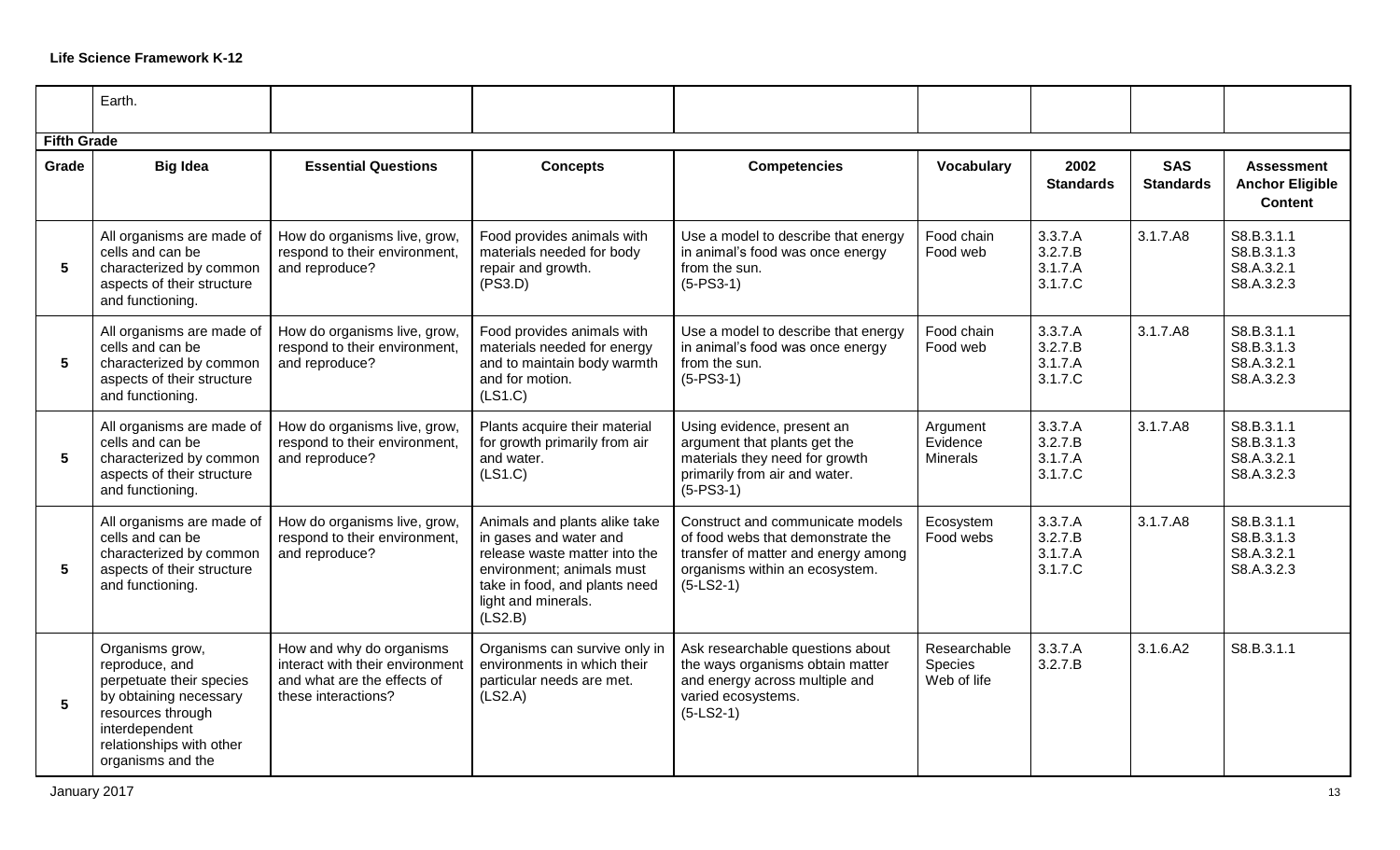|                 | physical environment.                                                                                                                                                                                    |                                                                                                                   |                                                                                                                                                                      |                                                                                                                                                         |                                                           |                               |          |                                        |
|-----------------|----------------------------------------------------------------------------------------------------------------------------------------------------------------------------------------------------------|-------------------------------------------------------------------------------------------------------------------|----------------------------------------------------------------------------------------------------------------------------------------------------------------------|---------------------------------------------------------------------------------------------------------------------------------------------------------|-----------------------------------------------------------|-------------------------------|----------|----------------------------------------|
| 5               | Organisms grow,<br>reproduce, and<br>perpetuate their species<br>by obtaining necessary<br>resources through<br>interdependent<br>relationships with other<br>organisms and the<br>physical environment. | How and why do organisms<br>interact with their environment<br>and what are the effects of<br>these interactions? | A healthy ecosystem is one in<br>which multiple species of<br>different types are each able<br>to meet their needs in a<br>relatively stable web of life.<br>(LS2.A) | Construct a model of a food web to<br>demonstrate the transfer of matter<br>and energy among organisms within<br>an ecosystem.<br>$(5-LS2-1)$           | Ecosystem<br>Transfer<br>energy                           | 3.3.7.A<br>3.2.7.B            | 3.1.6.A2 | S8.B.3.1.1                             |
| $5\phantom{1}$  | Organisms grow,<br>reproduce, and<br>perpetuate their species<br>by obtaining necessary<br>resources through<br>interdependent<br>relationships with other<br>organisms and the<br>physical environment. | How and why do organisms<br>interact with their environment<br>and what are the effects of<br>these interactions? | Newly introduced species can<br>damage the balance of an<br>ecosystem.<br>(LS2.A)                                                                                    | Identify a newly introduced species<br>to an ecosystem and provide<br>evidence that it is an invasive<br>species or noninvasive species.<br>$(5-LS2-1)$ | Ecosystem<br>Invasive<br>Noninvasive<br>Species<br>System | 3.2.7.B<br>3.1.7.B            | 3.1.6.A2 | S8.B.3.1.1<br>S8.B.3.1.2<br>S8.B.3.1.3 |
| $5\phantom{.0}$ | Organisms grow,<br>reproduce, and<br>perpetuate their species<br>by obtaining necessary<br>resources through<br>interdependent<br>relationships with other<br>organisms and the<br>physical environment. | How and why do organisms<br>interact with their environment<br>and what are the effects of<br>these interactions? | Matter cycles between the air<br>and soil and among plants,<br>animals, and microbes as<br>these organisms live and die.<br>(LS2.B)                                  | Use models to trace the cycling of<br>particles of matter between the air<br>and soil and among plants, animals,<br>and microbes.<br>$(5-LS2-1)$        | Cycles<br>Matter<br>Microbes                              | 3.3.7.C<br>3.2.7.B<br>3.1.7.B | 3.1.6.A2 | S8.B.3.1.1<br>S8.B.3.1.2               |
| $5\phantom{.0}$ | Organisms grow,<br>reproduce, and<br>perpetuate their species<br>by obtaining necessary<br>resources through<br>interdependent<br>relationships with other<br>organisms and the<br>physical environment. | How and why do organisms<br>interact with their environment<br>and what are the effects of<br>these interactions? | Matter cycles between the air<br>and soil and among plants,<br>animals, and microbes as<br>these organisms live and die.<br>(LS2.B)                                  | Use models to describe how<br>decomposition eventually restores<br>(recycles) some materials back to<br>the soil for plants to use.<br>$(5-LS2-1)$      | Decomposers<br>Decomposition<br>Microbes                  | 3.2.7.B<br>3.1.7.B            | 3.1.6.A2 | S8.B.3.1.1<br>S8.B.3.1.2<br>S8.B.3.1.3 |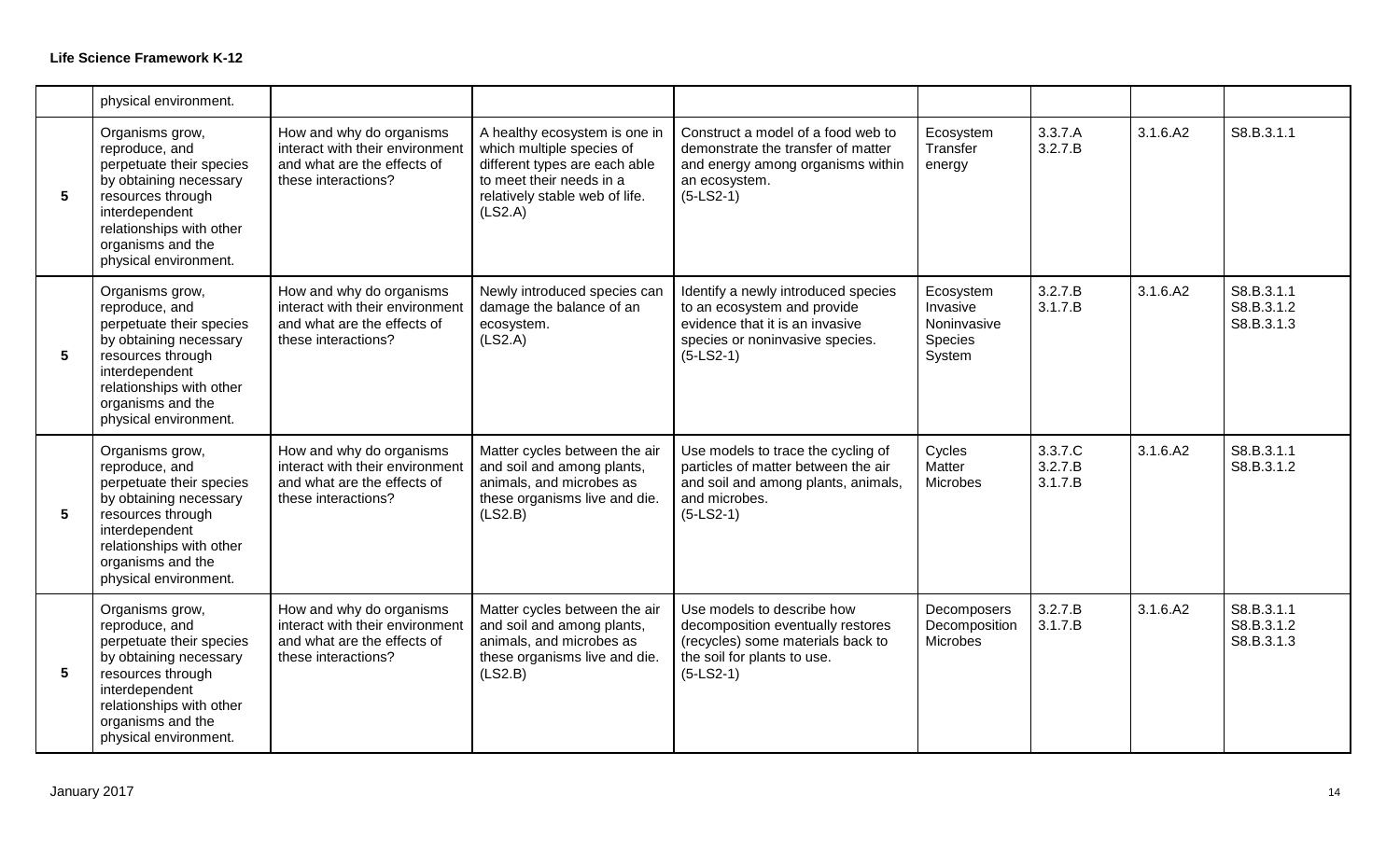| 5                             | Organisms grow,<br>reproduce, and<br>perpetuate their species<br>by obtaining necessary<br>resources through<br>interdependent<br>relationships with other<br>organisms and the<br>physical environment.                              | How and why do organisms<br>interact with their environment<br>and what are the effects of<br>these interactions?                                                          | A healthy ecosystem is one in<br>which multiple species of<br>different types are each able<br>to meet their needs in a<br>relatively stable web of life.<br>(LS2.A)                                                                                        | Describe a healthy ecosystem as a<br>system in terms of the components<br>and interactions.<br>$(5-LS2-1)$ | Ecosystem<br>Components<br>System<br>System models | 3.2.7.B<br>3.1.7.B | 3.1.6.A2           | S8.B.3.1.1<br>S8.B.3.1.2<br>S8.B.3.1.3   |
|-------------------------------|---------------------------------------------------------------------------------------------------------------------------------------------------------------------------------------------------------------------------------------|----------------------------------------------------------------------------------------------------------------------------------------------------------------------------|-------------------------------------------------------------------------------------------------------------------------------------------------------------------------------------------------------------------------------------------------------------|------------------------------------------------------------------------------------------------------------|----------------------------------------------------|--------------------|--------------------|------------------------------------------|
| 5                             | Heredity refers to specific<br>mechanisms by which<br>characteristics or traits<br>are passed from one<br>generation to the next via<br>genes, and explains why<br>offspring resemble, but<br>are not identical to, their<br>parents. | How are the characteristics of<br>one generation passed to the<br>next? How can individuals of<br>the same species and even<br>siblings have different<br>characteristics? | N/A                                                                                                                                                                                                                                                         | N/A                                                                                                        | N/A                                                | N/A                | N/A                | N/A                                      |
| 5                             | <b>Biological evolution</b><br>explains both the unity<br>and diversity of species<br>and provides a unifying<br>principle for the history<br>and diversity of life on<br>Earth.                                                      | How can there be so many<br>similarities among organisms<br>yet so many different kinds of<br>plants, animals, and<br>microorganisms?                                      | N/A                                                                                                                                                                                                                                                         | N/A                                                                                                        | N/A                                                | N/A                | N/A                | N/A                                      |
| <b>Middle School</b><br>Grade | <b>Big Idea</b>                                                                                                                                                                                                                       | <b>Essential Questions</b>                                                                                                                                                 | <b>Concepts</b>                                                                                                                                                                                                                                             | <b>Competencies</b>                                                                                        | <b>Vocabulary</b>                                  | 2002               | <b>SAS</b>         | <b>Assessment</b>                        |
|                               |                                                                                                                                                                                                                                       |                                                                                                                                                                            |                                                                                                                                                                                                                                                             |                                                                                                            |                                                    | <b>Standards</b>   | <b>Standards</b>   | <b>Anchor Eligible</b><br><b>Content</b> |
| $6 - 8$                       | All organisms are made of<br>cells and can be<br>characterized by common<br>aspects of their structure<br>and functioning.                                                                                                            | How do organisms live, grow,<br>respond to their environment,<br>and reproduce?                                                                                            | All living things have a<br>common set characteristic<br>needs and functions that<br>separate them from nonliving<br>things such as: gas<br>exchange, energy usage,<br>water usage, response,<br>reproduction, elimination of<br>waste, growth, and made of | Use evidence of characteristics of life<br>to differentiate between living and<br>nonliving things.        | Dead<br>Dormant<br>Living<br>Nonliving             | 3.3.7B             | 3.1.6.A<br>3.1.7.A |                                          |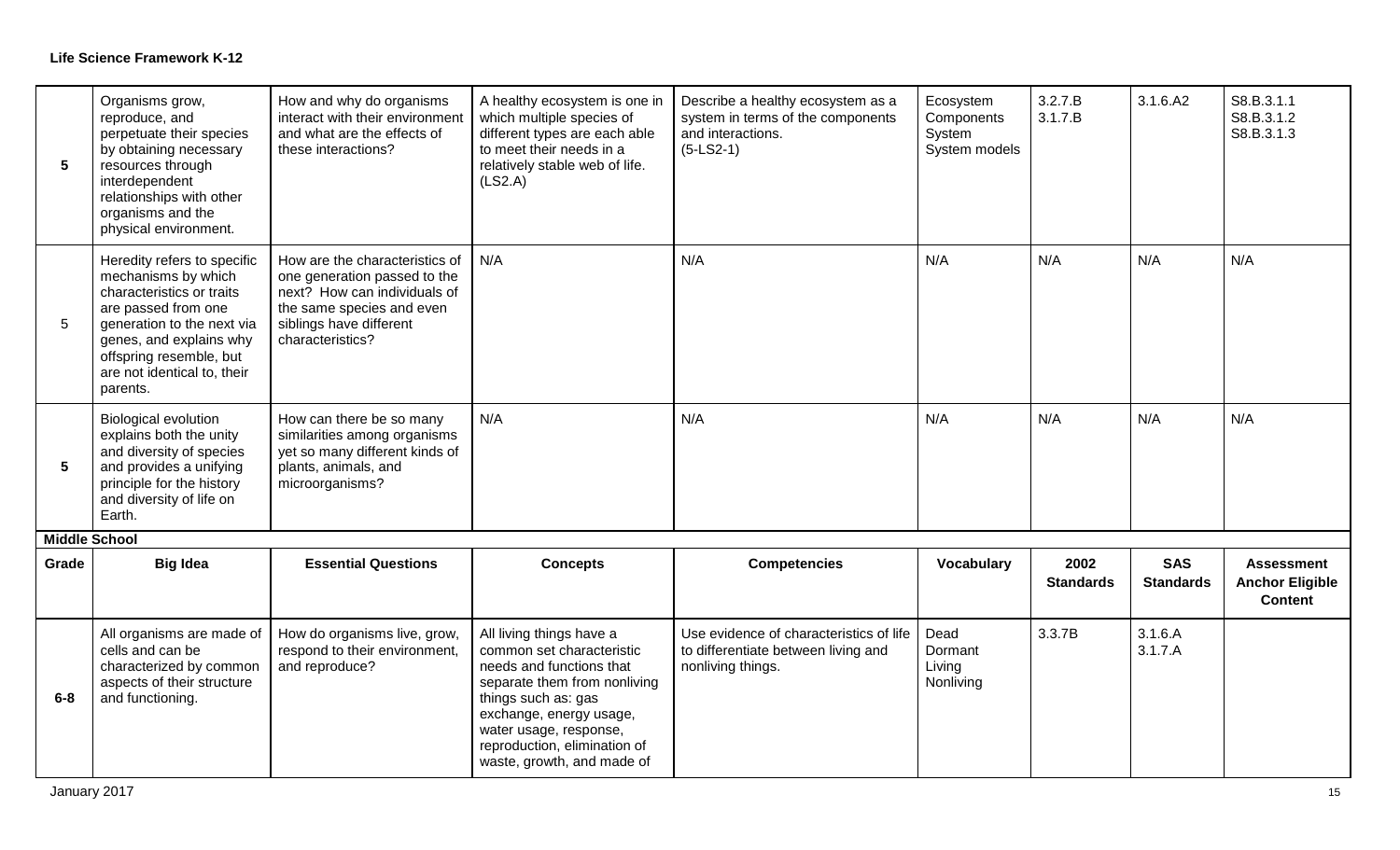|         |                                                                                                                            |                                                                                 | one or more cells.                                                                                                                                                                                                                           |                                                                                                                                                                   |                                                                                                        |                    |                               |                                                          |
|---------|----------------------------------------------------------------------------------------------------------------------------|---------------------------------------------------------------------------------|----------------------------------------------------------------------------------------------------------------------------------------------------------------------------------------------------------------------------------------------|-------------------------------------------------------------------------------------------------------------------------------------------------------------------|--------------------------------------------------------------------------------------------------------|--------------------|-------------------------------|----------------------------------------------------------|
| $6-8$   | All organisms are made of<br>cells and can be<br>characterized by common<br>aspects of their structure<br>and functioning. | How do organisms live, grow,<br>respond to their environment,<br>and reproduce? | All living things are made up<br>of cells, which is the smallest<br>unit that can be said to be<br>alive. An organism may<br>consist of one single cell<br>(unicellular) or many different<br>numbers and types of cells<br>(multicellular). | Conduct investigations to provide<br>evidence that living things are made<br>of cells and cells can be<br>differentiated.                                         | Eukaryote<br>Multicellular<br>Prokaryote<br>Unicellular                                                | 3.3.7A<br>3.3.7B   | 3.1.6.A<br>3.1.7.A<br>3.1.8.A | S.8.B.1.1.1<br>S.8.B.1.1.2<br>S.8.B.1.1.3                |
| $6-8$   | All organisms are made of<br>cells and can be<br>characterized by common<br>aspects of their structure<br>and functioning. | How do organisms live, grow,<br>respond to their environment,<br>and reproduce? | Within cells, special structures<br>are responsible for particular<br>functions.                                                                                                                                                             | Create and use models to describe<br>the basic structures and functions of<br>cells within a system framework.                                                    | Cell membrane<br>Cell wall<br>Chloroplast<br>Cytoplasm<br>Mitochondria<br><b>Nucleus</b><br>Organelles | 3.3.7A<br>3.3.7B   | 3.1.6.A<br>3.1.7.A<br>3.1.8.A | S.8.B.1.1.1<br>S.8.B.1.1.2                               |
| $6 - 8$ | All organisms are made of<br>cells and can be<br>characterized by common<br>aspects of their structure<br>and functioning. | How do organisms live, grow,<br>respond to their environment,<br>and reproduce? | In multicellular organisms,<br>there is a systems framework<br>of organization from cells to<br>tissues, to organs to organ<br>systems. These systems are<br>specialized for particular body<br>functions of an organism.                    | Provide evidence to support the<br>concept of an organism is composed<br>of interacting subsystems composed<br>of a group of cells.                               | Cells<br>Molecules<br>Organ systems<br>Organelles<br>Organs<br><b>Tissues</b>                          | 3.3.7.A<br>3.3.7.B | 3.1.6.A<br>3.1.7.A<br>3.1.8.A | S.8.B.1.1.1<br>S.8.B.1.1.2<br>S.8.B.1.1.3<br>S.8.B.1.1.4 |
| $6 - 8$ | All organisms are made of<br>cells and can be<br>characterized by common<br>aspects of their structure<br>and functioning. | How do organisms live, grow,<br>respond to their environment,<br>and reproduce? | All living things have<br>adaptations that help them<br>survive and reproduce in their<br>environment.                                                                                                                                       | Use argument based evidence to<br>support the notion that living things<br>are able to survive and reproduce<br>based on structural or behavioral<br>adaptations. | Adaptations:<br>structural,<br>behavioral                                                              | 3.3.7.D            | 3.1.6.A<br>3.1.7.A<br>3.1.8.A | S.8.B.2.1.1<br>S.8.B.2.1.2                               |
| $6-8$   | All organisms are made of<br>cells and can be<br>characterized by common<br>aspects of their structure<br>and functioning. | How do organisms live, grow,<br>respond to their environment,<br>and reproduce? | Living organisms reproduce in<br>a variety of ways that may<br>involve sexual or asexual<br>reproduction. Reproduction<br>usually follows a cycle.                                                                                           | Describe and distinguish between<br>various types of reproductive<br>methods of cells and organisms.                                                              | Asexual<br>reproduction<br>Cell division<br>Life cycles<br>Sexual<br>reproduction                      | 3.3.7.B            | 3.1.6.A<br>3.1.7.A<br>3.1.8.A |                                                          |
| $6-8$   | All organisms are made of                                                                                                  | How do organisms live, grow,                                                    | Genetic factors as well as                                                                                                                                                                                                                   | Provide a scientific explanation                                                                                                                                  | Environmental                                                                                          | 3.3.7.D            | 3.1.6.A                       | S.8.B.3.2.1                                              |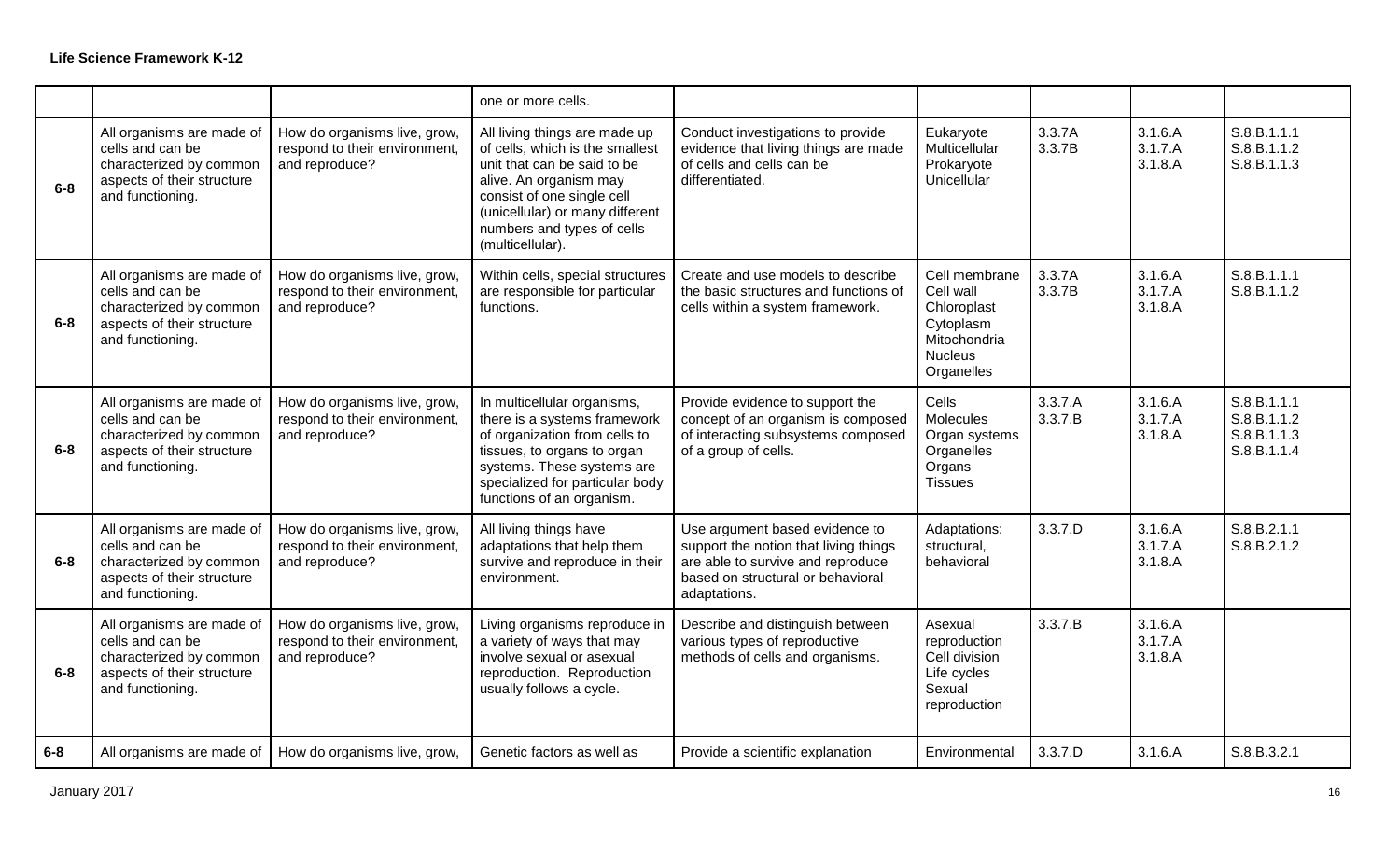|         | cells and can be<br>characterized by common<br>aspects of their structure<br>and functioning.                                                                                                                                         | respond to their environment,<br>and reproduce?                                                                                                                            | local conditions affect the<br>growth of organisms.                                                                                                                                                                                                                                                          | based on evidence for how<br>environmental and genetic factors<br>influence the growth of organisms.                                                                                                 | factors<br>Genetic factors<br>Scientific<br>explanation                                       |                                          | 3.1.7.A<br>3.1.8.A            | S.8.B.3.2.3                                              |
|---------|---------------------------------------------------------------------------------------------------------------------------------------------------------------------------------------------------------------------------------------|----------------------------------------------------------------------------------------------------------------------------------------------------------------------------|--------------------------------------------------------------------------------------------------------------------------------------------------------------------------------------------------------------------------------------------------------------------------------------------------------------|------------------------------------------------------------------------------------------------------------------------------------------------------------------------------------------------------|-----------------------------------------------------------------------------------------------|------------------------------------------|-------------------------------|----------------------------------------------------------|
| $6 - 8$ | All organisms are made of<br>cells and can be<br>characterized by common<br>aspects of their structure<br>and functioning.                                                                                                            | How do organisms live, grow,<br>respond to their environment,<br>and reproduce?                                                                                            | Some organisms use the<br>energy from light to make<br>sugars (food) from carbon<br>dioxide from the atmosphere<br>and water through the<br>process of photosynthesis,<br>which also releases oxygen.                                                                                                        | Create a scientific, evidence-based<br>explanation of the role of<br>photosynthesis in the cycling of<br>matter and flow of energy into and<br>out of organisms.                                     | Carbon dioxide<br>Glucose<br>Oxygen<br>Photosynthesis<br><b>Products Water</b><br>Reactants   | 3.3.7.B<br>4.1.7.C                       | 3.1.6.A<br>3.1.7.A<br>3.1.8.A | S.8.C.1.1.3<br>S.8.C.2.1.1<br>S.8.C.2.1.3<br>S.8.C.2.2.1 |
| $6 - 8$ | All organisms are made of<br>cells and can be<br>characterized by common<br>aspects of their structure<br>and functioning.                                                                                                            | How do organisms live, grow,<br>respond to their environment,<br>and reproduce?                                                                                            | Within individual organisms,<br>food moves through a series<br>of chemical reactions in which<br>it is broken down and<br>rearranged to form new<br>molecules, to support growth,<br>or to release energy.                                                                                                   | Create a model to describe how food<br>is rearranged through chemical<br>reactions forming new molecules that<br>support growth and/or release<br>energy as this matter moves through<br>an organism | Aerobic<br>respiration<br>Anaerobic<br>respiration<br>Cellular<br>respiration<br>Fermentation | 3.3.7B<br>4.1.7.C                        | 3.1.6.A<br>3.1.7.A<br>3.1.8.A | S.8.C.1.1.3<br>S.8.C.2.1.1<br>S.8.C.2.1.3<br>S.8.C.2.2.1 |
| $6-8$   | All organisms are made of<br>cells and can be<br>characterized by common<br>aspects of their structure<br>and functioning.                                                                                                            | How do organisms live, grow,<br>respond to their environment,<br>and reproduce?                                                                                            | Organisms have sense<br>receptor that responds to<br>different inputs<br>(electromagnetic, mechanical<br>chemical), transmitting them<br>as signals that travel along<br>nerve cells to a brain or<br>processing center. These<br>signals are processed and<br>result in immediate behaviors<br>or memories. | Gather information that sensory<br>receptors respond to stimuli by<br>sending messages to the brain or<br>processing center for immediate<br>behavior or storage as memories.                        | <b>Brain</b><br><b>Nerves</b><br><b>Neurons</b><br>Response<br>Signal<br>Stimuli              | Not<br>mentioned in<br>2002<br>standards |                               | S.8.B.2.1.1                                              |
| $6 - 8$ | Heredity refers to specific<br>mechanisms by which<br>characteristics or traits<br>are passed from one<br>generation to the next via<br>genes, and explains why<br>offspring resemble, but<br>are not identical to, their<br>parents. | How are the characteristics of<br>one generation passed to the<br>next? How can individuals of<br>the same species and even<br>siblings have different<br>characteristics? | Organisms have<br>characteristic behaviors and<br>structures that increase their<br>odds of reproduction.                                                                                                                                                                                                    | Utilize empirical evidence to support<br>an argument that organism have<br>characteristic behaviors and<br>structures that increase their odds of<br>reproduction.                                   | Adaptations:<br>structural,<br>behavioral                                                     | 3.3.7.D                                  | 3.1.8.C                       | S.8.B.2.1.1<br>S.8.B.2.1.2                               |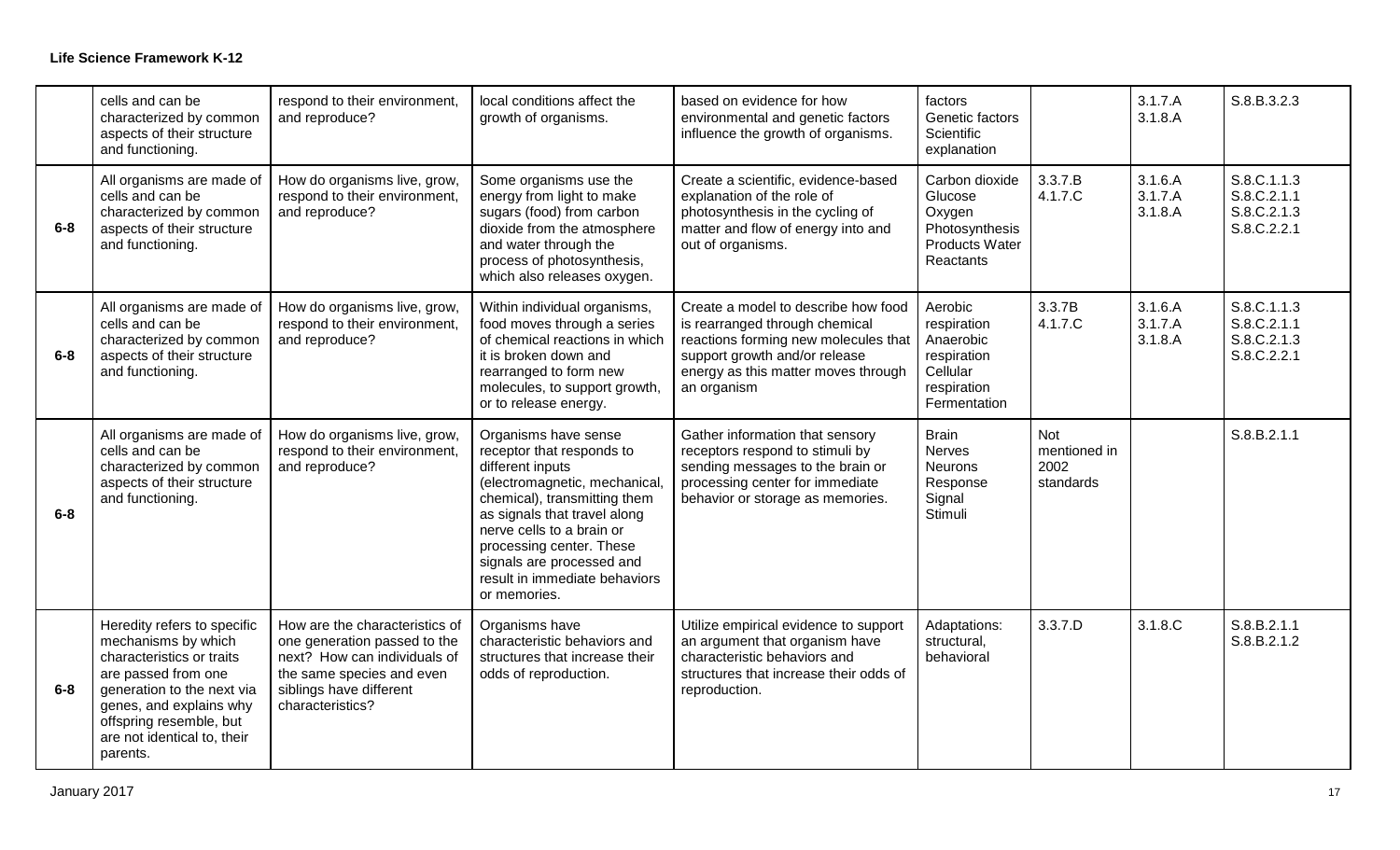| $6 - 8$ | Organisms grow,<br>reproduce, and<br>perpetuate their species<br>by obtaining necessary<br>resources through<br>interdependent<br>relationships with other<br>organisms and the<br>physical environment. | How and why do organisms<br>interact with their environment<br>and what are the effects of<br>these interactions? | Organisms and populations of<br>organisms are dependent on<br>their environmental<br>interactions, both biotic and<br>abiotic factors.                                                                                                                              | Analyze data to provide evidence for<br>the impact of resource availability on<br>organisms and populations in an<br>ecosystem. | Abiotic<br><b>Biotic</b><br>Consumer<br>Ecosystem<br>Energy pyramid<br>Food chain<br>Food web<br>Niche<br>Predator<br>Prey<br>Producer<br>Symbiosis | 4.3.7.C<br>4.6.7.A<br>3.2.7.B | 3.1.6.A2<br>4.1.7.A<br>3.1.7.A                                                       | S8.B.3.1.1<br>S8.B.3.1.3                                           |
|---------|----------------------------------------------------------------------------------------------------------------------------------------------------------------------------------------------------------|-------------------------------------------------------------------------------------------------------------------|---------------------------------------------------------------------------------------------------------------------------------------------------------------------------------------------------------------------------------------------------------------------|---------------------------------------------------------------------------------------------------------------------------------|-----------------------------------------------------------------------------------------------------------------------------------------------------|-------------------------------|--------------------------------------------------------------------------------------|--------------------------------------------------------------------|
| $6 - 8$ | Organisms grow,<br>reproduce, and<br>perpetuate their species<br>by obtaining necessary<br>resources through<br>interdependent<br>relationships with other<br>organisms and the<br>physical environment. | How and why do organisms<br>interact with their environment<br>and what are the effects of<br>these interactions? | In any ecosystem, organisms<br>and populations with similar<br>requirements for food, water,<br>oxygen, or other resources<br>may compete with each other<br>for limited resources, access<br>to which consequently<br>constrains their growth and<br>reproduction. | Analyze data to provide evidence for<br>the impact of resource availability on<br>organisms and populations in an<br>ecosystem. | Capacity<br>Carrying<br><b>Dynamics</b><br>Limiting factor<br>Population                                                                            | 4.6.7.A<br>3.2.7.B<br>3.3.7.D | 3.1.6.A2                                                                             | S8.B.3.1.1<br>S8.B.3.1.2<br>S8.B.3.2.1<br>S8.B.3.2.2               |
| $6-8$   | Organisms grow,<br>reproduce, and<br>perpetuate their species<br>by obtaining necessary<br>resources through<br>interdependent<br>relationships with other<br>organisms and the<br>physical environment. | How and why do organisms<br>interact with their environment<br>and what are the effects of<br>these interactions? | Growth of organisms and<br>population increases are<br>limited by access to<br>resources.                                                                                                                                                                           | Analyze data to provide evidence for<br>the impact of resource availability on<br>organisms and populations in an<br>ecosystem. | Carrying<br>capacity<br>Community<br>Competition<br>Limiting factors<br>Population                                                                  | 4.6.7.C<br>3.1.7.E            | 3.1.8.A<br>3.4.8.A<br>3.4.8.B<br>4.2.8.C<br>4.4.8.A<br>4.5.8.A<br>4.5.8.C<br>4.5.8.D | S8.B.3.2.1<br>S8.B.3.2.2<br>S8.B.3.2.3                             |
| $6 - 8$ | Organisms grow,<br>reproduce, and<br>perpetuate their species<br>by obtaining necessary<br>resources through<br>interdependent<br>relationships with other                                               | How and why do organisms<br>interact with their environment<br>and what are the effects of<br>these interactions? | Predatory interactions may<br>reduce the number of<br>organisms or eliminate whole<br>populations of organisms.<br>Mutually beneficial<br>interactions, in contrast, may<br>become so interdependent                                                                | Develop an explanation that<br>describes patterns of interactions<br>among organisms across multiple<br>ecosystems.             | Commensalism<br>Mutualism<br>Parasitism<br>Predator<br>Prey<br>Resource<br>availability                                                             | 4.6.7.A                       | 3.1.8.A<br>3.3.8.A<br>3.4.8.B<br>4.3.8.A<br>4.4.8.A<br>4.5.8.A<br>4.5.8.C            | S8.B.3.3.1<br>S8.A.1.2.4<br>S8.B.3.1.1<br>S8.B.3.1.2<br>S8.B.3.1.3 |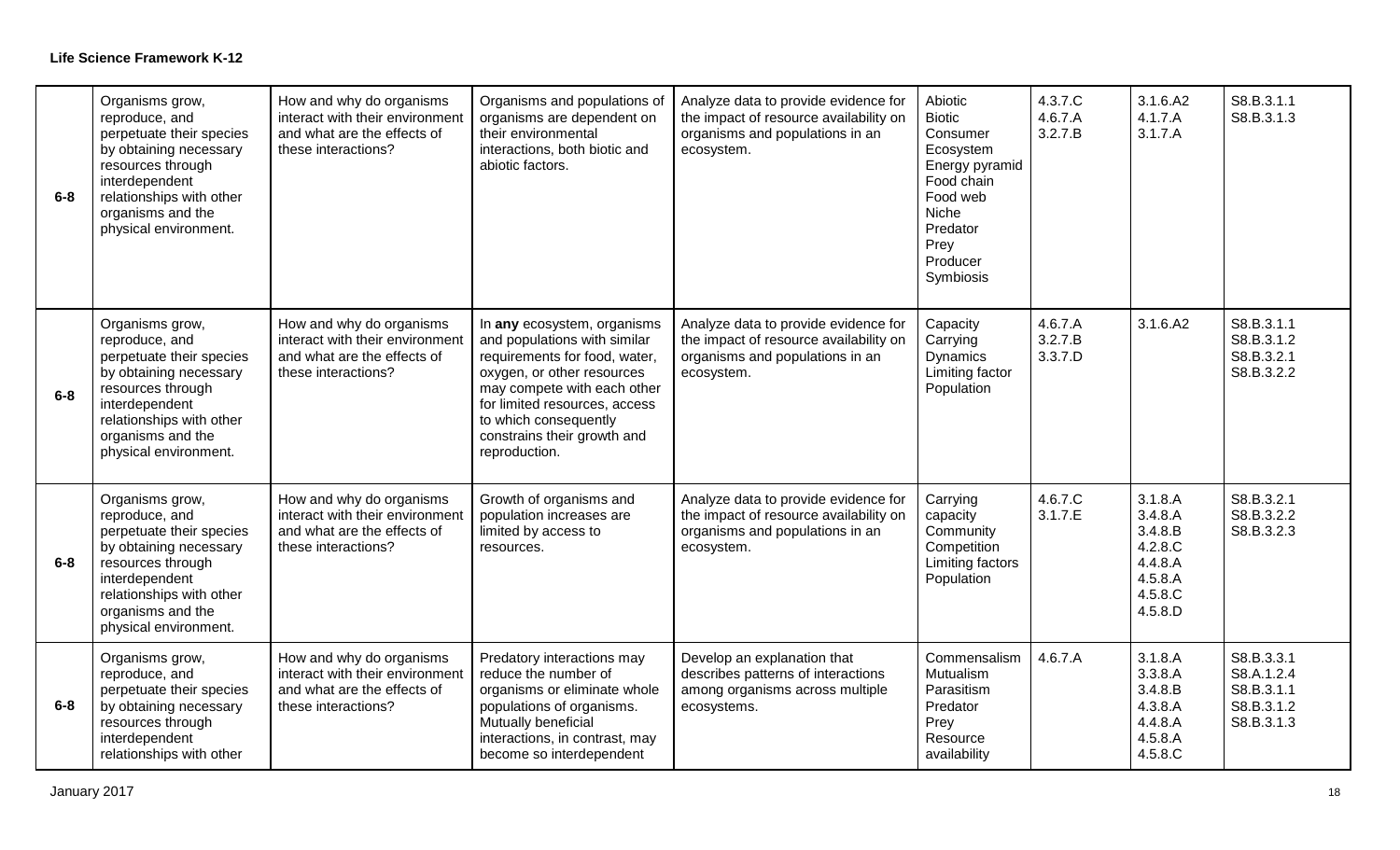|         | organisms and the<br>physical environment.                                                                                                                                                               |                                                                                                                   | that each organism requires<br>the other for survival.<br>Although the species involved<br>in these competitive,<br>predatory, and mutually<br>beneficial interactions vary<br>across ecosystems, the<br>patterns of interactions of<br>organisms with their<br>environments, both living and<br>nonliving, are shared. |                                                                                                                                                        | Symbiosis                                                                                                                                                                                                                          |                               | 4.5.8.D  |                             |
|---------|----------------------------------------------------------------------------------------------------------------------------------------------------------------------------------------------------------|-------------------------------------------------------------------------------------------------------------------|-------------------------------------------------------------------------------------------------------------------------------------------------------------------------------------------------------------------------------------------------------------------------------------------------------------------------|--------------------------------------------------------------------------------------------------------------------------------------------------------|------------------------------------------------------------------------------------------------------------------------------------------------------------------------------------------------------------------------------------|-------------------------------|----------|-----------------------------|
| $6-8$   | Organisms grow,<br>reproduce, and<br>perpetuate their species<br>by obtaining necessary<br>resources through<br>interdependent<br>relationships with other<br>organisms and the<br>physical environment. | How and why do organisms<br>interact with their environment<br>and what are the effects of<br>these interactions? | Food webs are models that<br>demonstrate how matter and<br>energy is transferred between<br>producers, consumers, and<br>decomposers as the three<br>groups interact within an<br>ecosystem. Transfers of<br>matter into and out of the<br>physical environment occur at<br>every level.                                | Design and/or construct a model to<br>describe the cycling of matter and<br>flow of energy and within the biotic<br>and abiotic parts of an ecosystem. | Autotroph<br>Carnivore<br>Competition<br>Consumer<br>Decomposer<br>Energy pyramid<br>Food chain<br>Food web<br>Herbivore<br>Heterotroph<br>Omnivore<br>Photosynthesis<br>Predation<br>Primary<br>Producer<br>Secondary<br>Tertiary | 4.6.7.A<br>3.1.7.A<br>3.1.7.B | 3.1.7.A2 | S.8.B. 3.1.3<br>S.8.B.3.1.1 |
| $6 - 8$ | Organisms grow,<br>reproduce, and<br>perpetuate their species<br>by obtaining necessary<br>resources through<br>interdependent<br>relationships with other<br>organisms and the<br>physical environment. | How and why do organisms<br>interact with their environment<br>and what are the effects of<br>these interactions? | Decomposers recycle<br>nutrients from dead plant or<br>animal matter back to the soil<br>in terrestrial environments or<br>to the water in aquatic<br>environments.                                                                                                                                                     | Design and/or construct a model to<br>describe the cycling of matter and<br>flow of energy and within the biotic<br>and abiotic parts of an ecosystem. | Autotroph<br>Carnivore<br>Competition<br>Consumer<br>Decomposer<br>Energy pyramid<br>Food chain<br>Food web<br>Herbivore<br>Heterotroph<br>Omnivore                                                                                | 4.6.7.A<br>3.1.7.A<br>3.1.7.B | 3.1.7.A2 | S.8.B. 3.1.3<br>S.8.B.3.1.1 |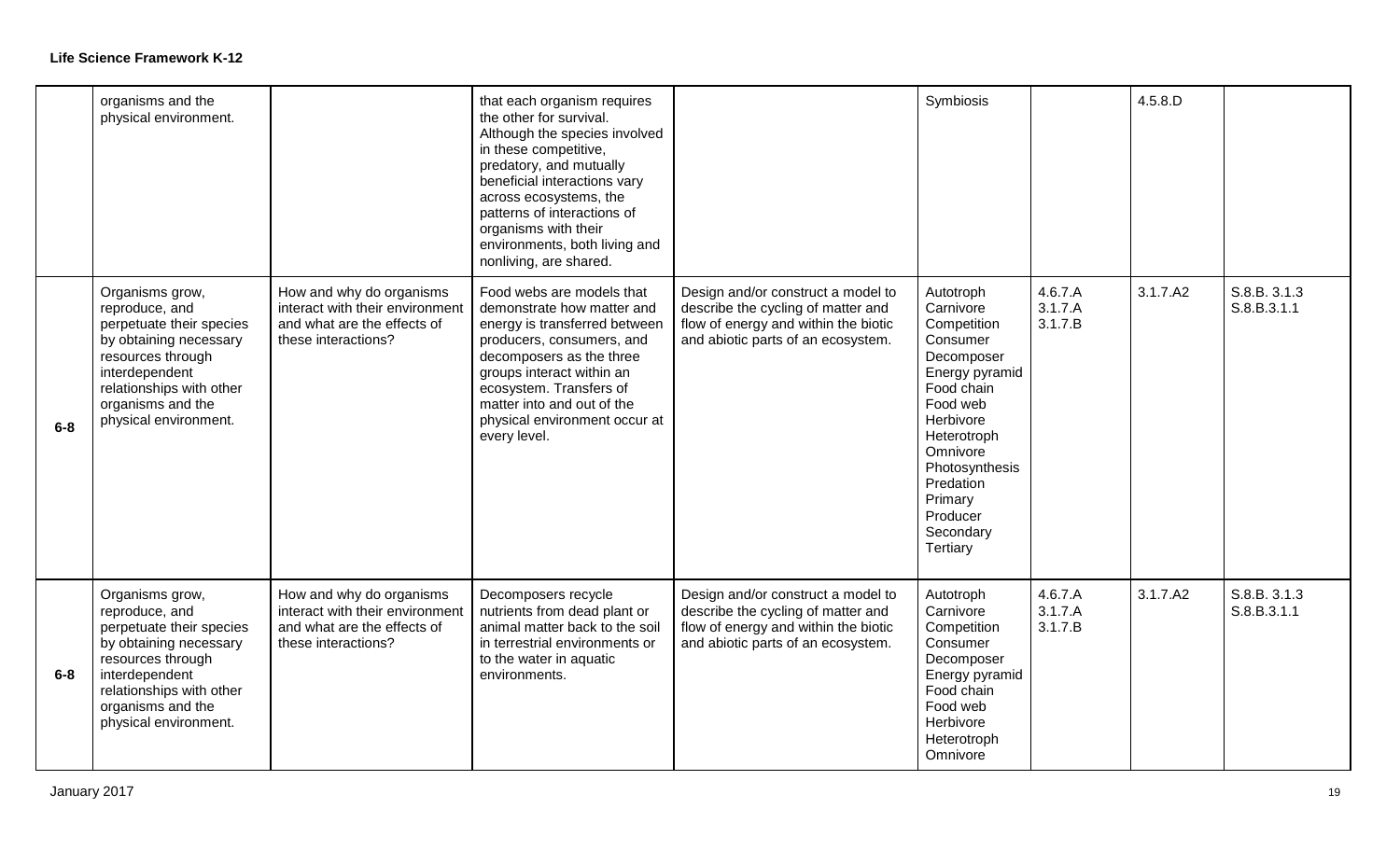|         |                                                                                                                                                                                                          |                                                                                                                   |                                                                                                                                                                                                              |                                                                                                                                                        | Photosynthesis<br>Predation<br>Primary<br>Producer<br>Secondary<br>Tertiary                                                                                                                                                        |                               |           |                                                                                                |
|---------|----------------------------------------------------------------------------------------------------------------------------------------------------------------------------------------------------------|-------------------------------------------------------------------------------------------------------------------|--------------------------------------------------------------------------------------------------------------------------------------------------------------------------------------------------------------|--------------------------------------------------------------------------------------------------------------------------------------------------------|------------------------------------------------------------------------------------------------------------------------------------------------------------------------------------------------------------------------------------|-------------------------------|-----------|------------------------------------------------------------------------------------------------|
| $6-8$   | Organisms grow,<br>reproduce, and<br>perpetuate their species<br>by obtaining necessary<br>resources through<br>interdependent<br>relationships with other<br>organisms and the<br>physical environment. | How and why do organisms<br>interact with their environment<br>and what are the effects of<br>these interactions? | The atoms that make up the<br>organisms in an ecosystem<br>are cycled repeatedly<br>between the living and<br>nonliving parts of the<br>ecosystem.                                                           | Design and/or construct a model to<br>describe the cycling of matter and<br>flow of energy and within the biotic<br>and abiotic parts of an ecosystem. | Autotroph<br>Carnivore<br>Competition<br>Consumer<br>Decomposer<br>Energy pyramid<br>Food chain<br>Food web<br>Herbivore<br>Heterotroph<br>Omnivore<br>Photosynthesis<br>Predation<br>Primary<br>Producer<br>Secondary<br>Tertiary | 4.6.7.A<br>3.1.7.A<br>3.1.7.B | 3.1.7.A2  | S.8.B. 3.1.3<br>S.8.B.3.1.1                                                                    |
| $6 - 8$ | Organisms grow,<br>reproduce, and<br>perpetuate their species<br>by obtaining necessary<br>resources through<br>interdependent<br>relationships with other<br>organisms and the<br>physical environment. | How and why do organisms<br>interact with their environment<br>and what are the effects of<br>these interactions? | Ecosystems are dynamic in<br>nature; their characteristics<br>can vary over time.<br>Disruptions to any physical or<br>biological component of an<br>ecosystem can lead to shifts<br>in all its populations. | Construct an argument supported by<br>evidence that changes to the<br>physical or biological parts of an<br>ecosystem impact populations.              | Conservation of<br>matter<br>Consumer<br>Decomposer<br>Flow of energy<br>Producer                                                                                                                                                  | 4.6.7.C<br>3.2.7.B            | 3.1.7.A.2 | S8.B.3.1.1<br>S8.B.3.2.2<br>S8.B.3.2.3<br>S8.B.3.3.1<br>S8.B.3.2.1<br>S8.A.1.3.3<br>S8.A.1.3.4 |
| $6-8$   | Organisms grow,<br>reproduce, and<br>perpetuate their species<br>by obtaining necessary<br>resources through                                                                                             | How and why do organisms<br>interact with their environment<br>and what are the effects of<br>these interactions? | Biodiversity describes the<br>variety of species found in<br>Earth's terrestrial and aquatic<br>ecosystems. The<br>completeness or integrity of                                                              | Design or evaluate solutions for<br>maintaining biodiversity and / or<br>ecosystems services.                                                          | Biodiversity<br>Food web<br>Freshwater<br>Oceanic<br>Resiliency                                                                                                                                                                    | 4.3.7.C                       | 3.1.7.A2  | S8.B.3.1.1<br>S8.B.3.2.2                                                                       |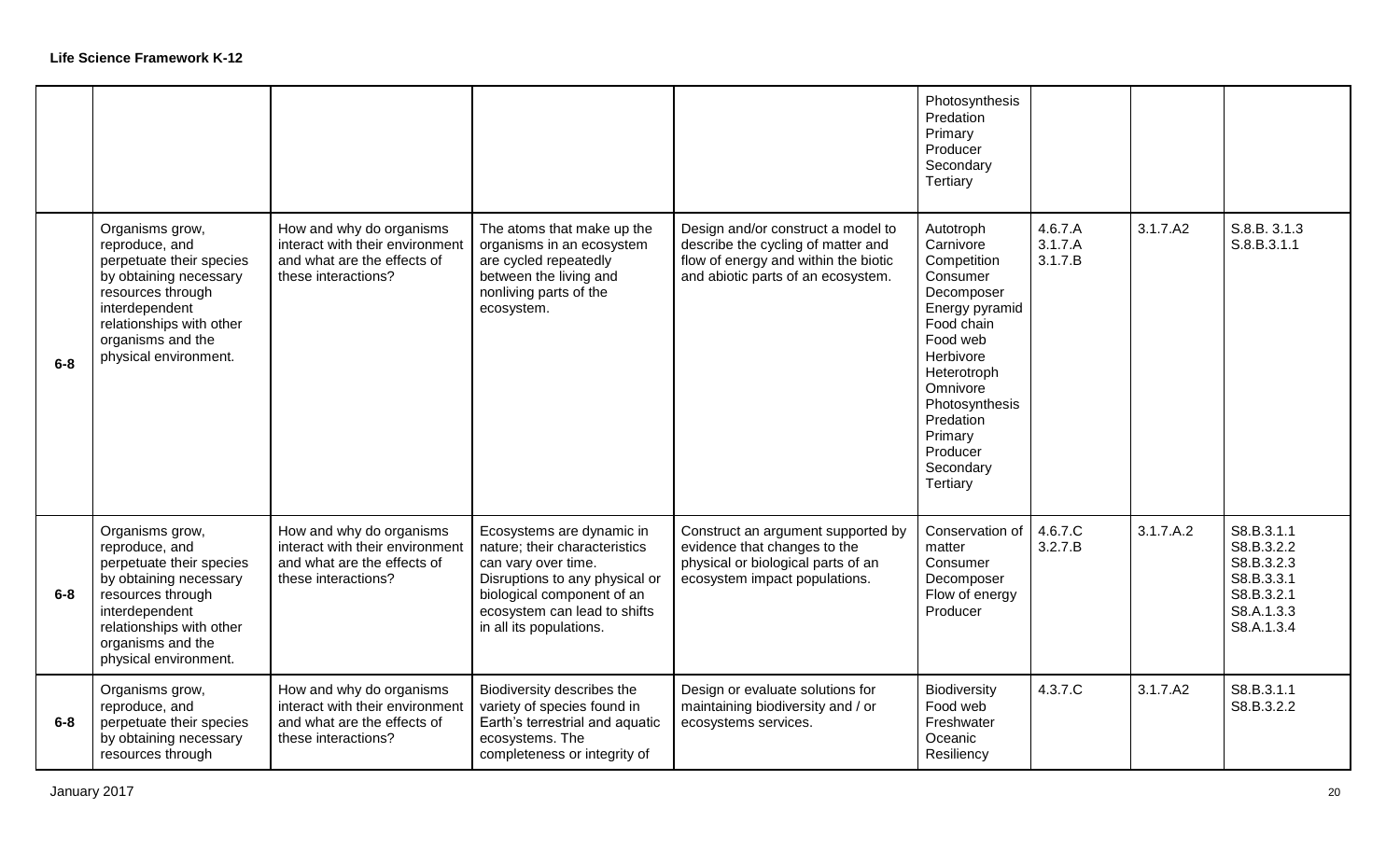|       | interdependent<br>relationships with other<br>organisms and the<br>physical environment.                                                                                                                 |                                                                                                                                       | an ecosystem's biodiversity is<br>often used as a measure of its<br>health.                                                                                                                                                  |                                                                                                                                                                                                                                                    | Species<br>Terrestrial                                                                     |                                           |                                           |                                                      |
|-------|----------------------------------------------------------------------------------------------------------------------------------------------------------------------------------------------------------|---------------------------------------------------------------------------------------------------------------------------------------|------------------------------------------------------------------------------------------------------------------------------------------------------------------------------------------------------------------------------|----------------------------------------------------------------------------------------------------------------------------------------------------------------------------------------------------------------------------------------------------|--------------------------------------------------------------------------------------------|-------------------------------------------|-------------------------------------------|------------------------------------------------------|
| $6-8$ | Organisms grow,<br>reproduce, and<br>perpetuate their species<br>by obtaining necessary<br>resources through<br>interdependent<br>relationships with other<br>organisms and the<br>physical environment. | How and why do organisms<br>interact with their environment<br>and what are the effects of<br>these interactions?                     | Changes in biodiversity can<br>influence humans' resources,<br>such as food, energy, and<br>medicines, as well as<br>ecosystem services that<br>humans rely on-for example,<br>water purification and<br>recycling of matter | Design or evaluate solutions for<br>maintaining biodiversity and / or<br>ecosystems services.                                                                                                                                                      | Carbon cycle<br>Decomposition<br>Nitrogen cycle<br>Water cycle                             | 4.6.7.A<br>3.2.7.C                        | 3.1.7.A2                                  | S8.B.3.1.1<br>S8.B.3.3.3<br>S8.B.3.3.4<br>S8.B.3.3.2 |
| $6-8$ | Organisms grow,<br>reproduce, and<br>perpetuate their species<br>by obtaining necessary<br>resources through<br>interdependent<br>relationships with other<br>organisms and the<br>physical environment. | How and why do organisms<br>interact with their environment<br>and what are the effects of<br>these interactions?                     | There are systematic<br>processes for evaluating<br>solutions with respect to how<br>well they meet the criteria and<br>constraints of a problem.                                                                            | Design or evaluate solutions for<br>maintaining biodiversity and / or<br>ecosystems services.                                                                                                                                                      | Ecosystem                                                                                  | 4.6.7.C<br>3.2.7.C                        | 3.1.8.A<br>3.4.8.A<br>4.2.8.C             | S8.B.3.2.1<br>S8.B.3.2.3                             |
| $6-8$ | Organisms grow,<br>reproduce, and<br>perpetuate their species<br>by obtaining necessary<br>resources through<br>interdependent<br>relationships with other<br>organisms and the<br>physical environment. | How and why do organisms<br>interact with their environment<br>and what are the effects of<br>these interactions?                     | Biodiversity describes the<br>variety of species found in<br>Earth's terrestrial and oceanic<br>ecosystems.                                                                                                                  |                                                                                                                                                                                                                                                    | Biodiversity<br>Oceanic<br>Terrestrial                                                     | 4.3.7 C<br>3.1.7.B                        | 3.1.8.A<br>3.4.8.A<br>4.2.8.C<br>3.1.8.C1 | S8.B.3.2.2                                           |
| $6-8$ | <b>Biological evolution</b><br>explains both the unity<br>and diversity of species<br>and provides a unifying<br>principle for the history<br>and diversity of life on<br>Earth.                         | How can there be so many<br>similarities among organisms<br>yet so many different kinds of<br>plants, animals, and<br>microorganisms? | The collection of fossils and<br>their placement in<br>chronological order (e.g.,<br>through the location of the<br>sedimentary layers in which<br>they are found or through<br>radioactive dating) is known                 | Analyze and interpret data for<br>patterns in the fossil record that<br>document the existence, diversity,<br>extinction,<br>and change of life forms throughout<br>the history of life on Earth under the<br>assumption that natural laws operate | Evolution<br>Evolutionary<br>descent<br>Evolutionary<br>history<br>Fossil<br>Fossil record | 3.1.7.C<br>3.1.10.D<br>3.2.7.C<br>3.2.7.A | 3.1.8.A<br>3.4.8.A<br>4.2.8.C<br>3.1.8.C  | S8.B.2.1.5<br>S8.B.2.1.1                             |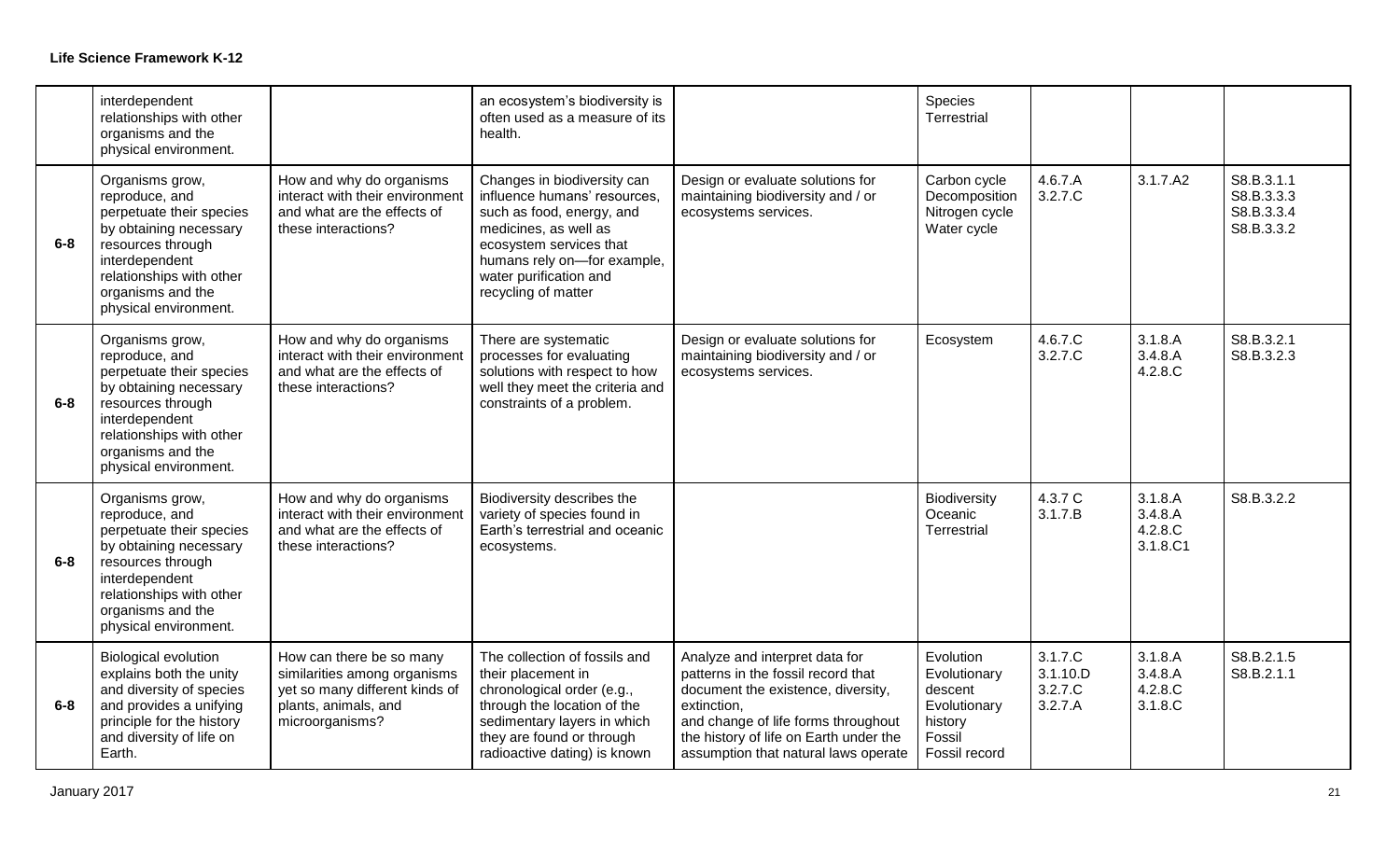|         |                                                                                                                                                                                  |                                                                                                                                       | as the fossil record. It<br>documents the existence,<br>diversity, change, and<br>extinction, of many life forms<br>throughout the history of life<br>on Earth.                                                                                              | today as in the past                                                                                                                                                                                                     | Homologous<br>structures<br>Radioactive<br>dating                                                                                                                                     |                                                                     |                    |                                                                |
|---------|----------------------------------------------------------------------------------------------------------------------------------------------------------------------------------|---------------------------------------------------------------------------------------------------------------------------------------|--------------------------------------------------------------------------------------------------------------------------------------------------------------------------------------------------------------------------------------------------------------|--------------------------------------------------------------------------------------------------------------------------------------------------------------------------------------------------------------------------|---------------------------------------------------------------------------------------------------------------------------------------------------------------------------------------|---------------------------------------------------------------------|--------------------|----------------------------------------------------------------|
| $6-8$   | <b>Biological evolution</b><br>explains both the unity<br>and diversity of species<br>and provides a unifying<br>principle for the history<br>and diversity of life on<br>Earth. | How can there be so many<br>similarities among organisms<br>yet so many different kinds of<br>plants, animals, and<br>microorganisms? | Anatomical similarities and<br>differences among various<br>organisms living today and<br>between them and organisms<br>in the fossil record, enable the<br>reconstruction of evolutionary<br>history and the inference of<br>lines of evolutionary descent. | Apply scientific ideas to construct an<br>explanation for the anatomical<br>similarities and differences among<br>modern organisms and between<br>modern and fossil organisms to infer<br>evolutionary relationships.    | Anatomical<br>Anatomical<br>fossil record<br>Evolutionary<br>descent<br>Evolutionary<br>history<br>Fossil<br>Fossil record<br>Homologous<br>structures<br><b>Natural</b><br>selection | 4.7.7.A<br>3.2.7.A<br>3.3.7.D<br>3.2.10.A<br>3.2.7.C                | 3.1.8.C<br>3.4.8.E | S8.B.2.1.2<br>S8.B.2.1.5<br>S8.B.2.1.1                         |
| $6 - 8$ | <b>Biological evolution</b><br>explains both the unity<br>and diversity of species<br>and provides a unifying<br>principle for the history<br>and diversity of life on<br>Earth. | How can there be so many<br>similarities among organisms<br>yet so many different kinds of<br>plants, animals, and<br>microorganisms? | Comparison of the<br>embryological development of<br>different species also reveals<br>similarities that show<br>relationships not evident in<br>the fully-formed anatomy.                                                                                   | -Analyze displays of pictorial data to<br>compare patterns of similarities in<br>the embryological development<br>across<br>multiple species to identify<br>relationships not evident in the fully<br>formed anatomy     | Embryological<br>relationships                                                                                                                                                        | 3.3.7.D,<br>3.3.10.D<br>3.2.7.A<br>3.2.10.A<br>3.3.7.C              | 3.1.8.C<br>3.4.8.E | S8.B.2.1.5                                                     |
| $6 - 8$ | <b>Biological evolution</b><br>explains both the unity<br>and diversity of species<br>and provides a unifying<br>principle for the history<br>and diversity of life on<br>Earth. | How can there be so many<br>similarities among organisms<br>yet so many different kinds of<br>plants, animals, and<br>microorganisms? | Adaptations allow organisms<br>to survive in their<br>environment.<br>Natural selection leads to the<br>predominance of certain traits<br>in a population, and the<br>suppression of others.                                                                 | Construct an explanation based on<br>evidence that describes how genetic<br>variations of traits in a population<br>increase some individuals' probability<br>of surviving and reproducing in a<br>specific environment. | Genetic<br>variation<br>Natural<br>selection<br>Predominance<br>Suppression                                                                                                           | 3.3.7.D,<br>3.3.10.D<br>3.1.7.C<br>3.1.10 <sub>.</sub> C<br>3.7.7.A | 3.1.8.C<br>3.4.8.E | S8.B.2.1.5<br>S8B.3.2.3<br>S8B.2.1.1<br>S8B.2.1.2<br>S8B.2.1.3 |
| $6-8$   | <b>Biological evolution</b><br>explains both the unity<br>and diversity of species                                                                                               | How can there be so many<br>similarities among organisms<br>yet so many different kinds of                                            | In artificial selection, humans<br>have the capacity to influence<br>certain characteristics of                                                                                                                                                              | Gather and synthesize information<br>about the technologies that have<br>changed the way humans influence                                                                                                                | Biotechnology<br>Selective<br>breeding                                                                                                                                                | 3.3.7.D.<br>3.3.10.D<br>3.1.7.C                                     | 3.1.8.C<br>3.4.8.E | S8.B.2.1.4<br>S8.B.2.1.3                                       |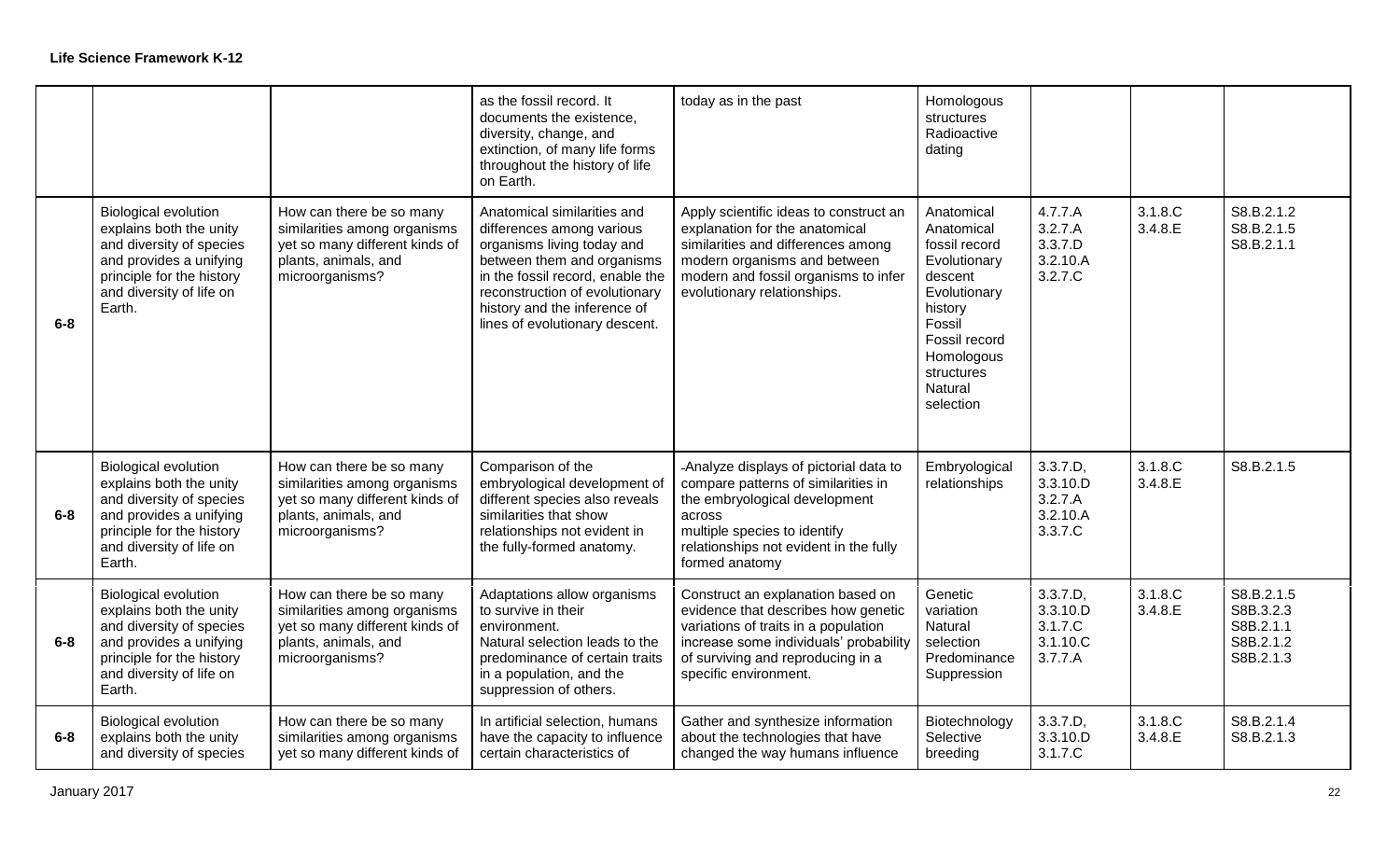|         | and provides a unifying<br>principle for the history<br>and diversity of life on<br>Earth.                                                                                                                                            | plants, animals, and<br>microorganisms?                                                                                               | organisms by selective<br>breeding. One can choose<br>desired parental traits<br>determined by genes, which<br>are then passed on to<br>offspring.                                                                                                                                                                       | the inheritance of desired traits in<br>organisms                                                                                                                                                                                                                         |                                                           | 3.1.10.C<br>3.1.7.E<br>3.3.7.C<br>3.3.10.C                                                          |                                                                                      |                                                      |
|---------|---------------------------------------------------------------------------------------------------------------------------------------------------------------------------------------------------------------------------------------|---------------------------------------------------------------------------------------------------------------------------------------|--------------------------------------------------------------------------------------------------------------------------------------------------------------------------------------------------------------------------------------------------------------------------------------------------------------------------|---------------------------------------------------------------------------------------------------------------------------------------------------------------------------------------------------------------------------------------------------------------------------|-----------------------------------------------------------|-----------------------------------------------------------------------------------------------------|--------------------------------------------------------------------------------------|------------------------------------------------------|
| $6-8$   | <b>Biological evolution</b><br>explains both the unity<br>and diversity of species<br>and provides a unifying<br>principle for the history<br>and diversity of life on<br>Earth.                                                      | How can there be so many<br>similarities among organisms<br>yet so many different kinds of<br>plants, animals, and<br>microorganisms? | Adaptation by natural<br>selection acting over<br>generations is a process by<br>which species change over<br>time in response to changes<br>in environmental conditions.<br>Traits that support survival<br>and reproduction in the new<br>environment become more<br>common; those that do not,<br>become less common. | Use mathematical representations to<br>support explanations of how natural<br>selection may lead to increases and<br>decreases of specific traits in<br>populations over<br>time. If organisms cannot adapt to<br>new environmental conditions,<br>extinction can happen. | Adaptation<br>Evolve<br>Natural<br>selection<br>Variation | 3.3.7.D,<br>3.3.10.D<br>3.2.7.A<br>3.2.10.A<br>4.7.7.B<br>3.1.7.B<br>3.1.10.B<br>3.1.7.D<br>3.1.7.E | 3.1.8.A<br>3.1.8.C<br>3.4.8.B<br>3.4.8.E<br>4.4.8.A<br>4.5.8.A<br>4.5.8.C<br>4.5.8.D | S8.B.2.1.5<br>S8.B.2.1.1<br>S8.B.3.2.3<br>S8.B.3.2.2 |
| $6 - 8$ | <b>Biological evolution</b><br>explains both the unity<br>and diversity of species<br>and provides a unifying<br>principle for the history<br>and diversity of life on<br>Earth.                                                      | How can there be so many<br>similarities among organisms<br>yet so many different kinds of<br>plants, animals, and<br>microorganisms? | Explain how to use a<br>dichotomous key to identify<br>organisms.                                                                                                                                                                                                                                                        | Construct and utilize dichotomous<br>keys to identify organisms                                                                                                                                                                                                           | Dichotomous<br>key<br>Genus<br>Species                    | 3.3.7.A                                                                                             |                                                                                      | S8.B.1.1.3                                           |
| $6 - 8$ | Heredity refers to specific<br>mechanisms by which<br>characteristics or traits<br>are passed from one<br>generation to the next via<br>genes, and explains why<br>offspring resemble, but<br>are not identical to, their<br>parents. | How are the characteristics of<br>one generation passed to the<br>next?                                                               | Animals engage in<br>characteristic behaviors that<br>increase the odds of<br>reproduction.                                                                                                                                                                                                                              | Develop supporting statements<br>based on scientific evidence and<br>reasoning that explains how<br>organismal behaviors and structures<br>increase the probability of successful<br>reproduction in living things.                                                       |                                                           |                                                                                                     |                                                                                      | S8.B2.1.2                                            |
| $6 - 8$ | Heredity refers to specific<br>mechanisms by which<br>characteristics or traits<br>are passed from one                                                                                                                                | How can individuals of the<br>same species and even<br>siblings have different<br>characteristics?                                    | Organisms reproduce, either<br>sexually or asexually, and<br>transfer their genetic<br>information through                                                                                                                                                                                                               | Use a model that distinguishes how<br>genetic information is conserved<br>during asexual reproduction while<br>sexual reproduction results in                                                                                                                             | Asexual<br>reproduction<br><b>DNA</b><br><b>Mutations</b> | 3.3.7.C.<br>3.3.10.C                                                                                | 3.1.8.C                                                                              | S8.B.2.2.1                                           |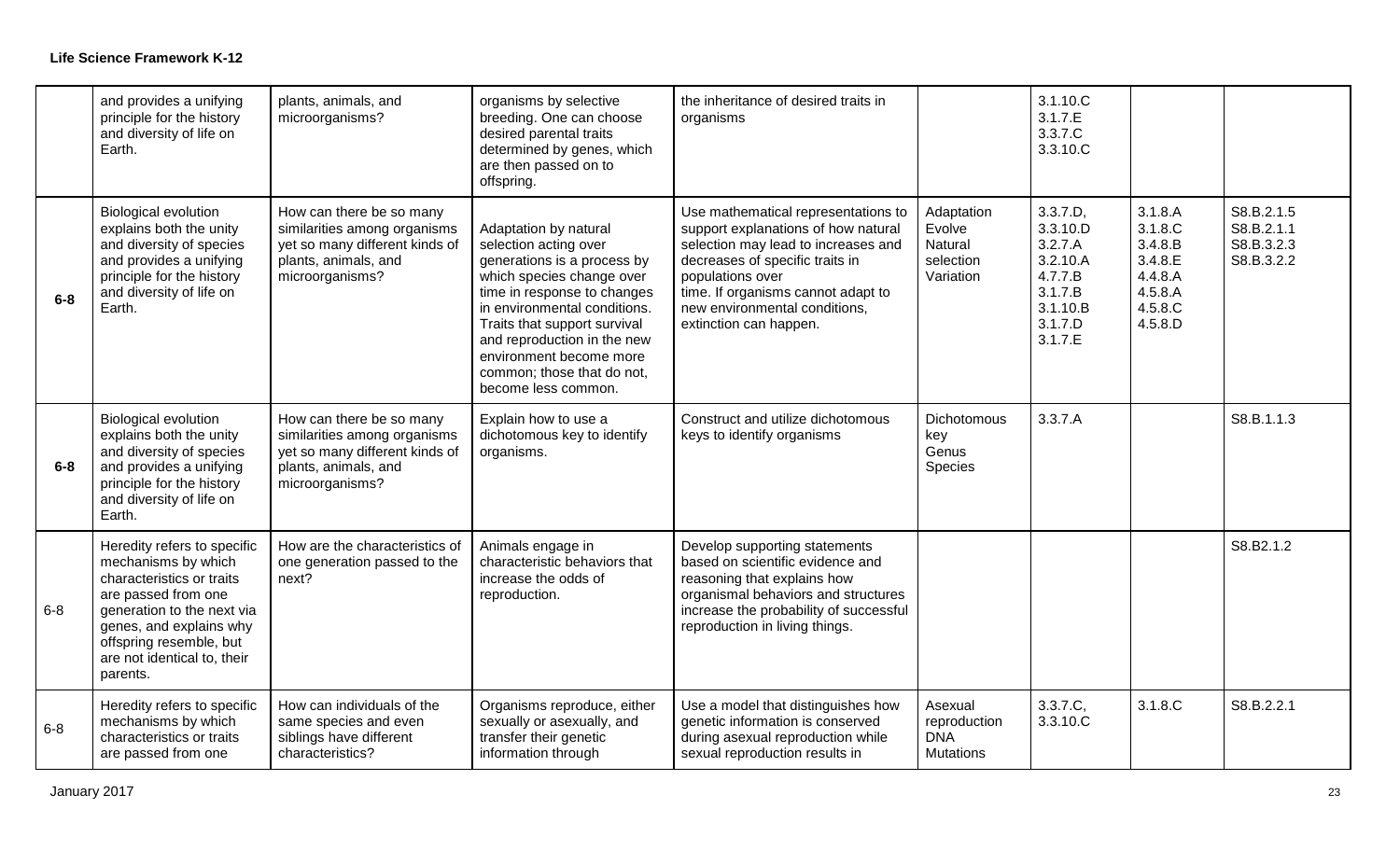|         | generation to the next via<br>genes, and explains why<br>offspring resemble, but<br>are not identical to, their<br>parents.                                                                                                           |                                                                                                    | inheritance to their offspring.                                                                                                                                                                                                                                                                                                                                                                                                                                     | variation.                                                                                                 | Punnett<br>squares<br>Sexual<br>reproduction                                |                                 |                                                                                                   |                          |
|---------|---------------------------------------------------------------------------------------------------------------------------------------------------------------------------------------------------------------------------------------|----------------------------------------------------------------------------------------------------|---------------------------------------------------------------------------------------------------------------------------------------------------------------------------------------------------------------------------------------------------------------------------------------------------------------------------------------------------------------------------------------------------------------------------------------------------------------------|------------------------------------------------------------------------------------------------------------|-----------------------------------------------------------------------------|---------------------------------|---------------------------------------------------------------------------------------------------|--------------------------|
| $6 - 8$ | Heredity refers to specific<br>mechanisms by which<br>characteristics or traits<br>are passed from one<br>generation to the next via<br>genes, and explains why<br>offspring resemble, but<br>are not identical to, their<br>parents. | How are the characteristics of<br>one generation passed to the<br>next?                            | Genetic contribution from<br>each parent through sexual<br>reproduction results in<br>variation in offspring, and<br>asexual reproduction results<br>in offspring with identical<br>genetic information.                                                                                                                                                                                                                                                            | Construct a model that demonstrates<br>how gene mutations occur                                            | <b>Alleles</b><br>Chromosomes<br><b>DNA</b><br>Genes<br>Genetic<br>Heredity | 3.3.7.D<br>3.3.7.C<br>3.1.7.B   | 3.1.8.C<br>3.1.7.B1                                                                               | S8.B.2.2.2<br>S8.B.2.1.3 |
| $6 - 8$ | Heredity refers to specific<br>mechanisms by which<br>characteristics or traits<br>are passed from one<br>generation to the next via<br>genes, and explains why<br>offspring resemble, but<br>are not identical to, their<br>parents. | How can individuals of the<br>same species and even<br>siblings have different<br>characteristics? | Genes are located in the<br>chromosomes of cells, with<br>each chromosome pair<br>containing two variants of<br>each of many distinct genes.<br>Each distinct gene chiefly<br>controls the production of<br>specific proteins, which in turn<br>affects the traits of the<br>individual. Changes<br>(mutations) to genes can<br>result in changes to proteins,<br>which can affect the<br>structures and functions of the<br>organism and thereby change<br>traits. | Research and report on how gene<br>structural changes may be beneficial<br>or harmful to the organism.     | Egg cells<br>Sperm cells                                                    |                                 | 3.1.7.B1                                                                                          | S8.B.2.1.3               |
| $6 - 8$ | Heredity refers to specific<br>mechanisms by which<br>characteristics or traits<br>are passed from one<br>generation to the next via<br>genes, and explains why<br>offspring resemble, but<br>are not identical to, their<br>parents. | How can individuals of the<br>same species and even<br>siblings have different<br>characteristics? | In addition to variations that<br>arise from sexual<br>reproduction, genetic<br>information can be altered<br>because of mutations.<br>Though rare, mutations may<br>result in changes to the<br>structure and function of<br>proteins. Some changes are                                                                                                                                                                                                            | Use a model that demonstrates how<br>genetic mutations can result in<br>changes in the associated protein. | Daughter cells<br>Gametes                                                   | 3.3.7.C.<br>3.1.7.B<br>3.1.10.B | 3.1.7.C1<br>3.1.8.A<br>3.1.8.C<br>3.4.8.B<br>4.4.8.A<br>4.5.8.A<br>4.5.8.C<br>4.5.8.D<br>3.1.7.C2 | S8.B.2.2.2<br>S8B. 3.2.3 |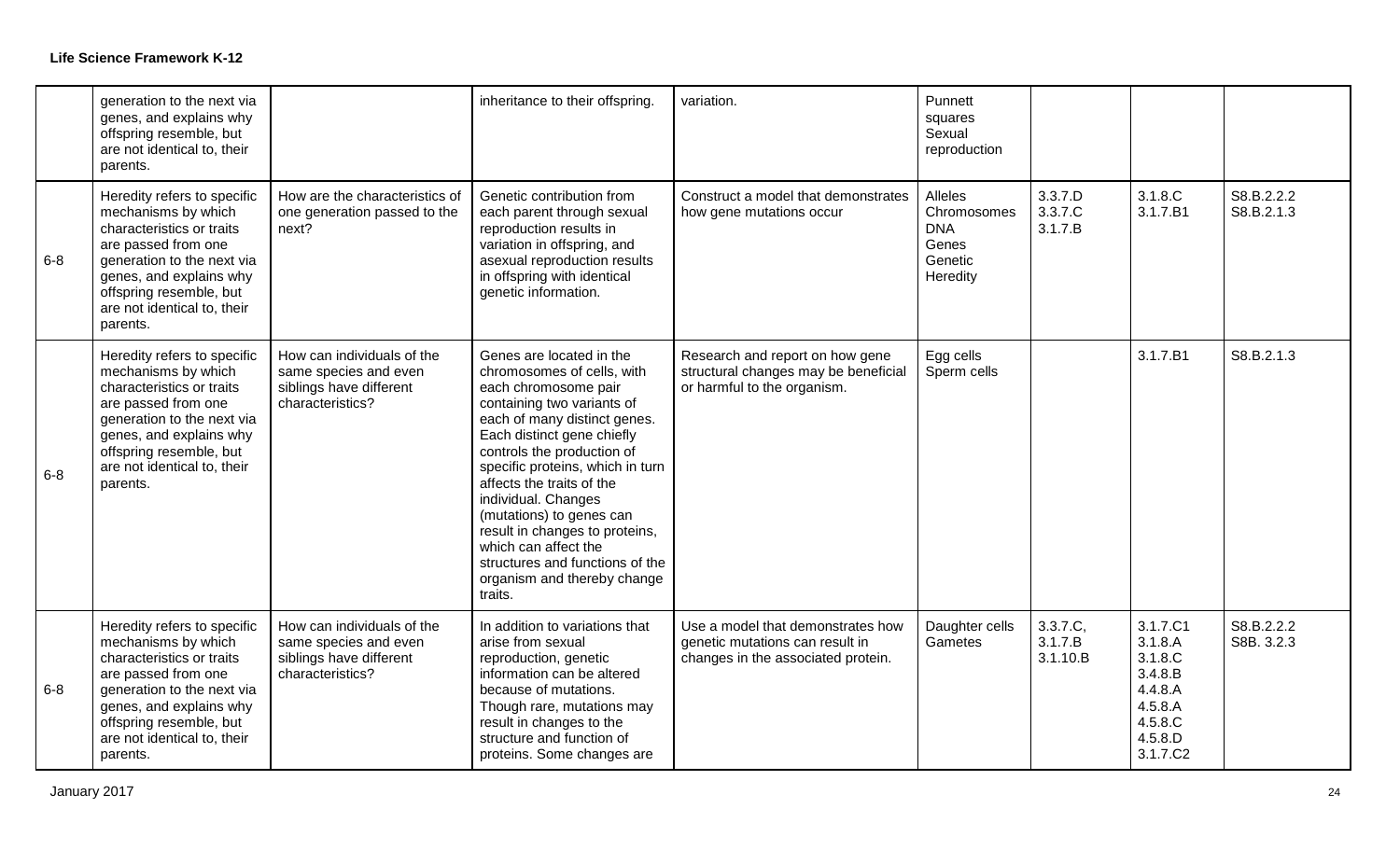|                    |                                                                                                                                                                                                                                       |                                                                                                                                                                            | beneficial, others harmful, and<br>some neutral to the organism.                                                                                                                                                                                                                                                            |                                                                                                                                                                                                                       |                       |                                             |                                |                                                               |
|--------------------|---------------------------------------------------------------------------------------------------------------------------------------------------------------------------------------------------------------------------------------|----------------------------------------------------------------------------------------------------------------------------------------------------------------------------|-----------------------------------------------------------------------------------------------------------------------------------------------------------------------------------------------------------------------------------------------------------------------------------------------------------------------------|-----------------------------------------------------------------------------------------------------------------------------------------------------------------------------------------------------------------------|-----------------------|---------------------------------------------|--------------------------------|---------------------------------------------------------------|
| $6 - 8$            | Heredity refers to specific<br>mechanisms by which<br>characteristics or traits<br>are passed from one<br>generation to the next via<br>genes, and explains why<br>offspring resemble, but<br>are not identical to, their<br>parents. | How can individuals of the<br>same species and even<br>siblings have different<br>characteristics?                                                                         | Variations of inherited traits<br>between parent and offspring<br>arise from genetic differences<br>that result from the subset of<br>chromosomes (and therefore<br>genes) inherited.                                                                                                                                       | Provide an explanation for the<br>relationship among changes<br>(mutations) to genes, changes to the<br>formation of proteins, and the effect<br>on the structure and function of the<br>organism and thereby traits. |                       | 3.3.7.C.<br>3.3.10.C<br>3.2.7.A<br>3.2.10.A | 3.1.8.C<br>3.4.8.E             | S8.B.2.1.3                                                    |
| $6 - 8$            | Heredity refers to specific<br>mechanisms by which<br>characteristics or traits<br>are passed from one<br>generation to the next via<br>genes, and explains why<br>offspring resemble, but<br>are not identical to, their<br>parents. | How are the characteristics of<br>one generation passed to the<br>next? How can individuals of<br>the same species and even<br>siblings have different<br>characteristics? | In sexually reproducing<br>organisms, each parent<br>contributes half of the genes<br>acquired (at random) by the<br>offspring. Individuals have two<br>of each chromosome and<br>hence two alleles of each<br>gene, one acquired from each<br>parent. These versions may<br>be identical or may differ from<br>each other. | Demonstrate using a model<br>illustrating how offspring acquire<br>genes from each parent during<br>sexual reproduction.                                                                                              |                       | 3.3.7.C<br>3.1.7.B                          | 3.1.8.C<br>3.4.8.E             | S8.B.2.1.1<br>S8.B.2.2.2                                      |
| $6 - 8$            | Heredity refers to specific<br>mechanisms by which<br>characteristics or traits<br>are passed from one<br>generation to the next via<br>genes, and explains why<br>offspring resemble, but<br>are not identical to, their<br>parents. | How are the characteristics of<br>one generation passed to the<br>next? How can individuals of<br>the same species and even<br>siblings have different<br>characteristics? | Humans can select for<br>specific traits, using<br>technology for genetic<br>modification, which leads to<br>selective breeding.                                                                                                                                                                                            | Research and present a report that<br>addresses the use of technologies<br>allowing for the selection of specific<br>genetic traits                                                                                   | Selective<br>breeding |                                             |                                | S8.B.2.1.4                                                    |
| <b>High School</b> |                                                                                                                                                                                                                                       |                                                                                                                                                                            |                                                                                                                                                                                                                                                                                                                             |                                                                                                                                                                                                                       |                       |                                             |                                |                                                               |
| Grade              | <b>Big Idea</b>                                                                                                                                                                                                                       | <b>Essential Questions</b>                                                                                                                                                 | <b>Concepts</b>                                                                                                                                                                                                                                                                                                             | <b>Competencies</b>                                                                                                                                                                                                   | Vocabulary            | 2002<br><b>Standards</b>                    | <b>SAS</b><br><b>Standards</b> | <b>Assessment</b><br><b>Anchor Eligible</b><br><b>Content</b> |
| $9 - 12$           | All organisms are made of<br>cells and can be                                                                                                                                                                                         | How do organisms live, grow,<br>respond to their environment,                                                                                                              | DNA molecules contain<br>genetic information that is                                                                                                                                                                                                                                                                        | Use models to demonstrate how<br>DNA sequences determine the                                                                                                                                                          | DNA sequence<br>Gene  | 3.3.10.A<br>3.3.10.B                        | 3.1.B.A1<br>3.1.B.A5           | BIO.B.1.2.1<br>BIO.B.1.2.2                                    |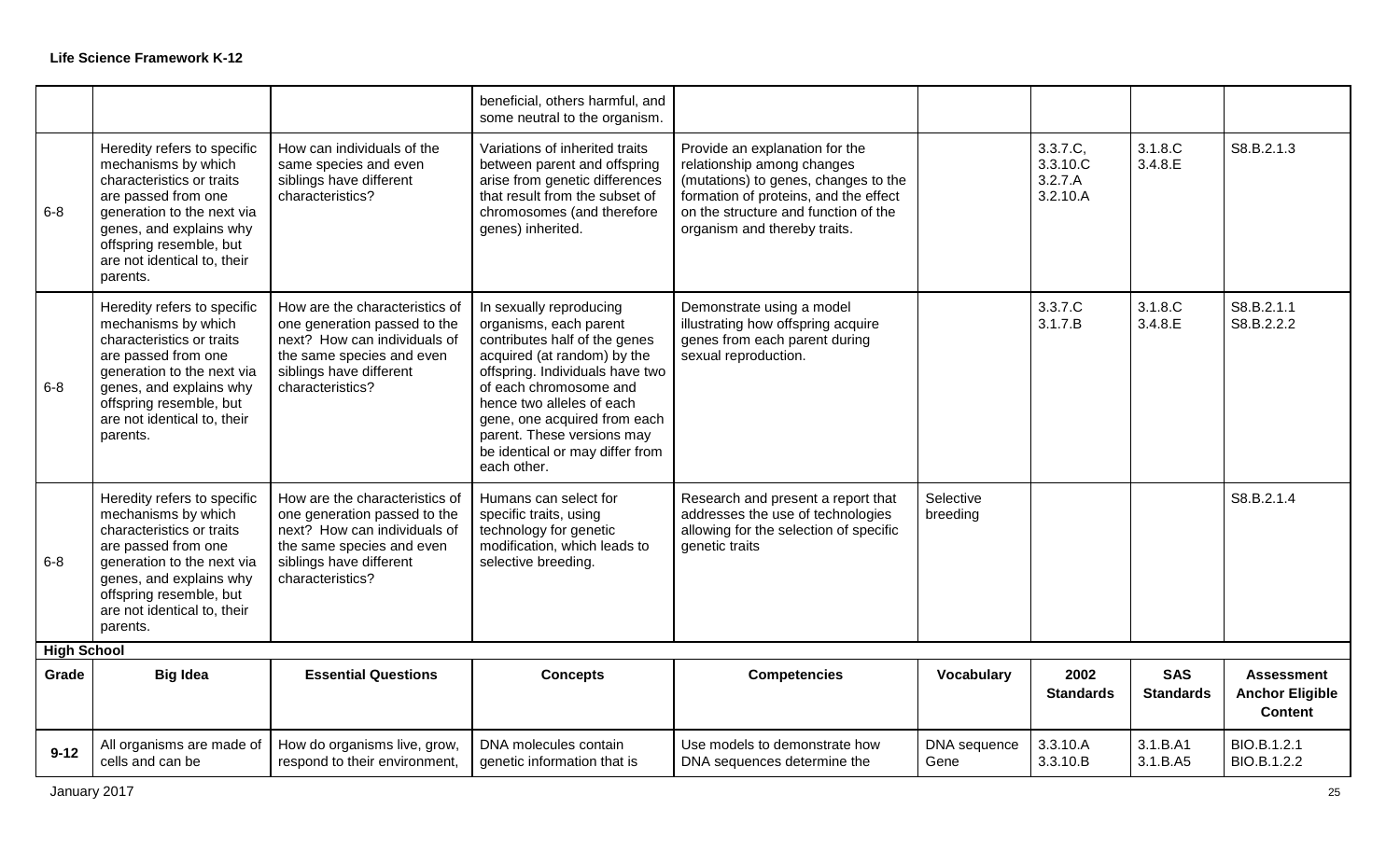|          | characterized by common<br>aspects of their structure<br>and functioning.                                                  | and reproduce?                                                                  | found in all cells. Genes are<br>sections of DNA that code for<br>proteins, which are important<br>for cell functioning.                                                              | structure and function of proteins.                                                                                                                                                                            | Genetic<br>Information<br>Inheritance<br>Nucleotide<br>Protein<br><b>RNA</b><br>Semiconservati<br>ve replication<br>Translation<br>Transcription<br>Uracil                                               | 3.3.10.C                       | 3.1.B.B1<br>3.1.B.B3<br>3.1.B.B5<br>3.1.C.B3<br>3.1.C.C2                         | BIO.B.2.2.1<br>BIO.B.2.2.2<br>BIO.A.4.1.3 |
|----------|----------------------------------------------------------------------------------------------------------------------------|---------------------------------------------------------------------------------|---------------------------------------------------------------------------------------------------------------------------------------------------------------------------------------|----------------------------------------------------------------------------------------------------------------------------------------------------------------------------------------------------------------|----------------------------------------------------------------------------------------------------------------------------------------------------------------------------------------------------------|--------------------------------|----------------------------------------------------------------------------------|-------------------------------------------|
| $9 - 12$ | All organisms are made of<br>cells and can be<br>characterized by common<br>aspects of their structure<br>and functioning. | How do organisms live, grow,<br>respond to their environment,<br>and reproduce? | Compare cellular structure<br>and their functions in<br>prokaryote and eukaryote<br>cells.                                                                                            | Create a model to explain, compare<br>and contrast the structure and<br>function of prokaryote and eukaryote<br>cells.                                                                                         | Eukaryote<br>Prokaryote                                                                                                                                                                                  | 3.3.4.B<br>3.3.7.B<br>3.3.10.B | 3.1.B.A1                                                                         | <b>BIO.A.1.1.1</b>                        |
| $9 - 12$ | All organisms are made of<br>cells and can be<br>characterized by common<br>aspects of their structure<br>and functioning. | How do organisms live, grow,<br>respond to their environment,<br>and reproduce? | Multicellular organisms have<br>a hierarchical structural<br>organization, in which any<br>one system is made up of<br>numerous parts and is itself a<br>component of the next level. | Formulate scientific explanations<br>through models to explain the<br>hierarchical organization of<br>interacting systems working together<br>to provide specific functions within<br>multicellular organisms. | Cells<br>Endoplasmic<br>Eukaryote<br>Extracellular<br>Golgi<br>apparatus<br>Multicellular<br>Organ<br>Organ systems<br>Organelle<br>Prokaryote<br>Reticulum<br>Ribosome<br><b>Tissues</b><br>Unicellular | 3.3.10.A                       | 3.1.B.A1<br>3.1.B.A5<br>3.1.B.A6<br>3.1.B.C2<br>4.1.3.A<br>4.1.4.A               | BIO.A.1.1.1<br>BIO.A.1.2.2                |
| $9 - 12$ | All organisms are made of<br>cells and can be<br>characterized by common<br>aspects of their structure<br>and functioning. | How do organisms live, grow,<br>respond to their environment,<br>and reproduce? | Organisms maintain<br>homeostasis in response<br>changing conditions via<br>positive and negative<br>feedback mechanisms.                                                             | Plan and conduct an investigation to<br>provide evidence and explain the<br>function of positive and negative<br>feedback mechanisms in maintaining<br>homeostasis that is essential for<br>organisms.         | Homeostasis                                                                                                                                                                                              | 3.1.10.A<br>3.3.10.B           | 3.1.B.A2<br>3.1.B.A4<br>3.1.B.A5<br>3.1.B.A7<br>3.1.B.A8<br>3.2.B.B6<br>3.2.C.A1 | BIO.A.4.2.1<br>BIO.A.4.1.1<br>BIO.A.4.1.2 |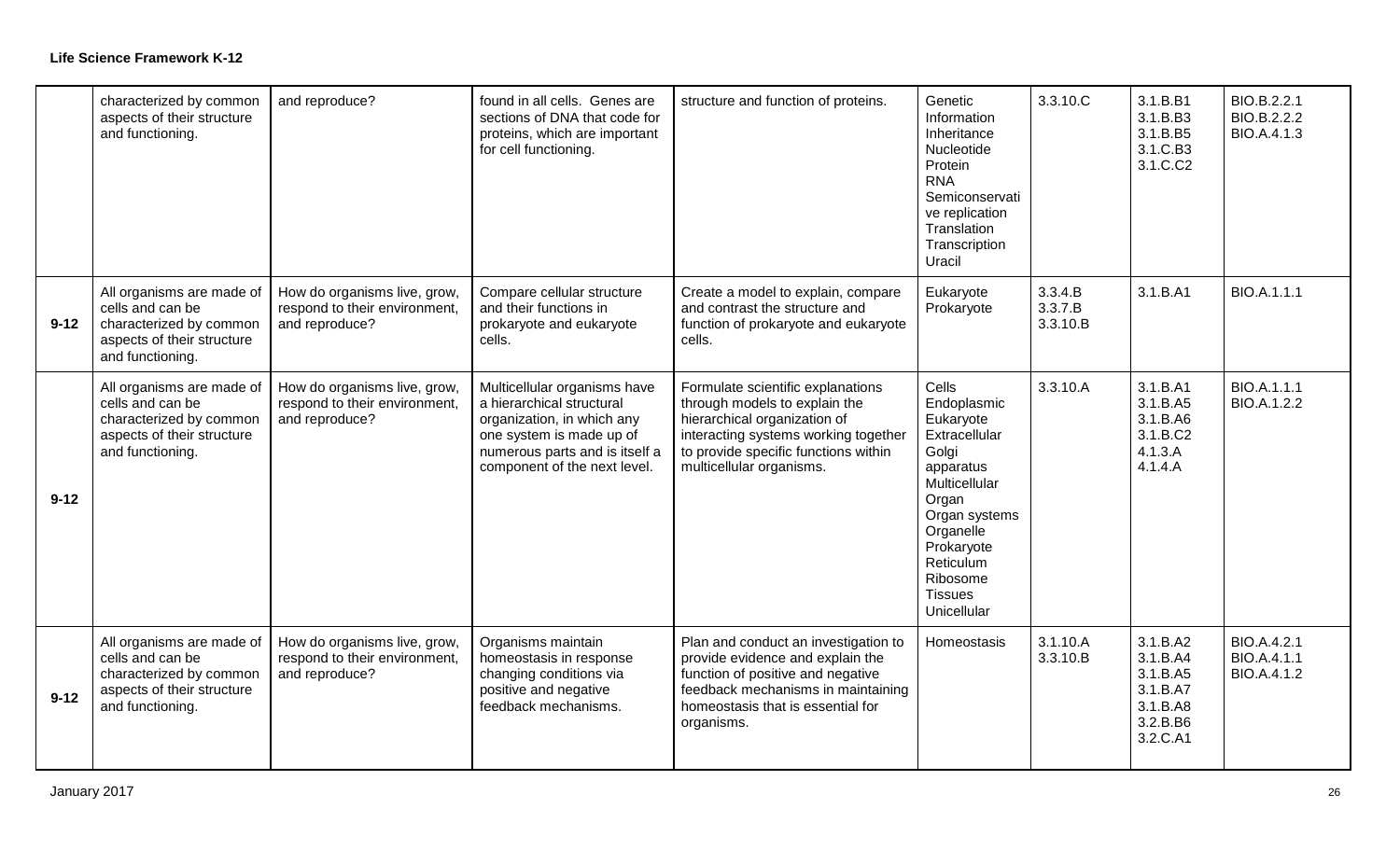| $9 - 12$ | All organisms are made of<br>cells and can be<br>characterized by common<br>aspects of their structure<br>and functioning. | How do organisms live, grow,<br>respond to their environment,<br>and reproduce? | Mitosis is the process in<br>which individual cells multiply,<br>which allows multicellular<br>organisms to grow. Both<br>daughter cells receive<br>identical genetic information<br>from the original parent cell. | Use a model to explain how mitotic<br>cell division results in daughter cells<br>with identical patterns of genetic<br>materials essential for growth and<br>repair of multicellular organisms.                                                    | Anaphase<br>Cell cycle<br>Cytokinesis<br><b>Diploid</b><br>Interphase<br>Metaphase<br><b>Mitosis</b><br>Nuclear<br>division<br>Prophase<br>Telophase                                                                                                                                 | 3.1.10.A<br>3.3.10.C | 3.1.B.A4<br>3.1.B.A5<br>3.1.B.B2<br>3.1.B.B3<br>3.1.B.B5<br>3.1.B.C2<br>3.1.C.C2 | BIO.B.1.1.1<br>BIO.B.1.1.2                                      |
|----------|----------------------------------------------------------------------------------------------------------------------------|---------------------------------------------------------------------------------|---------------------------------------------------------------------------------------------------------------------------------------------------------------------------------------------------------------------|----------------------------------------------------------------------------------------------------------------------------------------------------------------------------------------------------------------------------------------------------|--------------------------------------------------------------------------------------------------------------------------------------------------------------------------------------------------------------------------------------------------------------------------------------|----------------------|----------------------------------------------------------------------------------|-----------------------------------------------------------------|
| $9 - 12$ | All organisms are made of<br>cells and can be<br>characterized by common<br>aspects of their structure<br>and functioning. | How do organisms live, grow,<br>respond to their environment,<br>and reproduce? | Within cells, special structures<br>are responsible for particular<br>functions.                                                                                                                                    | Construct a model to illustrate the<br>similarities and differences between<br>active and passive transport<br>processes.                                                                                                                          | Active transport<br>Adhesion<br>Carrier protein<br>Cohesion<br>Concentration<br>Diffusion<br>Endocytosis<br>Exocytosis<br>Facilitated<br>diffusion<br>Gradient<br>Impermeable<br>Osmosis<br>Passive<br>transport<br>Permeable<br>Plasma/Cell<br>membrane<br>Pumps<br>(ion/molecular) | 3.3.10.B             | 3.1.B.A5<br>3.1.B.A2<br>3.1.B.A4<br>3.1.B.A7<br>3.2.C.A1<br>3.2.P.B6             | BIO.A.2.1.1<br>BIO.A.4.1.1<br>BIO.A.4.1.2<br><b>BIO.A.4.1.3</b> |
| $9 - 12$ | All organisms are made of<br>cells and can be<br>characterized by common<br>aspects of their structure<br>and functioning. | How do organisms live, grow,<br>respond to their environment,<br>and reproduce? | Tissues and organs are<br>produced by cellular division<br>and differentiation, and they<br>work together to meet a<br>multicellular organism's<br>needs.                                                           | Use a model to describe the role of<br>cellular division and differentiation to<br>produce and maintain complex<br>organisms composed of organ<br>systems and tissue subsystems that<br>work together to meet the needs of<br>the entire organism. | Cellular division<br>Differentiation<br>Gene<br>Organ systems                                                                                                                                                                                                                        | 3.3.10.A<br>3.3.10.C | 3.1.B.A1<br>3.1.B.A5<br>3.1.B.A6                                                 | <b>BIO.A.1.2.2</b>                                              |
| $9 - 12$ | All organisms are made of                                                                                                  | How do organisms live, grow,                                                    | In sexual reproduction,                                                                                                                                                                                             | Use a model to explain the role of                                                                                                                                                                                                                 | <b>DNA</b>                                                                                                                                                                                                                                                                           | 3.3.10.B             | 3.1.B.A1                                                                         | BIO.B.1.2.1                                                     |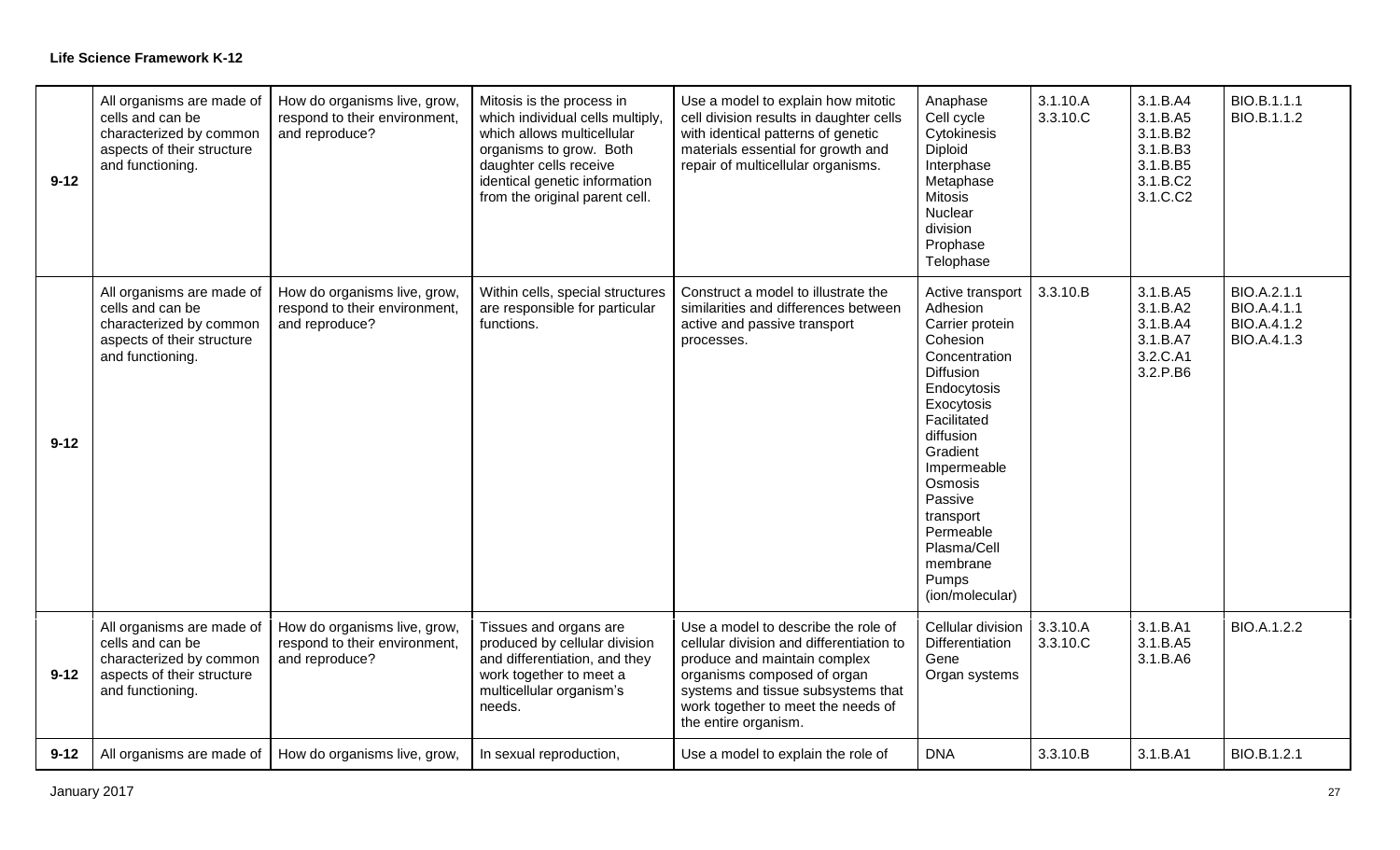|          | cells and can be<br>characterized by common<br>aspects of their structure<br>and functioning.                              | respond to their environment,<br>and reproduce?                                 | specialized cell division,<br>meiosis, occurs resulting in<br>the production of sex cells<br>(sperm and egg cells).<br>Offspring inherit 23<br>chromosomes from each<br>parent resulting in 46 total<br>chromosomes. | cellular division and the mechanisms<br>in meiosis for transmitting genetic<br>information from parents to offspring.                            | Centrioles<br>Centromere<br>Chromatids<br>Chromosomes<br>Daughter cells<br>Gametes<br><b>Meiosis</b><br>Parent cell<br>Spindle fibers                                               | 3.3.10.C                                     | 3.1.B.A4<br>3.1.B.A5<br>3.1.B.B1<br>3.1.B.B2<br>3.1.B.B3<br>3.1.B.B5<br>3.1.B.C2<br>3.1.C.C2 | BIO.B.1.1.2                                                                                   |
|----------|----------------------------------------------------------------------------------------------------------------------------|---------------------------------------------------------------------------------|----------------------------------------------------------------------------------------------------------------------------------------------------------------------------------------------------------------------|--------------------------------------------------------------------------------------------------------------------------------------------------|-------------------------------------------------------------------------------------------------------------------------------------------------------------------------------------|----------------------------------------------|----------------------------------------------------------------------------------------------|-----------------------------------------------------------------------------------------------|
| $9 - 12$ | All organisms are made of<br>cells and can be<br>characterized by common<br>aspects of their structure<br>and functioning. | How do organisms live, grow,<br>respond to their environment,<br>and reproduce? | Photosynthesis is the process<br>in which light energy is<br>transformed into chemical<br>energy; carbon dioxide and<br>water react to form sugar and<br>oxygen.                                                     | Construct a model to support<br>explanations of the process of<br>photosynthesis by which light energy<br>is converted to stored energy.         | Carbon-Based<br>molecule<br>Chloroplast<br>Hydrocarbon<br>Plastids                                                                                                                  | 3.3.10.A<br>3.3.10.B<br>3.4.10.A             | 3.1.B.A2<br>3.1.B.A5<br>3.1.C.A1<br>3.1.C.A2<br>4.1.10.C                                     | BIO.A.3.1.1<br>BIO.A.3.2.1<br>BIO.A.3.2.2                                                     |
| $9 - 12$ | All organisms are made of<br>cells and can be<br>characterized by common<br>aspects of their structure<br>and functioning. | How do organisms live, grow,<br>respond to their environment,<br>and reproduce? | Sugar molecules are<br>carbohydrates with<br>hydrocarbon backbones.<br>These serve as the basis for<br>amino acids and other larger<br>organic molecules needed by<br>the cell.                                      | Construct a model that illustrates the<br>biosynthesis of certain amino acids<br>from metabolic products produced<br>during aerobic respiration. | ADP/ATP<br>Amino acid<br>Glucose<br>Organic<br>molecule                                                                                                                             | 3.3.10.A<br>3.3.10.B                         | 3.1.B.A2<br>3.1.B.A5<br>3.1.B.A7<br>3.1.C.A1<br>3.1.C.A2<br>3.1.C.A7<br>4.1.10.C             | BIO.A.3.1.1<br>BIO.A.3.2.1<br>BIO.A.3.2.2                                                     |
| $9 - 12$ | All organisms are made of<br>cells and can be<br>characterized by common<br>aspects of their structure<br>and functioning. | How do organisms live, grow,<br>respond to their environment,<br>and reproduce? | Chemical reactions are driven<br>by matter and energy flowing<br>through different<br>organizational levels of<br>biological systems which form<br>different products.                                               | Use a model to illustrate how cells<br>use Carbon, Hydrogen, Oxygen,<br>Nitrogen and Sulfur to synthesize<br>biological macromolecules           | Amino acid<br>Biological<br>macromolecule<br>S<br>Carbohydrates<br>Catalyst<br>Dehydration<br>Enzymes<br>Hydrolysis<br>Lipids<br>Monomers<br>Nucleic acids<br>synthesis<br>Polymers | 3.1.10.B<br>3.3.10.B<br>3.4.10.A<br>3.4.10.B | 3.1.B.A2<br>3.1.B.A7<br>3.1.B.A8<br>3.1.C.A2<br>3.1.C.A7<br>3.2.C.A2                         | BIO.A.2.2.1<br><b>BIO.A.2.2.2</b><br>BIO.A.2.2.3<br>BIO.A.2.3.2<br>BIO.A.2.3.1<br>BIO.A.2.3.2 |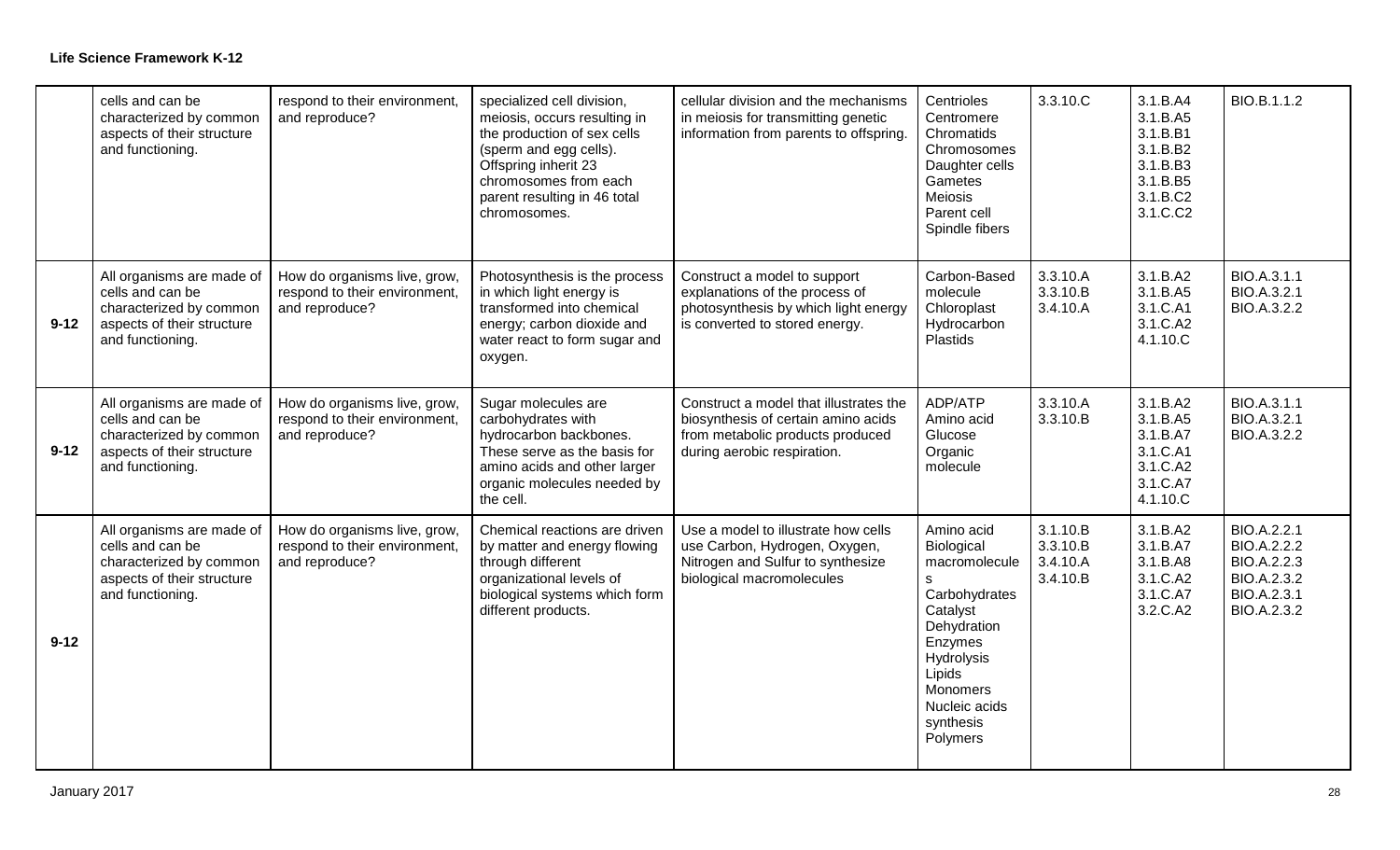| $9 - 12$ | All organisms are made of<br>cells and can be<br>characterized by common<br>aspects of their structure<br>and functioning.                                                                               | How do organisms live, grow,<br>respond to their environment,<br>and reproduce?                                   | Energy flows through systems<br>by means of chemical<br>reactions. Aerobic cellular<br>respiration involves a series<br>of chemical reactions in which<br>energy in food molecules can<br>be converted into a form that<br>the cell can readily use for life<br>functions. | Use a model to explain cellular<br>respiration as a chemical process<br>whereby the bonds of food<br>molecules and oxygen molecules are<br>broken and bonds in new<br>compounds are formed that result in<br>a net transfer of energy. | Aerobic<br><b>Bioenergetics</b><br>Cellular<br>respiration<br>Electron<br>Glycolysis<br>Krebs cycle<br>Mitochondria<br>Transport chain            | 3.1.12.E<br>3.4.10.B                                     | 3.1.B.A2<br>3.1.B.A5<br>3.1.B.A7<br>3.1.C.A1<br>4.1.10.C                         | BIO.A.2.3.1<br>BIO.A.2.3.2<br>BIO.A.3.1.1<br>BIO.A.3.2.1<br>BIO.A.3.2.2 |
|----------|----------------------------------------------------------------------------------------------------------------------------------------------------------------------------------------------------------|-------------------------------------------------------------------------------------------------------------------|----------------------------------------------------------------------------------------------------------------------------------------------------------------------------------------------------------------------------------------------------------------------------|----------------------------------------------------------------------------------------------------------------------------------------------------------------------------------------------------------------------------------------|---------------------------------------------------------------------------------------------------------------------------------------------------|----------------------------------------------------------|----------------------------------------------------------------------------------|-------------------------------------------------------------------------|
| $9 - 12$ | All organisms are made of<br>cells and can be<br>characterized by common<br>aspects of their structure<br>and functioning.                                                                               | How do organisms live, grow,<br>respond to their environment,<br>and reproduce?                                   | Energy is transferred from<br>one system to another as a<br>result of chemical reactions.                                                                                                                                                                                  | Use a model to explain cellular<br>respiration as a chemical process<br>whereby the bonds of food<br>molecules and oxygen molecules are<br>broken and bonds in new<br>compounds are formed that result in<br>a net transfer of energy. | Electron<br>transport chain<br>Chloroplast<br>Krebs cycle<br>Plastids                                                                             | 3.1.12.E                                                 | 3.1.B.A2<br>3.1.B.A5<br>3.1.B.A7<br>3.1.C.A1<br>4.1.10.C                         | BIO.A.2.3.1<br>BIO.A.2.3.2<br>BIO.A.3.1.1<br>BIO.A.3.2.1                |
| $9 - 12$ | All organisms are made of<br>cells and can be<br>characterized by common<br>aspects of their structure<br>and functioning.                                                                               | How do organisms live, grow,<br>respond to their environment,<br>and reproduce?                                   | Anaerobic (without oxygen)<br>cellular respiration follows a<br>different and less efficient<br>chemical pathway to provide<br>energy in cells. Matter and<br>energy are conserved in each<br>change.                                                                      | Evaluate data to compare the energy<br>efficiency of aerobic and anaerobic<br>respiration within organisms.                                                                                                                            | Anaerobic<br>respiration                                                                                                                          | 3.3.10.B                                                 | 3.1.B.A2<br>3.1.B.A5<br>3.1.C.A1<br>4.1.10.C                                     | BIO.A.3.2.1<br>BIO.A.3.2.2                                              |
| $9 - 12$ | Organisms grow,<br>reproduce, and<br>perpetuate their species<br>by obtaining necessary<br>resources through<br>interdependent<br>relationships with other<br>organisms and the<br>physical environment. | How and why do organisms<br>interact with their environment<br>and what are the effects of<br>these interactions? | Ecosystems have carrying<br>capacities, which are limits to<br>the numbers of organisms<br>and populations they can<br>support.                                                                                                                                            | Evaluate data to explain resource<br>availability and other environmental<br>factors that affect carrying capacity<br>of ecosystems.                                                                                                   | Carrying<br>capacity<br>Density<br>dependent<br>Density<br>independent<br>Ecosystem<br>Limiting factors<br>Population<br>Resource<br>availability | 3.1.10.A<br>3.3.10.D<br>4.6.10.A<br>4.6.10.B<br>4.6.10.C | 4.1.10.A<br>4.1.10.E<br>4.2.10.C<br>4.2.10.A<br>4.2.10.B<br>4.5.10.D<br>4.1.12.A | BIO.B.4.1.1<br>BIO.B.4.1.2<br>BIO.B.4.2.1<br>BIO.B.4.2.2<br>BIO.B.4.2.5 |
| $9 - 12$ | Organisms grow,<br>reproduce, and                                                                                                                                                                        | How and why do organisms<br>interact with their environment                                                       | Ecosystems have carrying<br>capacities, which are limits to                                                                                                                                                                                                                | Plan and carry out investigations to<br>make mathematical comparisons of                                                                                                                                                               | Carrying<br>capacity                                                                                                                              | 3.1.10.A<br>3.3.10.D                                     | 4.1.10.A<br>4.1.10.E                                                             | BIO.B.4.1.1<br>BIO.B.4.1.2                                              |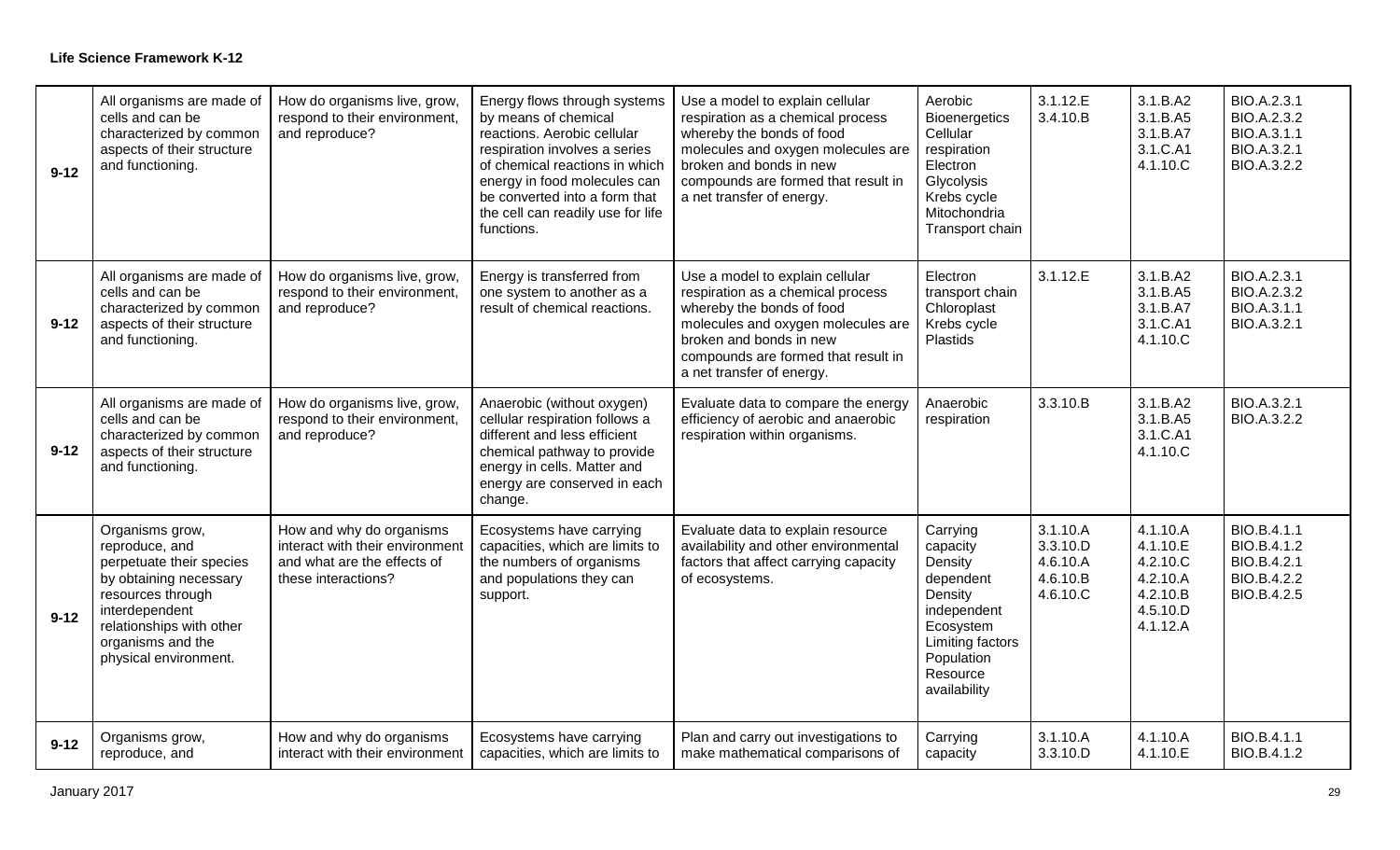|          | perpetuate their species<br>by obtaining necessary<br>resources through<br>interdependent<br>relationships with other<br>organisms and the<br>physical environment.                                      | and what are the effects of<br>these interactions?                                                                | the numbers of organisms<br>and populations they can<br>support.                                                                                                                                                                                                      | the populations and biodiversity of<br>two similar ecosystems at different<br>scales.                                                                                                                                                               | Density<br>dependent<br>Density<br>independent<br>Ecosystem<br>Limiting factors<br>Population<br>Resource<br>availability                   | 4.6.10.A<br>4.6.10.B<br>4.6.10.C | 4.2.10.C<br>4.2.10.A<br>4.2.10.B<br>4.5.10.D<br>4.1.12.A | BIO.B.4.2.1<br>BIO.B.4.2.2<br>BIO.B.4.2.5 |
|----------|----------------------------------------------------------------------------------------------------------------------------------------------------------------------------------------------------------|-------------------------------------------------------------------------------------------------------------------|-----------------------------------------------------------------------------------------------------------------------------------------------------------------------------------------------------------------------------------------------------------------------|-----------------------------------------------------------------------------------------------------------------------------------------------------------------------------------------------------------------------------------------------------|---------------------------------------------------------------------------------------------------------------------------------------------|----------------------------------|----------------------------------------------------------|-------------------------------------------|
| $9 - 12$ | Organisms grow,<br>reproduce, and<br>perpetuate their species<br>by obtaining necessary<br>resources through<br>interdependent<br>relationships with other<br>organisms and the<br>physical environment. | How and why do organisms<br>interact with their environment<br>and what are the effects of<br>these interactions? | Matter is transferred through<br>organisms in an ecosystem;<br>some is stored, but most is<br>lost.                                                                                                                                                                   | Use data to develop mathematical<br>models to describe the flow of matter<br>and energy between organisms and<br>the ecosystem. Examples include<br>trophic levels and feeding<br>relationships (food webs/food chains)<br>and the Ten percent law. | Biogeochemica<br>I cycles<br>Biosynthesis<br>Community<br>Consumer<br>Decomposers<br>Food<br>chain/web<br>Mathematical<br>model<br>Producer | 4.6.10.A<br>4.6.10.B<br>4.6.10.C | 4.1.5.C<br>4.1.10.C<br>4.1.12.C                          | BIO.B.4.2.1<br>BIO.B.4.2.3<br>BIO.B.4.2.4 |
| $9 - 12$ | Organisms grow,<br>reproduce, and<br>perpetuate their species<br>by obtaining necessary<br>resources through<br>interdependent<br>relationships with other<br>organisms and the<br>physical environment. | How and why do organisms<br>interact with their environment<br>and what are the effects of<br>these interactions? | Photosynthesis and cellular<br>respiration (including<br>anaerobic processes) provide<br>most of the energy for life<br>processes.                                                                                                                                    | Use data to develop mathematical<br>models to describe the flow of matter<br>and energy between organisms and<br>the ecosystem.                                                                                                                     | Cycling of<br>matter<br>Flow of energy                                                                                                      | 4.6.10.A<br>4.6.10.B<br>4.6.10.C | 4.1.10.C<br>4.1.12.C                                     | BIO.B.4.2.1                               |
| $9 - 12$ | Organisms grow,<br>reproduce, and<br>perpetuate their species<br>by obtaining necessary<br>resources through<br>interdependent<br>relationships with other<br>organisms and the<br>physical environment. | How and why do organisms<br>interact with their environment<br>and what are the effects of<br>these interactions? | Photosynthetic and/or<br>chemosynthetic organisms<br>form the lowest level of the<br>food web. At each link upward<br>in a food web, only a small<br>fraction of the matter<br>consumed at the lower level is<br>transferred upward, to<br>produce growth and release | Use data to develop mathematical<br>models to describe the flow of matter<br>and energy between organisms and<br>the ecosystem.                                                                                                                     | Cellular<br>respiration<br>Chemosynthesi<br>s Community<br>Cycling of<br>matter<br>Energy pyramid<br>Flow of energy<br>Food web             | 4.6.10.A                         | 4.1.10.C<br>4.1.12.C                                     | BIO.B.4.2.1<br>BIO.B.4.2.4                |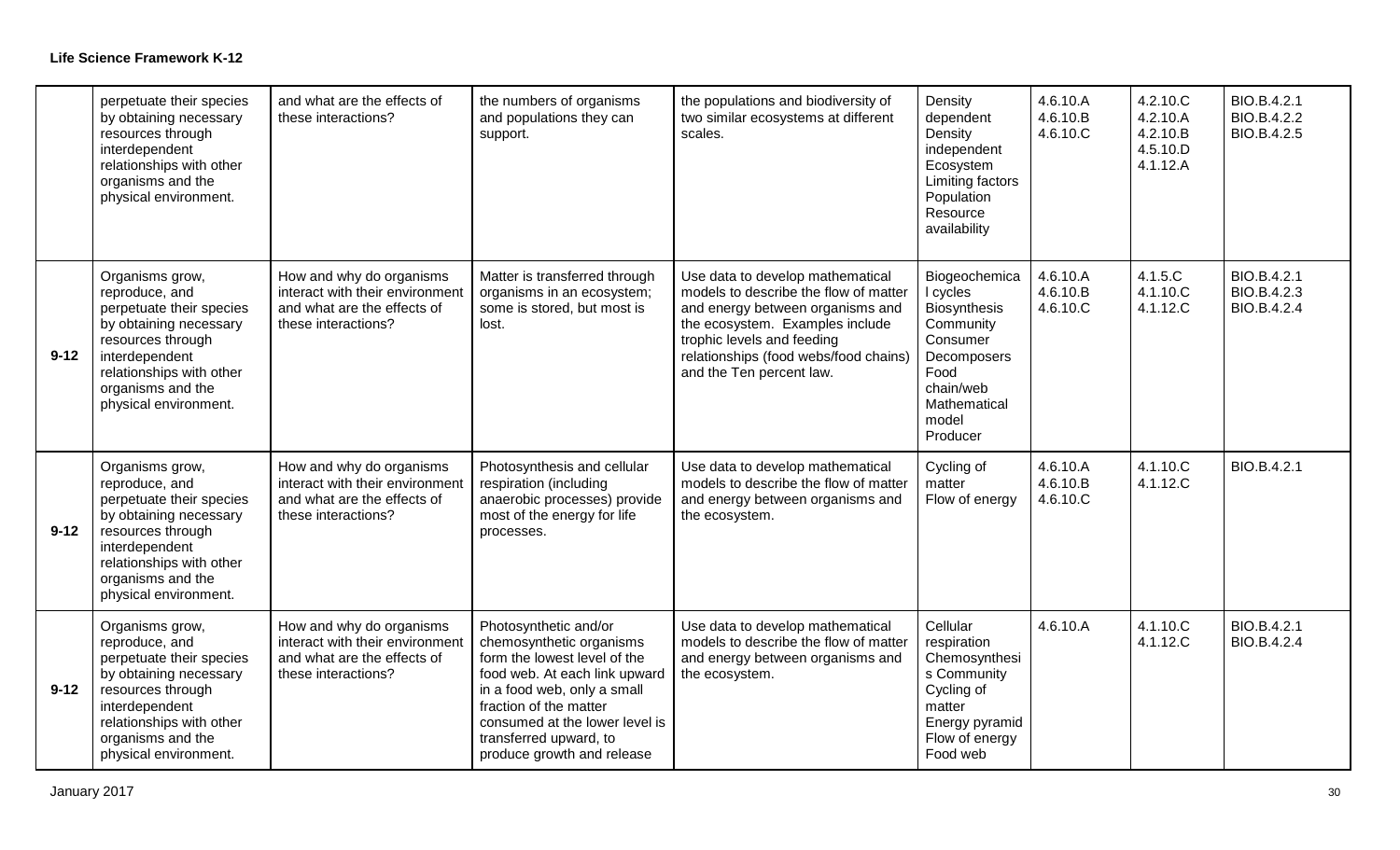|          |                                                                                                                                                                                                          |                                                                                                                   | energy in cellular respiration<br>at the higher level.                                                                                    |                                                                                                                                                                                                                                                                               | Photosynthesis<br>Trophic levels                                                                                                                                                               |                                  |                                              |                                                                         |
|----------|----------------------------------------------------------------------------------------------------------------------------------------------------------------------------------------------------------|-------------------------------------------------------------------------------------------------------------------|-------------------------------------------------------------------------------------------------------------------------------------------|-------------------------------------------------------------------------------------------------------------------------------------------------------------------------------------------------------------------------------------------------------------------------------|------------------------------------------------------------------------------------------------------------------------------------------------------------------------------------------------|----------------------------------|----------------------------------------------|-------------------------------------------------------------------------|
| $9 - 12$ | Organisms grow,<br>reproduce, and<br>perpetuate their species<br>by obtaining necessary<br>resources through<br>interdependent<br>relationships with other<br>organisms and the<br>physical environment. | How and why do organisms<br>interact with their environment<br>and what are the effects of<br>these interactions? | Photosynthesis and cellular<br>respiration are important<br>components of the carbon<br>cycle.                                            | Use models to explain the roles of<br>photosynthesis and cellular<br>respiration in the carbon cycle<br>specific to the carbon exchanges<br>among the biosphere, atmosphere,<br>oceans, and geosphere through<br>chemical, physical, geological, and<br>biological processes. | Biological<br>processes<br><b>Biosphere</b><br>Carbon cycle<br>Chemical<br>processes<br>Geological<br>processes<br>Geosphere<br>Hydrologic<br>cycle<br>Nitrogen cycle<br>Physical<br>processes | 3.3.10.A<br>4.6.10.B             | 4.1.10.A<br>4.2.10.A<br>4.1.10.C<br>4.1.12.C | BIO.B.4.1.1<br>BIO.B.4.1.2<br>BIO.B.4.2.1<br>BIO.B.4.2.2<br>BIO.B.4.2.3 |
| $9 - 12$ | Organisms grow,<br>reproduce, and<br>perpetuate their species<br>by obtaining necessary<br>resources through<br>interdependent<br>relationships with other<br>organisms and the<br>physical environment. | How and why do organisms<br>interact with their environment<br>and what are the effects of<br>these interactions? | Matter found in organisms is<br>cycled through food webs, as<br>well as the atmosphere and<br>geosphere through<br>biogeochemical cycles. | Provide evidence to support<br>explanations of how elements and<br>energy are conserved as they cycle<br>through ecosystems and how<br>organisms compete for matter and<br>energy.                                                                                            | Biochemical<br>conversion<br>Biogeochemica<br>I cycles<br>Conservation<br>Energy<br>Food web                                                                                                   | 4.6.10.A<br>4.6.10.B<br>4.6.10.C | 4.1.10.A<br>4.1.10.C<br>4.1.12.C<br>4.2.10.A | BIO.B.4.1.1<br>BIO.B.4.1.2<br>BIO.B.4.2.1<br>BIO.B.4.2.2<br>BIO.B.4.2.4 |
| $9 - 12$ | Organisms grow,<br>reproduce, and<br>perpetuate their species<br>by obtaining necessary<br>resources through<br>interdependent<br>relationships with other<br>organisms and the<br>physical environment. | How and why do organisms<br>interact with their environment<br>and what are the effects of<br>these interactions? | Competition among species is<br>ultimately competition for the<br>matter and energy needed for<br>life.                                   | Investigate and explain the evidence<br>of competition on individual and<br>species' chances to survive and<br>reproduce.                                                                                                                                                     | Intraspecific<br>competition<br>Interspecific<br>competition<br>Predation<br>Resource<br>partitioning                                                                                          | 4.6.10.A                         | 4.1.10.A<br>4.1.10.C<br>4.1.12.C<br>4.2.10.A | BIO.B.4.1.1<br>BIO.B.4.1.2<br>BIO.B.4.2.1<br>BIO.B.4.2.2                |
| $9 - 12$ | Organisms grow,<br>reproduce, and<br>perpetuate their species<br>by obtaining necessary                                                                                                                  | How and why do organisms<br>interact with their environment<br>and what are the effects of<br>these interactions? | Significant changes in<br>conditions or population sizes<br>may affect the functioning of<br>ecosystem's resources and                    | Construct and use a model to<br>communicate how complex sets of<br>interactions in ecosystems maintain<br>relatively consistent numbers and                                                                                                                                   | Abiotic<br><b>Biotic</b><br>Community<br>Ecosystem                                                                                                                                             | 4.6.10.A                         | 4.1.10.A<br>4.1.10.E<br>4.1.12.A<br>4.2.10.A | BIO.B.4.2.5<br>BIO.B.4.2.4                                              |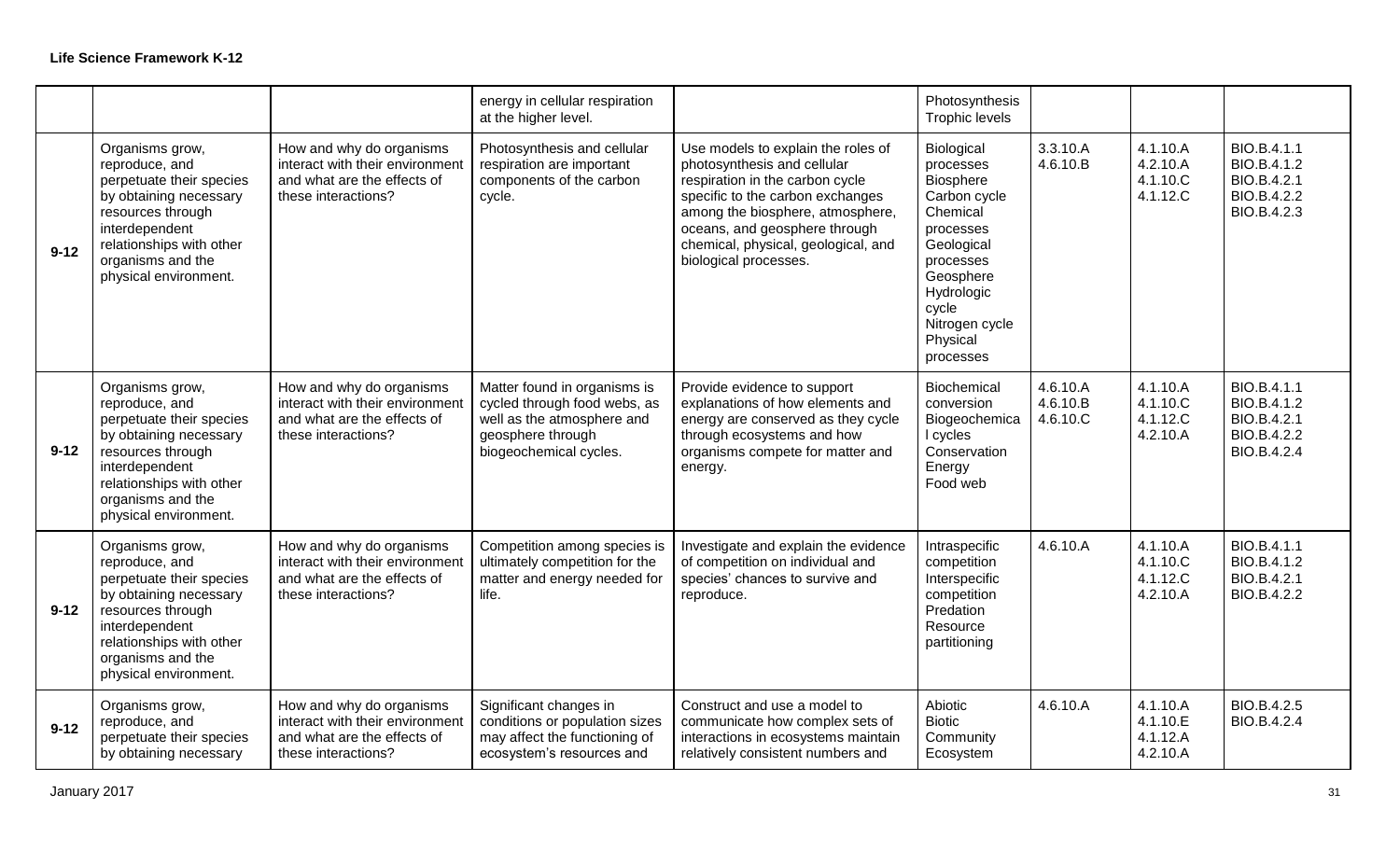|          | resources through<br>interdependent<br>relationships with other<br>organisms and the<br>physical environment.                                                                                                                         |                                                                                                                                                                            | habitat availability. Population<br>size and biodiversity remain<br>relatively constant over time<br>due to complex interactions<br>within ecosystems.                                                                              | types of organisms for long periods<br>of time when conditions are stable.                                                                                                                                                                                                | Habitat<br>Niche<br>Symbiosis                                                                                                                                                                            |                      | 4.2.10.B<br>4.2.10.C<br>4.5.10.D                                                                                                                                                             |                            |
|----------|---------------------------------------------------------------------------------------------------------------------------------------------------------------------------------------------------------------------------------------|----------------------------------------------------------------------------------------------------------------------------------------------------------------------------|-------------------------------------------------------------------------------------------------------------------------------------------------------------------------------------------------------------------------------------|---------------------------------------------------------------------------------------------------------------------------------------------------------------------------------------------------------------------------------------------------------------------------|----------------------------------------------------------------------------------------------------------------------------------------------------------------------------------------------------------|----------------------|----------------------------------------------------------------------------------------------------------------------------------------------------------------------------------------------|----------------------------|
| $9 - 12$ | Organisms grow,<br>reproduce, and<br>perpetuate their species<br>by obtaining necessary<br>resources through<br>interdependent<br>relationships with other<br>organisms and the<br>physical environment.                              | How and why do organisms<br>interact with their environment<br>and what are the effects of<br>these interactions?                                                          | Ecosystems are resilient, in<br>that they can withstand<br>moderate biological or<br>physical disturbances and<br>return to their original state.                                                                                   | Construct arguments from evidence<br>about the effects of natural and<br>human disturbances and biological<br>or physical disturbances in terms of<br>the time needed to reestablish a<br>stable ecosystem and how the new<br>system differs from the original<br>system. | Endemic<br>species<br>Founder effect<br>Genetic drift<br>Migration<br><b>Mutation</b><br>Natural/Human<br>disturbances<br><b>Natural</b><br>selection<br>Nonnative<br>species<br>Resilient<br>Succession | 4.6.10.C             | 4.1.10.A<br>4.1.10.B<br>4.1.10.E<br>4.2.10.A<br>4.2.10.B<br>4.2.10.C<br>4.3.10.B<br>4.5.10.D<br>4.5.10.B<br>4.1.12.A<br>4.1.12.C<br>4.2.12.A<br>4.2.12.B<br>4.2.12.C<br>4.3.12.A<br>4.5.12.B | BIO.B.4.2.4<br>BIO.B.4.2.5 |
| $9 - 12$ | Heredity refers to specific<br>mechanisms by which<br>characteristics or traits<br>are passed from one<br>generation to the next via<br>genes, and explains why<br>offspring resemble, but<br>are not identical to, their<br>parents. | How are the characteristics of<br>one generation passed to the<br>next? How can individuals of<br>the same species and even<br>siblings have different<br>characteristics? | Each chromosome consists of<br>a single very long DNA<br>molecule, and each gene on<br>the chromosome is a<br>particular segment of that<br>DNA. The instructions for<br>forming species'<br>characteristics are carried in<br>DNA. | Ask questions and obtain information<br>about the role of patterns of gene<br>sequences in DNA molecules and<br>subsequent inheritance of traits.                                                                                                                         | Allele<br>Chromosome<br><b>DNA</b><br>Dominant allele<br>Gene<br>Gene<br>expression<br>Genotype<br>Recessive<br>allele<br>Trait<br>Phenotype                                                             | 3.3.10.C             | 3.1.B.B3<br>3.1.C.B3                                                                                                                                                                         | BIO.B.1.2.2                |
| $9 - 12$ | Heredity refers to specific<br>mechanisms by which<br>characteristics or traits<br>are passed from one<br>generation to the next via                                                                                                  | How are the characteristics of<br>one generation passed to the<br>next? How can individuals of<br>the same species and even<br>siblings have different                     | All cells in an organism have<br>the same genetic content, but<br>the genes used (expressed)<br>by the cell may be regulated<br>in different ways.                                                                                  | Construct an explanation for how cell<br>differentiation is the result of<br>activation or inactivation of specific<br>genes as well as small differences in<br>the immediate environment of the                                                                          | Activation<br>Inactivation<br>Regulatory<br>functions<br>Structural                                                                                                                                      | 3.3.10.B<br>3.3.10.C | 3.1.B.B1<br>3.1.B.B3<br>3.1.B.B5<br>3.1.C.B3<br>3.1.C.C2                                                                                                                                     | BIO.B.2.2.1<br>BIO.B.1.2.2 |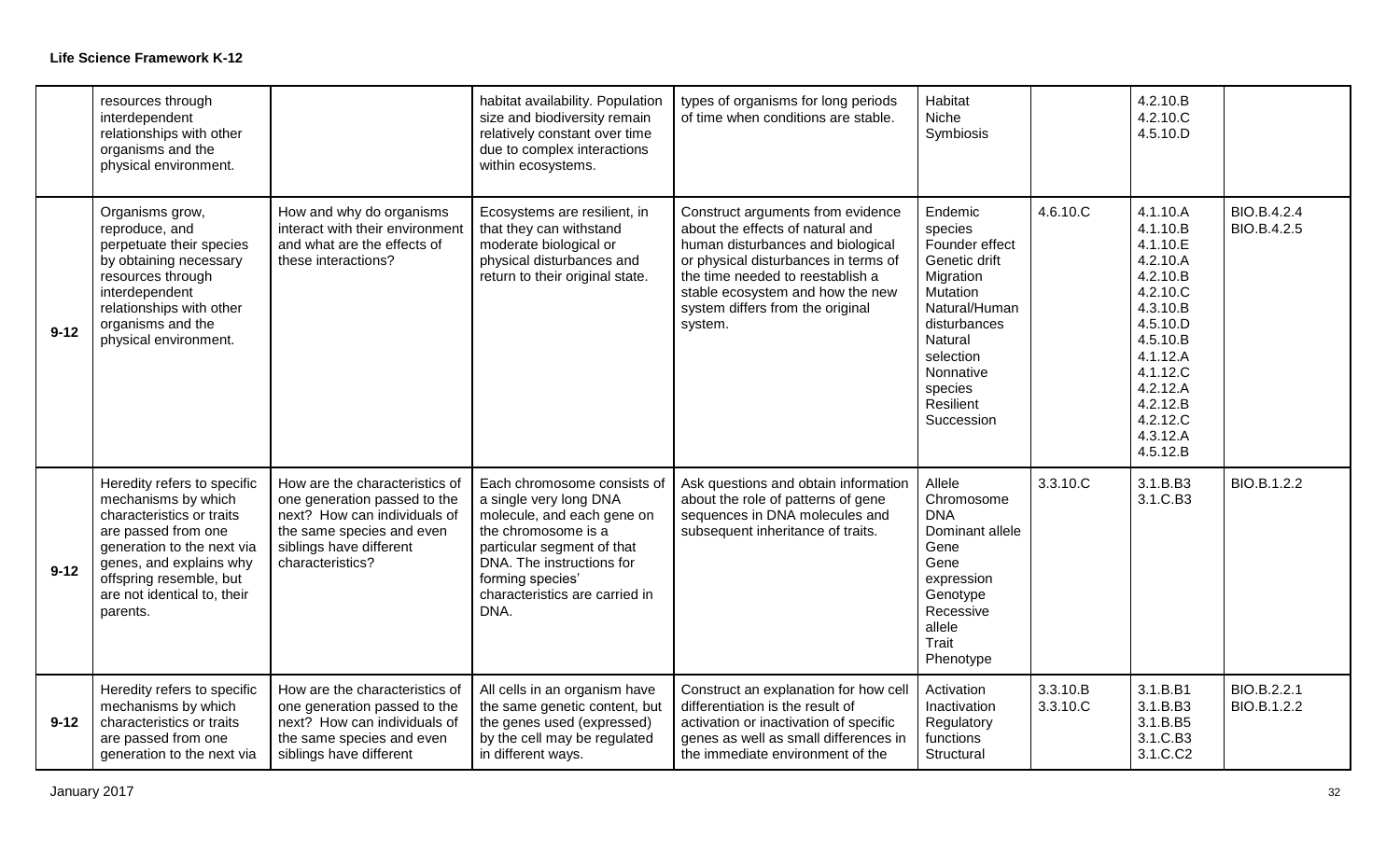|          | genes, and explains why<br>offspring resemble, but<br>are not identical to, their<br>parents.                                                                                                                                         | characteristics?                                                                                                                                                           |                                                                                                                                                                                              | cells.                                                                                                                                                                                                                                                                                          | functions                                                                                                                                                                          |          |                                                                      |                                           |
|----------|---------------------------------------------------------------------------------------------------------------------------------------------------------------------------------------------------------------------------------------|----------------------------------------------------------------------------------------------------------------------------------------------------------------------------|----------------------------------------------------------------------------------------------------------------------------------------------------------------------------------------------|-------------------------------------------------------------------------------------------------------------------------------------------------------------------------------------------------------------------------------------------------------------------------------------------------|------------------------------------------------------------------------------------------------------------------------------------------------------------------------------------|----------|----------------------------------------------------------------------|-------------------------------------------|
| $9 - 12$ | Heredity refers to specific<br>mechanisms by which<br>characteristics or traits<br>are passed from one<br>generation to the next via<br>genes, and explains why<br>offspring resemble, but<br>are not identical to, their<br>parents. | How are the characteristics of<br>one generation passed to the<br>next? How can individuals of<br>the same species and even<br>siblings have different<br>characteristics? | The information passed from<br>parents to offspring is coded<br>in the DNA molecules that<br>form the chromosomes.                                                                           | Using a model, explain information<br>that inheritable genetic variations<br>may result from (1) genetic<br>combinations in haploid sex cells, (2)<br>errors occurring during replication,<br>(3) crossover between homologous<br>chromosomes during meiosis, and<br>(4) environmental factors. | Crossing-over<br>Deletion<br>Duplication<br>Haploid cells<br>Homologous<br>chromosomes<br>Insertion<br>Inversion<br><b>Meiosis</b><br>Nondisjunction<br>Translocation<br>Variation | 3.3.10.C | 3.1.B.B1<br>3.1.B.B2<br>3.1.B.B3<br>3.1.C.C2                         | BIO.B.2.1.2                               |
| $9 - 12$ | Heredity refers to specific<br>mechanisms by which<br>characteristics or traits<br>are passed from one<br>generation to the next via<br>genes, and explains why<br>offspring resemble, but<br>are not identical to, their<br>parents. | How are the characteristics of<br>one generation passed to the<br>next? How can individuals of<br>the same species and even<br>siblings have different<br>characteristics? | In sexual reproduction,<br>chromosomes can create new<br>genetic combinations through<br>the process of meiosis, which<br>creates new genetic<br>combinations and more<br>genetic variation. | Using a model, explain information<br>that inheritable genetic variations<br>may result from (1) genetic<br>combinations in haploid sex cells, (2)<br>errors occurring during replication,<br>(3) crossover between homologous<br>chromosomes during meiosis, and<br>(4) environmental factors. | Crossing-over<br>Deletion<br>Duplication<br>Haploid cells<br>Homologous<br>chromosomes<br>Insertion<br>Inversion<br>Meiosis<br>Nondisjunction<br>Translocation<br>Variation        | 3.3.10.C | 3.1.B.B1<br>3.1.B.B2<br>3.1.B.B3<br>3.1.C.C2                         | BIO.B.2.1.2                               |
| $9 - 12$ | Heredity refers to specific<br>mechanisms by which<br>characteristics or traits<br>are passed from one<br>generation to the next via<br>genes, and explains why<br>offspring resemble, but<br>are not identical to, their<br>parents. | How are the characteristics of<br>one generation passed to the<br>next? How can individuals of<br>the same species and even<br>siblings have different<br>characteristics? | Although DNA replication is<br>tightly regulated and<br>remarkably accurate, errors<br>do occur and result in<br>mutations, which are also a<br>source of genetic variation.                 | Using a model, explain information<br>that inheritable genetic variations<br>may result from (1) genetic<br>combinations in haploid sex cells, (2)<br>errors occurring during replication,<br>(3) crossover between homologous<br>chromosomes during meiosis, and<br>(4) environmental factors. | Chromosomes<br>Crossing over<br>Genetic<br>variation<br>Haploid cells<br>Homologous<br><b>Meiosis</b><br>Nondisjunction                                                            | 3.3.10.C | 3.1.B.B1<br>3.1.B.B2<br>3.1.B.B3<br>3.1.B.C2<br>3.1.C.B3<br>3.1.C.C2 | BIO.B.2.1.2<br>BIO.B.2.3.1<br>BIO.B.2.4.1 |
| $9 - 12$ | Heredity refers to specific                                                                                                                                                                                                           | How are the characteristics of                                                                                                                                             | Environmental factors can                                                                                                                                                                    | Communicate information that                                                                                                                                                                                                                                                                    | Chromosomes                                                                                                                                                                        | 3.3.10.C | 3.1.B.B1                                                             | BIO.B.2.1.2                               |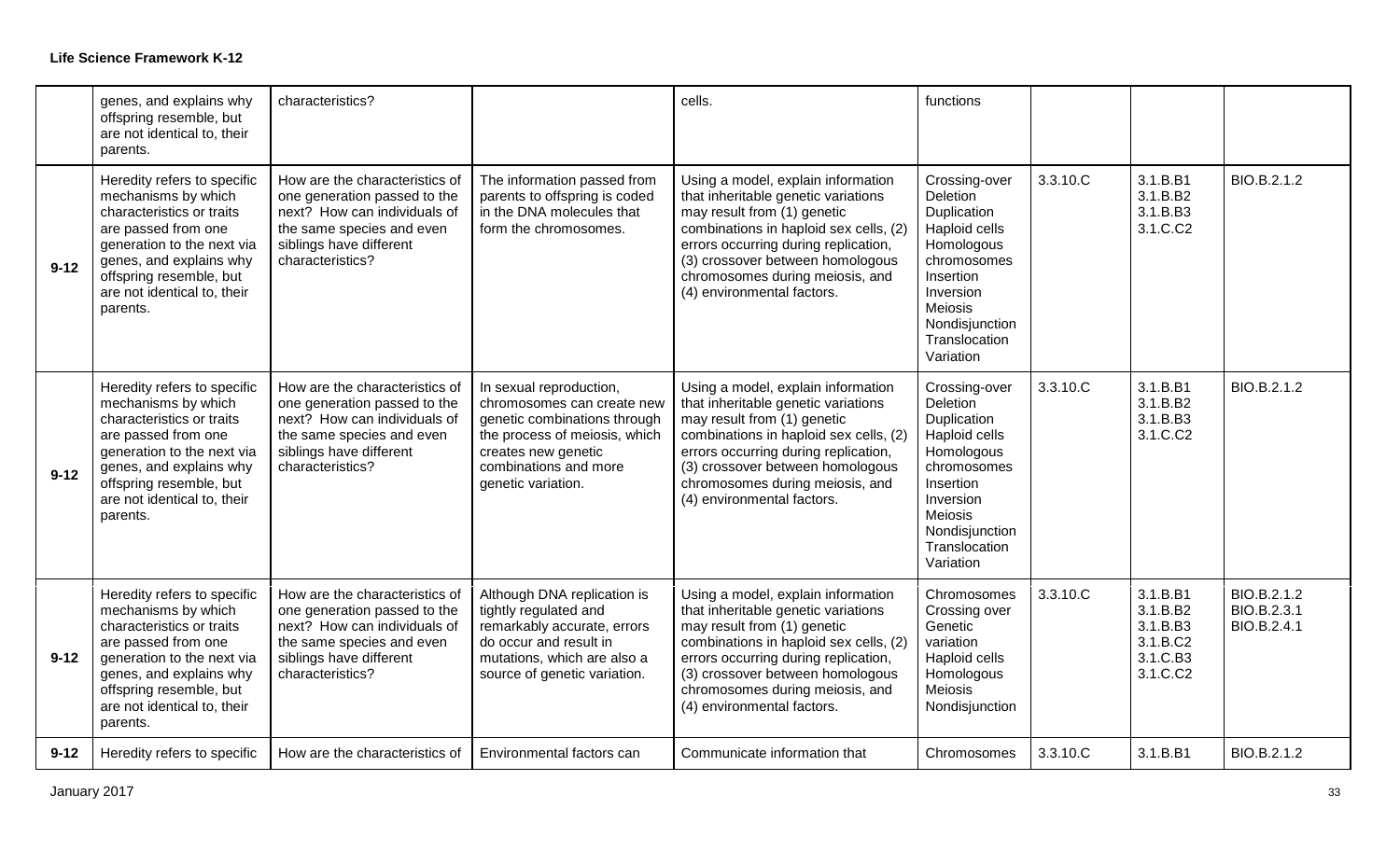|          | mechanisms by which<br>characteristics or traits<br>are passed from one<br>generation to the next via<br>genes, and explains why<br>offspring resemble, but<br>are not identical to, their<br>parents.                                | one generation passed to the<br>next? How can individuals of<br>the same species and even<br>siblings have different<br>characteristics?                                   | also cause mutations in<br>genes, and viable mutations<br>are inherited.                                                                                                                                                                                                                       | inheritable genetic variations may<br>result from (1) genetic combinations<br>in haploid sex cells, (2) errors<br>occurring during replication, (3)<br>crossover between homologous<br>chromosomes during meiosis, and<br>(4) environmental factors. | Chromosomal<br>mutation<br>Frame-shift<br>mutation<br>Haploid cells<br>Homologous<br>Meiosis<br>Mutation<br>Point mutation    |                      | 3.1.B.B2<br>3.1.B.B3<br>3.1.B.B4<br>3.1.C.C2<br>4.4.10.A<br>4.4.12.A<br>4.4.10.B<br>4.4.12.B | BIO.B.2.4.1                |
|----------|---------------------------------------------------------------------------------------------------------------------------------------------------------------------------------------------------------------------------------------|----------------------------------------------------------------------------------------------------------------------------------------------------------------------------|------------------------------------------------------------------------------------------------------------------------------------------------------------------------------------------------------------------------------------------------------------------------------------------------|------------------------------------------------------------------------------------------------------------------------------------------------------------------------------------------------------------------------------------------------------|-------------------------------------------------------------------------------------------------------------------------------|----------------------|----------------------------------------------------------------------------------------------|----------------------------|
| $9 - 12$ | Heredity refers to specific<br>mechanisms by which<br>characteristics or traits<br>are passed from one<br>generation to the next via<br>genes, and explains why<br>offspring resemble, but<br>are not identical to, their<br>parents. | How are the characteristics of<br>one generation passed to the<br>next? How can individuals of<br>the same species and even<br>siblings have different<br>characteristics? | Environmental factors also<br>affect expression of traits, and<br>hence affect the probability of<br>occurrences of traits in a<br>population.                                                                                                                                                 | Use probability to explain the<br>variation and distribution of<br>expressed traits in a population.                                                                                                                                                 | Codominance<br>Dominant<br>Incomplete<br>dominance<br>Multiple alleles<br>Polygenic<br>Probability<br>Recessive<br>Sex-linked | 3.3.10.C             | 3.1.B.B5                                                                                     | BIO.B.2.1.1<br>BIO.B.3.3.1 |
| $9 - 12$ | <b>Biological evolution</b><br>explains both the unity<br>and diversity of species<br>and provides a unifying<br>principle for the history<br>and diversity of life on<br>Earth.                                                      | How can there be so many<br>similarities among organisms<br>yet so many different kinds of<br>plants, animals, and<br>microorganisms?                                      | Evidence of evolution is found<br>in anatomy, heredity,<br>embryology, and the fossil<br>record.                                                                                                                                                                                               | Use evidence obtained from<br>technologies to compare similarity in<br>DNA sequences, anatomical<br>structures, and embryological<br>appearance as evidence to support<br>multiple lines of descent in evolution.                                    | Analogous<br>structures<br>Embryology<br>Homologous<br>structures<br>Molecular level<br>Transitional<br>forms<br>Vestigial    | 3.3.10.D<br>3.5.10.A | 3.1.B.A9<br>3.1.B.B3<br>3.1.B.C1<br>3.1.B.C3                                                 | BIO.B.3.2.1<br>BIO.B.3.3.1 |
| $9 - 12$ | <b>Biological evolution</b><br>explains both the unity<br>and diversity of species<br>and provides a unifying<br>principle for the history<br>and diversity of life on<br>Earth.                                                      | How can there be so many<br>similarities among organisms<br>yet so many different kinds of<br>plants, animals, and<br>microorganisms?                                      | Natural selection occurs only<br>if there is both a variation in<br>the genetic information<br>between organisms in a<br>population and a variation in<br>the expression of that genetic<br>information (trait variation)<br>that leads to differences in<br>performance among<br>individuals. | Plan and carry out investigations to<br>gather evidence of patterns in the<br>relationship between natural<br>selection and changes in the<br>environment.                                                                                           | Natural<br>selection                                                                                                          | 3.3.10.D             | 3.1.B.C1                                                                                     | BIO.B.3.1.1<br>BIO.B.3.3.1 |
| $9 - 12$ | <b>Biological evolution</b>                                                                                                                                                                                                           | How can there be so many                                                                                                                                                   | The traits that positively affect                                                                                                                                                                                                                                                              | Apply concepts of statistics and                                                                                                                                                                                                                     | Allele                                                                                                                        | 3.3.10.C             | 3.1.B.C1                                                                                     | BIO.B.3.1.1                |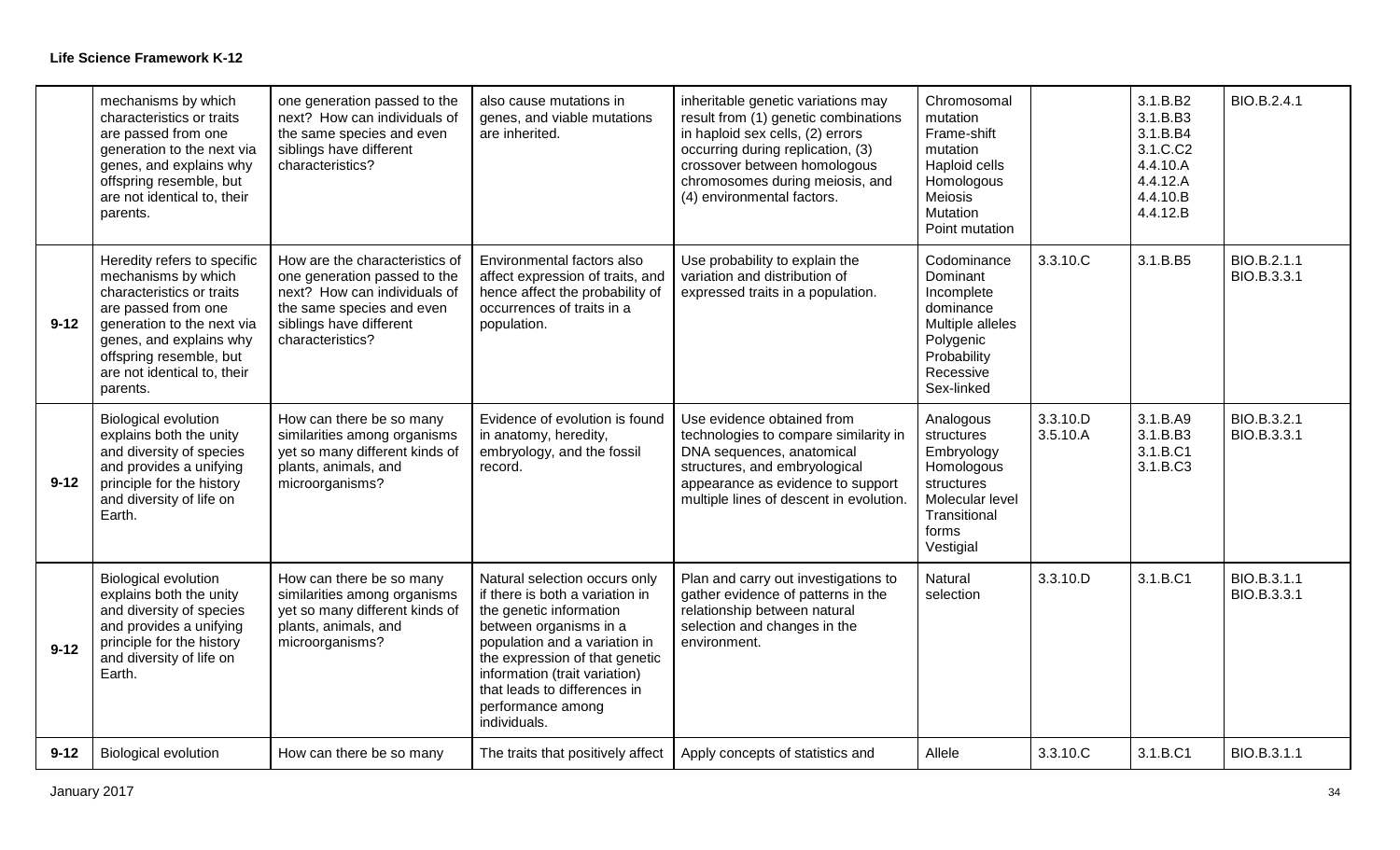|          | explains both the unity<br>and diversity of species<br>and provides a unifying<br>principle for the history<br>and diversity of life on<br>Earth.                                | similarities among organisms<br>yet so many different kinds of<br>plants, animals, and<br>microorganisms?                             | survival are more likely to be<br>reproduced, and thus are<br>more common in the<br>population.                                                                                                                                                                                                                                                                                                                                          | probability to support explanations<br>that organisms with an<br>advantageous heritable trait tend<br>to increase in proportion to<br>organisms lacking this trait.                                                                                                       | frequency                                                                                                                                                                               | 3.3.10.D             |                      | BIO.B.3.3.1                |
|----------|----------------------------------------------------------------------------------------------------------------------------------------------------------------------------------|---------------------------------------------------------------------------------------------------------------------------------------|------------------------------------------------------------------------------------------------------------------------------------------------------------------------------------------------------------------------------------------------------------------------------------------------------------------------------------------------------------------------------------------------------------------------------------------|---------------------------------------------------------------------------------------------------------------------------------------------------------------------------------------------------------------------------------------------------------------------------|-----------------------------------------------------------------------------------------------------------------------------------------------------------------------------------------|----------------------|----------------------|----------------------------|
| $9 - 12$ | <b>Biological evolution</b><br>explains both the unity<br>and diversity of species<br>and provides a unifying<br>principle for the history<br>and diversity of life on<br>Earth. | How can there be so many<br>similarities among organisms<br>yet so many different kinds of<br>plants, animals, and<br>microorganisms? | Natural selection is the result<br>of four factors: (1) the<br>potential for a species to<br>increase in number, (2) the<br>genetic variation of individuals<br>in a species due to mutation<br>and sexual reproduction, (3)<br>competition for an<br>environment's limited supply<br>of the resources, and (4) the<br>increase in number of those<br>organisms that are better able<br>to survive and reproduce in<br>that environment. | Use models to explain how the<br>process of natural selection is the<br>result of four factors.                                                                                                                                                                           | Competition<br>Natural<br>selection                                                                                                                                                     | 3.3.10.B<br>3.3.10.D | 3.1.B.C1             | BIO.B.3.1.1                |
| $9 - 12$ | <b>Biological evolution</b><br>explains both the unity<br>and diversity of species<br>and provides a unifying<br>principle for the history<br>and diversity of life on<br>Earth. | How can there be so many<br>similarities among organisms<br>yet so many different kinds of<br>plants, animals, and<br>microorganisms? | Natural selection leads to<br>adaptations.                                                                                                                                                                                                                                                                                                                                                                                               | Use evidence to explain the process<br>by which adaptation drives natural<br>selection that result in populations<br>dominated by organisms that are<br>anatomically, behaviorally, and<br>physiologically able to survive and/or<br>reproduce in a specific environment. | Adaptation:<br>*Anatomical,<br>* Behavioral,<br>* Physiological<br>* Biochemical<br>Embryological<br>* Universal<br>genetic code<br>Coevolution<br>Divergent<br>evolution<br>Gradualism | 3.3.10.D<br>4.7.10.C | 3.1.B.C1<br>3.1.B.C2 | BIO.B.3.2.1<br>BIO.B.3.3.1 |
| $9 - 12$ | <b>Biological evolution</b><br>explains both the unity<br>and diversity of species<br>and provides a unifying<br>principle for the history<br>and diversity of life on           | How can there be so many<br>similarities among organisms<br>yet so many different kinds of<br>plants, animals, and<br>microorganisms? | Natural selection leads to<br>adaptations.                                                                                                                                                                                                                                                                                                                                                                                               | Develop an argument to support the<br>convergent or divergent changes<br>among life on earth in response to<br>earth's dynamic changes                                                                                                                                    | Adaptation:<br>*Anatomical,<br>* Behavioral,<br>* Physiological<br>* Biochemical                                                                                                        | 3.3.10.D<br>4.7.10.C | 3.1.B.C1<br>3.1.B.C2 | BIO.B.3.2.1<br>BIO.B.3.3.1 |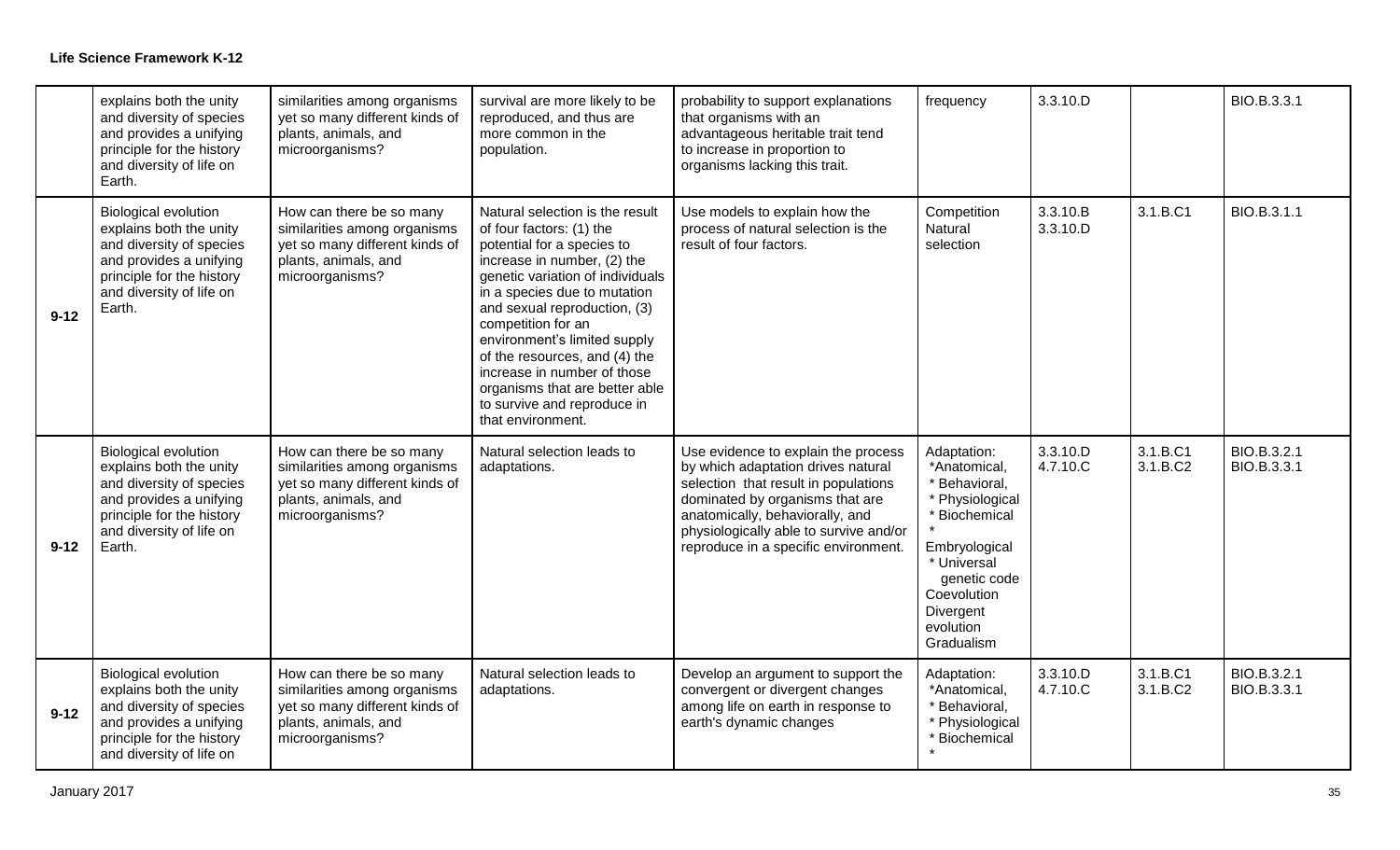|          | Earth.                                                                                                                                                                           |                                                                                                                                       |                                                                                                                                                                                                                          |                                                                                                                                                                                                                                                                                       | Embryological<br>* Universal<br>genetic code<br>Coevolution<br>Divergent<br>evolution<br>Gradualism        |                                  |                                                                                                                                                                                              |                            |
|----------|----------------------------------------------------------------------------------------------------------------------------------------------------------------------------------|---------------------------------------------------------------------------------------------------------------------------------------|--------------------------------------------------------------------------------------------------------------------------------------------------------------------------------------------------------------------------|---------------------------------------------------------------------------------------------------------------------------------------------------------------------------------------------------------------------------------------------------------------------------------------|------------------------------------------------------------------------------------------------------------|----------------------------------|----------------------------------------------------------------------------------------------------------------------------------------------------------------------------------------------|----------------------------|
| $9 - 12$ | <b>Biological evolution</b><br>explains both the unity<br>and diversity of species<br>and provides a unifying<br>principle for the history<br>and diversity of life on<br>Earth. | How can there be so many<br>similarities among organisms<br>yet so many different kinds of<br>plants, animals, and<br>microorganisms? | Differential survival and<br>reproduction of organisms in<br>a population that have<br>advantageous heritable traits<br>leads to an increase in future<br>generations having the<br>desired trait(s)                     | Investigate and communicate data<br>describing how changes in<br>environmental conditions can affect<br>the distribution of traits in a<br>population and cause increases in<br>the numbers of some species, the<br>emergence of new species, and the<br>extinction of other species. | Emergence<br>Extinction<br>Speciation                                                                      | 4.7.10.C                         | 3.1.B.C1<br>3.1.B.C2                                                                                                                                                                         | BIO.B.3.1.2<br>BIO.B.3.3.1 |
| $9 - 12$ | <b>Biological evolution</b><br>explains both the unity<br>and diversity of species<br>and provides a unifying<br>principle for the history<br>and diversity of life on<br>Earth. | How can there be so many<br>similarities among organisms<br>yet so many different kinds of<br>plants, animals, and<br>microorganisms? | Changes to the physical world<br>from both naturally occurring<br>and human generated events<br>can cause adverse effects on<br>biodiversity.                                                                            | Utilize a variety of data to provide<br>evidence and construct explanations<br>and design solutions for the impact<br>of human activities on the<br>environment including ways to<br>sustain biodiversity and maintain the<br>flow of the planet's future natural<br>resources.       | Invasive<br>species<br>Non-native<br>species                                                               | 4.8.10.A<br>4.8.10.C<br>4.8.10.D | 4.1.10.A<br>4.1.10.B<br>4.1.10.E<br>4.1.12.A<br>4.1.12.C<br>4.2.10.A<br>4.2.10.B<br>4.2.10.C<br>4.2.12.A<br>4.2.12.B<br>4.2.12.C<br>4.3.10.B<br>4.3.12.A<br>4.5.10.B<br>4.5.10.D<br>4.5.12.B | BIO.B.4.2.4<br>BIO.B.3.3.1 |
| $9 - 12$ | <b>Biological evolution</b><br>explains both the unity<br>and diversity of species<br>and provides a unifying<br>principle for the history<br>and diversity of life on<br>Earth. | How can there be so many<br>similarities among organisms<br>yet so many different kinds of<br>plants, animals, and<br>microorganisms? | Biodiversity is increased by<br>the formation of new species<br>(speciation) and decreased by<br>the loss of species<br>(extinction). Biological<br>extinction is a critical factor in<br>reducing natural resources for | Design solutions for creating or<br>maintaining the sustainability of local<br>ecosystems.                                                                                                                                                                                            | Biological<br>extinction<br><b>Critical factor</b><br>Design<br>Ecosystems<br>Speciation<br>Sustainability | 3.3.10.D<br>4.7.10.C             | 4.1.10.A<br>4.1.10.E<br>4.1.12.A<br>4.2.10.A<br>4.2.10.B<br>4.2.10.C<br>4.5.10.D                                                                                                             | BIO.B.4.2.5                |